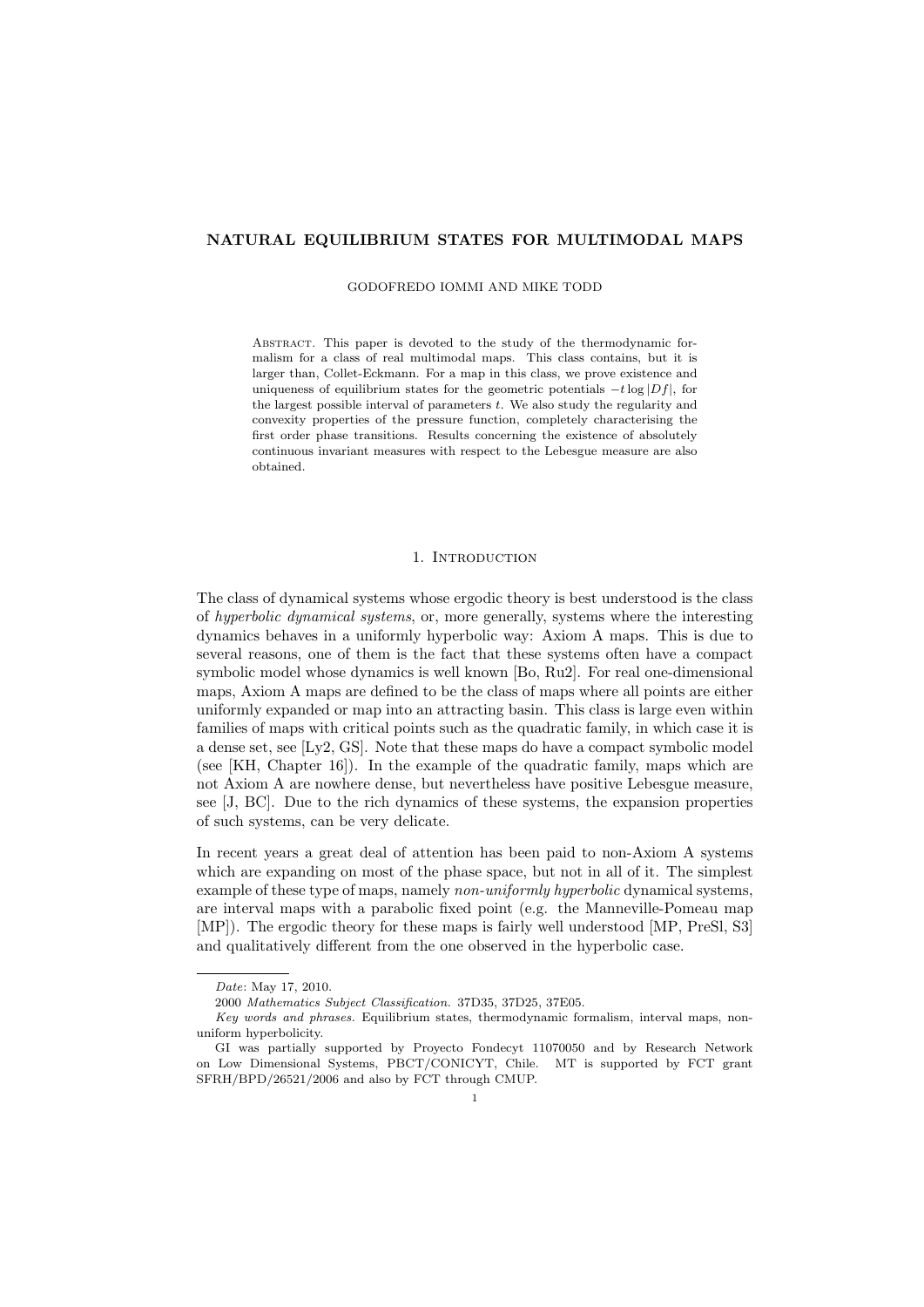We will study the ergodic theory of class of maps for which the lack of hyperbolicity can be even stronger: interval maps with critical points. The techniques we develop are different from the ones used to study hyperbolic systems and systems with a parabolic fixed point.

In this paper we will be devoted to study a particular branch of ergodic theory, namely thermodynamic formalism. This is a set of ideas and techniques which derive from statistical mechanics [Dobr, Si, Bo, K2, Ru2, Wa]. It can be thought of as the study of certain procedures for the choice of invariant measures. Let us stress that the dynamical systems we will consider have many invariant measures, hence the problem is to choose relevant ones. The main object in the theory is the topological pressure:

**Definition 1.1.** Let  $f : X \to X$  be a Borel function of a compact metric space X and denote by  $\mathcal{M}_f$  the set of f-invariant Borel probability measures. Let  $\varphi: X \to$  $[-\infty,\infty]$  be a Borel potential. Assuming that  $\mathcal{M}_f \neq \emptyset$ , the topological pressure of  $\varphi$  with respect to f is defined, via the Variational Principle, by

$$
P_f(\varphi) = P(\varphi) = \sup \left\{ h(\mu) + \int \varphi \, d\mu : \mu \in \mathcal{M}_f \text{ and } -\int \varphi \, d\mu < \infty \right\},\
$$

where  $h(\mu)$  denotes the measure theoretic entropy of f with respect to  $\mu$ . We refer to the quantity in the curly brackets as the free energy of  $\mu$  with respect to  $(X, f, \varphi)$ . Note that this is sometimes thought of as being minus the free energy; see for example [K2] for a discussion of this terminology.

Note that we do not specify the regularity properties we require on the potential  $\varphi$ . If it is a continuous function, then the above definition coincides with classical notions of topological pressure (see [Wa, Chapter 9]). In this paper we will be interested in the geometric potential  $x \mapsto -t \log |Df(x)|$  for some parameter  $t \in \mathbb{R}$ . This function is continuous in the uniformly hyperbolic case, but is not upper/lower semicontinuous for t positive/negative for the class of dynamical systems that we will consider.

A measure  $\mu_{\varphi} \in \mathcal{M}_f$  is called an *equilibrium state* for  $\varphi$  if it satisfies:

$$
h(\mu_{\varphi})+\int\varphi\ d\mu_{\varphi}=P(\varphi).
$$

In such a way, the topological pressure provides a natural way to pick up measures. Questions about existence, uniqueness and ergodic properties of equilibrium states are at the core of the theory. For instance, if the dynamical system  $f$  is transitive, uniformly hyperbolic and the potential  $\varphi$  is Hölder continuous then there exist a unique equilibrium state  $\mu_{\varphi}$  for  $\varphi$  and it has strong ergodic properties [Bo, Ru2]. Moreover, the hyperbolicity of the system is reflected on the regularity of the pressure function  $t \mapsto P(t\varphi)$ . Indeed, the function is real analytic. When the system is no longer hyperbolic, as in the case of the Manneville-Pomeau map, then uniqueness of equilibrium states may break down [PreSl] and the pressure function might exhibit points where it is not analytic, the so called *phase transitions* [S3].

As mentioned above, we will consider maps for which the lack of hyperbolicity is strong: not only do the maps have critical points, but the orbit of these points can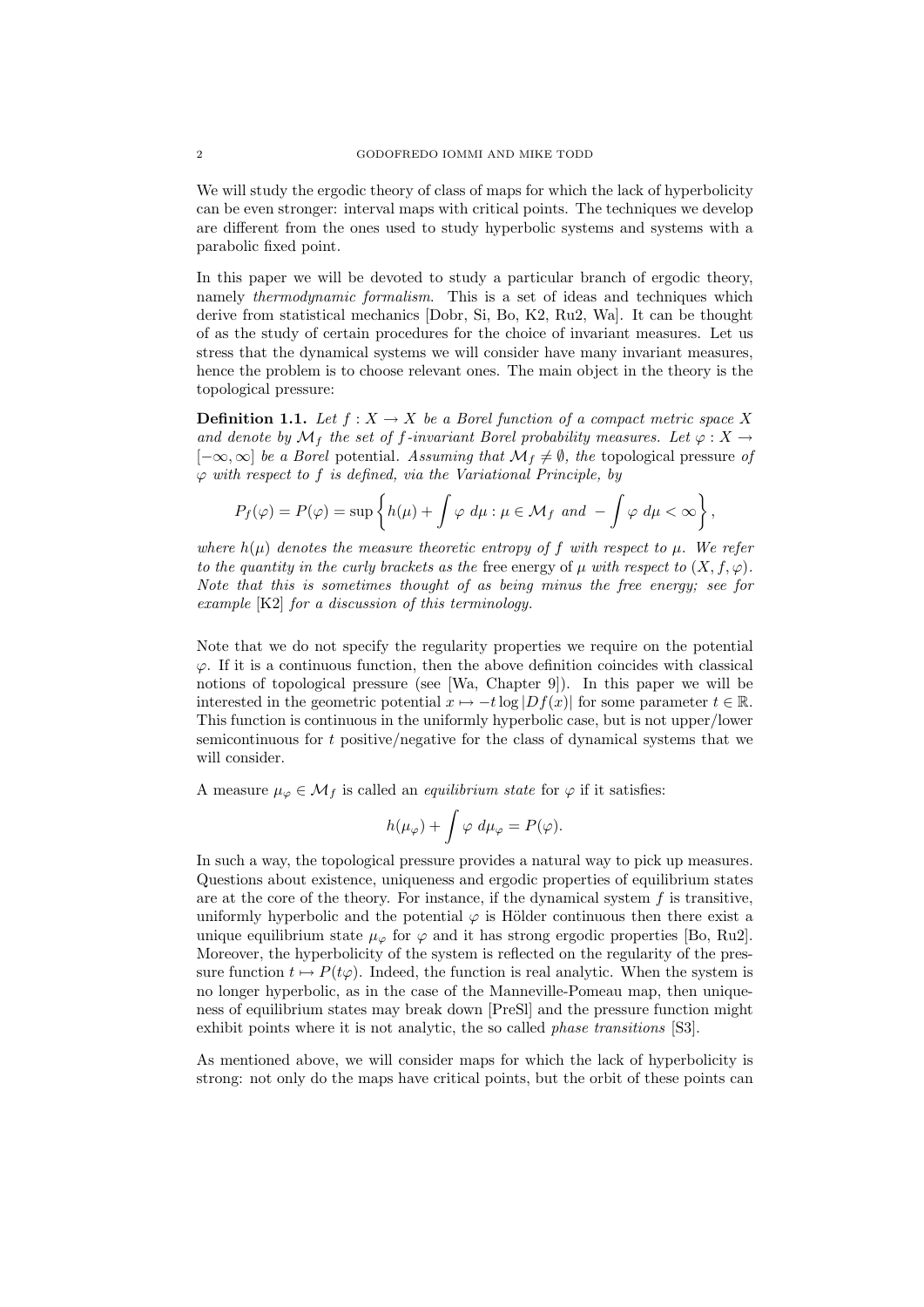be dense. We consider a family of real multimodal maps, that is smooth interval maps with a finite number of critical points. More precisely, let  $\mathcal F$  be the collection of  $C^2$  multimodal interval maps  $f: I \to I$ , where  $I = [0, 1]$ , satisfying:

- a) the critical set  $\mathcal{C}r = \mathcal{C}r(f)$  consists of finitely many critical points c with critical order  $1 < \ell_c < \infty$ , i.e., there exists a neighbourhood  $U_c$  of c and a  $C^2$ diffeomorphism  $g_c: U_c \to g_c(U_c)$  with  $g_c(c) = 0$   $f(x) = f(c) \pm |g_c(x)|^{\ell_c}$ ;
- b)  $f$  has negative Schwarzian derivative, i.e.,  $1/\sqrt{|Df|}$  is convex;
- c)  $f$  is topologically transitive on  $I$ ;
- d)  $f^{n}(\mathcal{C}_{T}) \cap f^{m}(\mathcal{C}_{T}) = \emptyset$  for  $m \neq n$ .

Conditions c) and d) are for ease of exposition, but not crucial. In particular, Condition c) excludes that f has any attracting cycles, or homtervals (a homterval is an interval U such that  $U, f(U), f^2(U), \ldots$  are disjoint and the omega limit set is not a periodic orbit). Condition d) in particular excludes that one critical point is mapped onto another. If that happened, it would be possible to consider these critical points as a 'block', but to simplify the exposition, we will not do that here. Condition d) also, in particular, excludes that critical points are preperiodic, a case which is easier to handle (for example by combining [KH, Chapter 16] and [Bo]) and does not require the theory we present here, see Section 10.3. Together c) and d) exclude the renormalisable case.

**Remark 1.1.** General  $C^2$  multimodal maps satisfying a) and b) have no homtervals and the non-wandering set  $\Omega$  (the set of points  $x \in I$  such that for arbitrarily small neighbourhoods U of x there exists  $n(U) \geq 1$  such that  $f^n(U) \cap U \neq \emptyset$  can be broken down into finitely many elements  $\Omega_k$ , on each of which f is topologically transitive, see [MvS, Section III.4]. However, for the maps we consider, assumption c) means this fact follows automatically without the  $C<sup>2</sup>$  assumption. We note that in the case where there is more than one transitive element in  $\Omega$ , for example the renormalisable case, the analysis presented in this paper can be applied to any one of the transitive elements consisting of a union of intervals permuted by f.

Now let  $\Omega_{int}$  denote the union of all elements of  $\Omega$  which consist of intervals permuted by f. If, contrary to the assumptions on  $\mathcal F$  above,  $\Omega_{int}$  did not cover I then there would be a (hyperbolic) Cantor set consisting of points which are always outside  $\Omega_{int}$ . Dobbs [D3] showed that for renormalisable maps these hyperbolic Cantor sets can give rise to phase transitions in the pressure function not accounted for by the behaviour of critical points themselves.

**Remark 1.2.** The smoothness of our maps is important for two further reasons: to allow us to bound distortion on iterates, and to guarantee the existence of 'local unstable manifolds'. For the first, the tool we use is the Koebe Lemma, see  $[NvS,$ Section IV. The negative Schwarzian condition we impose still allows us to use this for  $C^2$  maps. For a detailed explanation of this issue see [C].

Given a measure  $\mu \in \mathcal{M}_f$ , the existence of local unstable manifolds was used in [B1, BT1] to show the existence of some natural 'inducing schemes' (see Section 3). As shown by Ledrappier [L], and later generalised by Dobbs [D4] (see the appendix), we only need a  $C^{1+\alpha}$  condition on f to guarantee the existence of local unstable manifolds.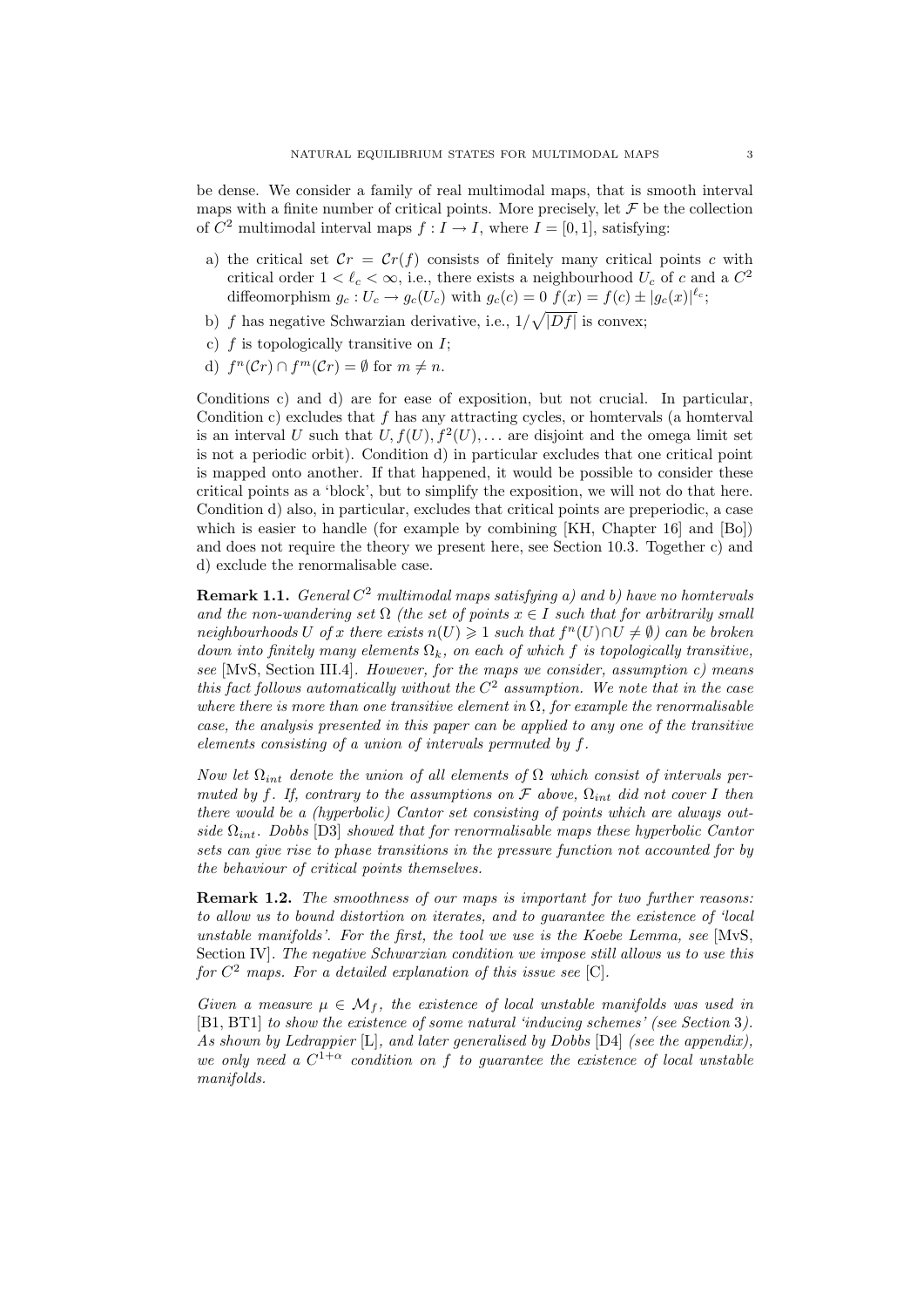Note that our class  $\mathcal F$  includes transitive Collet-Eckmann maps, that is maps where  $|Df^{n}(f(c))|$  grows exponentially fast. Therefore the set of quadratic maps in F has positive Lebesgue measure in the parameter space of quadratic maps (see [J, BC]). In the appendix we show that our theory can be extended to a slightly more general class of maps, similar to the above, but only piecewise continuous.

As mentioned above, we will be particularly interested in the thermodynamic formalism for the geometric potentials  $x \mapsto -t \log |Df|$ . The study of these potentials has various motivations, for example the relevant equilibrium states and the pressure function are related to the Lyapunov spectrum, see for example [T]. Moreover, important geometric features are captured by this potential. Indeed, in several settings, the equilibrium states for this family are associated to conformal measures on the interval. This allows the study of the fractal geometry of dynamically relevant subsets of the space. Moreover, by [L] any equilibrium state  $\mu$  for the potential  $x \mapsto -\log|Df|$  is an absolutely continuous invariant probability measure (acip) provided  $\int \log|Df| d\mu > 0$ .

For  $\mu \in \mathcal{M}_f$ , we define the Lyapunov exponent of  $\mu$  as

$$
\lambda(\mu):=\int \log |Df| \ d\mu.
$$

We let

$$
\lambda_M := \sup \{ \lambda(\mu) : \mu \in \mathcal{M}_f \}, \ \lambda_m := \inf \{ \lambda(\mu) : \mu \in \mathcal{M}_f \}.
$$

**Remark 1.3.** Our assumptions on  $f \in \mathcal{F}$ , particularly non-flatness of critical points and a lack of attracting periodic cycles, means that by  $[Pr], \lambda_m \geq 0$ .

We let

$$
p(t):=P(-t\log|Df|)
$$

and define

$$
t^- := \inf\{t : p(t) > -\lambda_M t\} \text{ and } t^+ := \sup\{t : p(t) > -\lambda_m t\}. \tag{1}
$$

Note that if  $t^- \in \mathbb{R}$  (resp  $t^+ \in \mathbb{R}$ ) then p is linear for all  $t \leq t^-$  (resp  $t \geq t^+$ ). We will later prove that for maps in  $\mathcal{F}$ ,  $t^- = -\infty$ . We prove in Proposition 8.1 that  $t^+ > 0$ . In some cases  $t^+ = \infty$ . As we will show later, for non-Collet Eckmann maps with quadratic critical point,  $\lambda_m = 0$  and  $t^+ = 1$ . [MS] suggests that there should also be Collet-Eckmann maps with  $t^+ \in (1,\infty)$ . In Proposition 9.2 we prove that under certain assumptions  $t^+ \geq 1$ : we expect that to be true for any map  $f \in \mathcal{F}$ .

The following is our main theorem.

**Theorem A.** For  $f \in \mathcal{F}$  and  $t \in (-\infty, t^+)$  there exists a unique equilibrium measure  $\mu_t$  for the potential  $-t \log|Df|$ . Moreover, the measure  $\mu_t$  has positive entropy.

A classical way to show the existence of equilibrium states is to use upper semicontinuity of entropy and the potential  $\varphi$  (see [K2, Chapter 4]), and in particular the upper semicontinuity of  $\mu \mapsto \int \varphi \, d\mu$ . However, in our setting even though, as noted in [BK], for  $f \in \mathcal{F}$  the entropy map is upper semicontinuous, the existence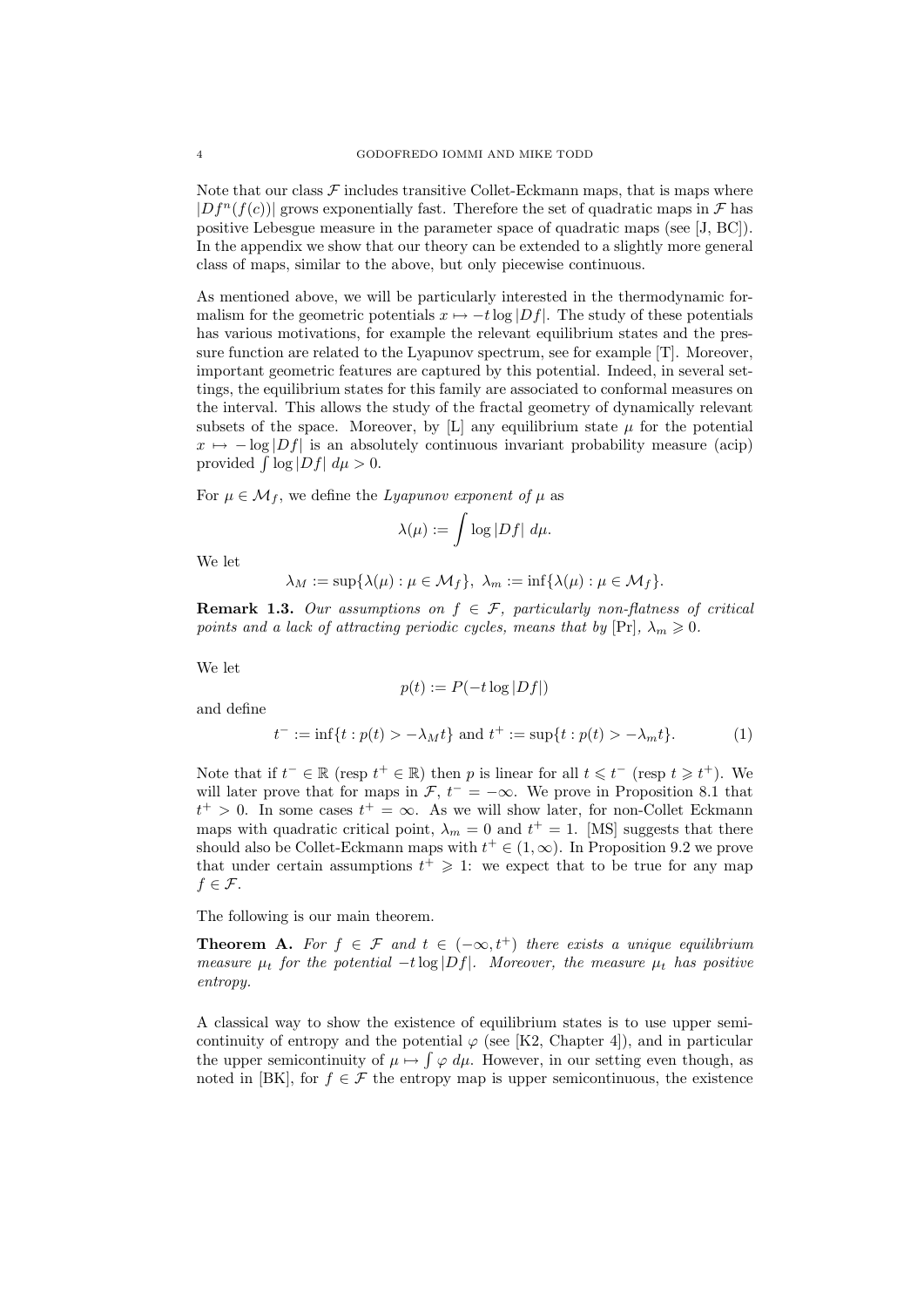of equilibrium measures in the above theorem is not guaranteed since the potential  $-t\log|Df|$  is not upper semicontinuous for  $t > 0$ . So for example, by [BK, Proposition 2.8] for unimodal maps satisfying the Collet-Eckmann condition,  $\mu \mapsto -\lambda(\mu)$  is not upper semicontinuous. Theorem A generalises [BK] which applies to unimodal Collet-Eckmann maps for a small range of t near 1; [PS] which applies to a subset of Collet-Eckmann maps, but for all t in a neighbourhood of  $[0, 1]$ ; and  $[BT2, The$ orem 1] which applies to a class of non-Collet Eckmann multimodal maps with  $t$  in a left-sided neighbourhood of 1.

In order to prove Theorem A we use the theory of inducing schemes developed in [B1, BT1, BT2, T]. Let us note that the thermodynamic formalism is understood for certain complex rational maps. For example, Przytycki and Rivera-Letelier [PrR] proved that if  $f : \overline{\mathbb{C}} \to \overline{\mathbb{C}}$  is a rational map of degree at least two, is expanding away from the critical points and has 'arbitrarily small nice couples' then the pressure function  $p$  is real analytic in a certain interval. These conditions are met for a wide class of rational maps including topological Collet-Eckmann rational maps, any at most finitely renormalisable polynomial with no indifferent periodic orbits, as well as every real quadratic polynomial. Also see [DU], where they show the existence and uniqueness of equilibrium states for all rational maps with degree greater than or equal to two, for all Hölder potentials  $\varphi$  with sup  $\varphi < P(\varphi)$ .

Related to the above are the regularity properties of the pressure function.

**Definition 1.2.** Let  $\varphi : [0,1] \to \mathbb{R}$  be a Borel potential. The pressure function has a first order phase transition at  $t_0 \in \mathbb{R}$  if p is not differentiable at  $t = t_0$ .

The pressure function, being the supremum of convex functions, is convex (see [Roc, p.35]) and when finite is continuous (see [Roy, p. 113]). This implies that the left and right derivatives  $D^-p(t)$  and  $D^+p(t)$  at each t exist. Moreover, the pressure, when finite, can have at most a countable number of points  $t_i$  where it is not differentiable (i.e,  $Dp^-(t_i) \neq D^+p(t_i)$ ), hence of first order phase transitions. The regularity of the pressure is related to several dynamical properties of the system. For example, it has deep connections to large deviations [E] and to different modes of recurrence [S3, S5]. In Section 8 we prove that the pressure function restricted to the interval  $(-\infty, t^+)$  not only does not have first order phase transitions, but it is  $C^1$ .

**Theorem B.** For  $f \in \mathcal{F}$ , the pressure function p is  $C^1$ , strictly convex and strictly decreasing in  $t \in (-\infty, t^+).$ 

First order phase transitions are also related to the existence of absolutely continuous invariant probability measures. If  $p(t) = 0$  for all  $t \ge 1$  and there is an acip, then the pressure function is not differentiable at  $t = 1$ . This occurs for example if  $f \in \mathcal{F}$  is unimodal and non-Collet Eckmann, but has an acip (see [NS]). The following proposition gives the converse result.

**Proposition 1.1.** Let  $f \in \mathcal{F}$  be such that  $p(1) = 0$ . If the pressure function has a first order phase transition at  $t = 1$  then the map f has an acip.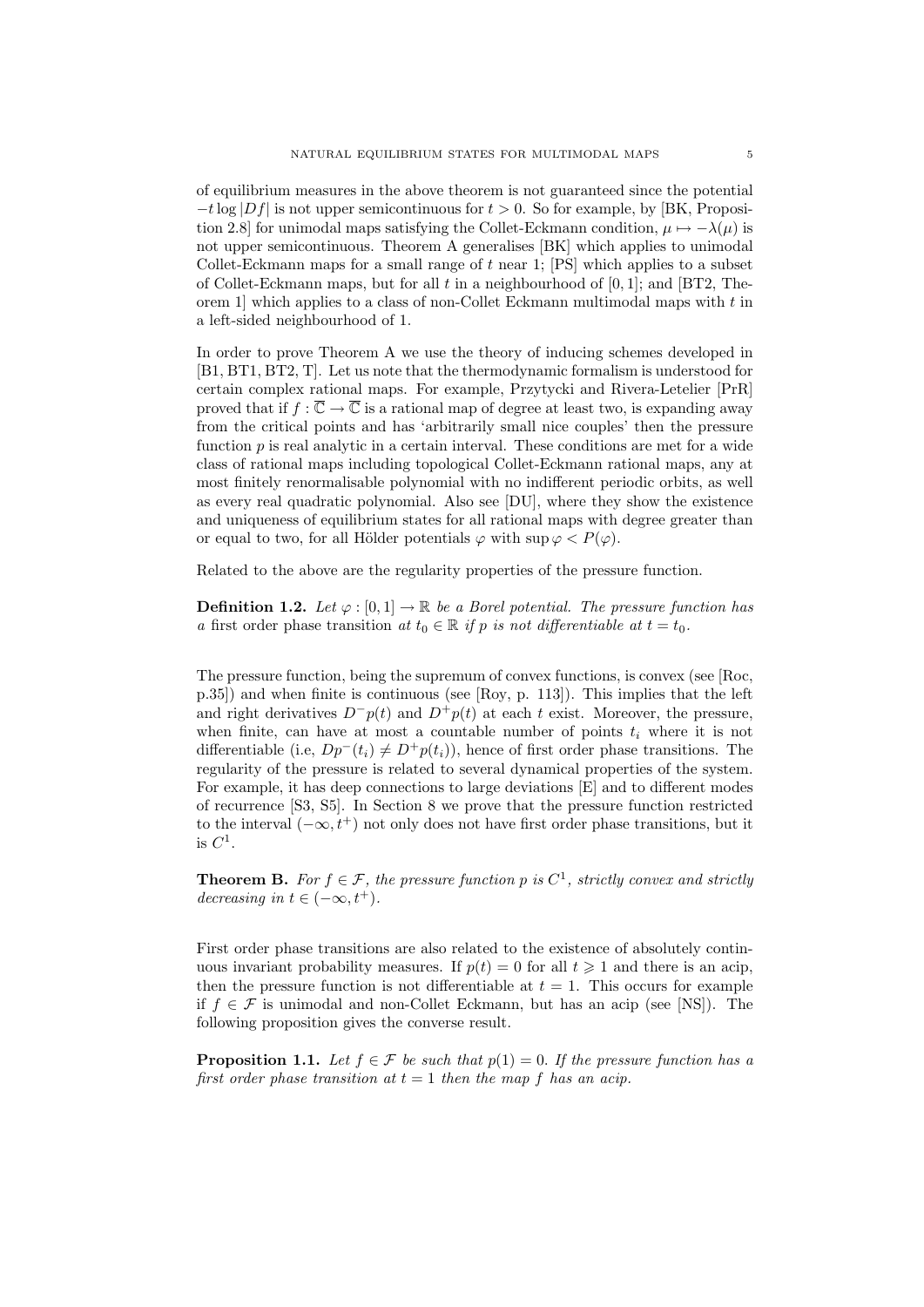We summarise some of the other results we present here for the potential  $x \mapsto$  $-t\log|Df(x)|$  in the simpler case of unimodal maps with quadratic critical point in the following proposition.

**Proposition 1.2.** If  $f \in \mathcal{F}$  is unimodal, non-Collet Eckmann and  $\ell_c = 2$  then p is  $C^1$ , strictly convex and decreasing throughout  $(-\infty, 1)$  and  $p(t)=0$  for all  $t \geq 1$ . Moreover,

- (a) if f has no acip then p is  $C^1$  throughout  $\mathbb{R}$ ;
- (b) if f has an acip then p has a first order phase transition at  $t = 1$ .

The paper is organised as follows. In Section 2 we give an introduction to the theory of thermodynamic formalism for countable Markov shifts, which was developed by Mauldin and Urbanki and by Sarig. In Section 3 we give some preliminary results on inducing schemes, which will allow us to code any of our systems by a countable Markov shift. In Section 4 we show that the inducing schemes in Section 3 have some of the properties which will allow us to produce equilibrium states for our systems. In Section 5 we prove the most technically complex part of our paper which gives us the existence of equilibrium states for our systems. Section 6 gives details of the uniqueness of these equilibrium states which then allows us to prove Theorem A in Section 7. In Section 8 we prove Theorem B and in Section 9 we prove Propositions 1.1 and 1.2. In Section 10 we discuss statistical properties of the measures constructed, the ergodic optimisation problem and the case in which the critical points are preperiodic. Finally in the appendix we show how the results of this paper extend to a class of Lorenz-like maps, of the kind studied by Rovella [Rov] and Keller and St Pierre [KStP].

Note that many of the results we quote in this paper are proved using the theory of Markov extensions introduced by Hofbauer. To prove our main theorems it is not necessary to explain this theory in any detail since it is sufficient to quote results from elsewhere. However, for a short description of this construction, see the appendix.

Acknowledgements: We would like to thank N. Dobbs for his comments on earlier versions of this paper which improved both the results and the exposition. We would also like to thank H. Bruin, J. Rivera-Letelier as well as the referees for their useful remarks. MT is grateful to the mathematics department at PUC, where some of this work was done, for their hospitality.

### 2. Preliminaries: countable Markov shifts

In this section we present the theory of countable Markov shifts: an extension of the finite case, and the relevant model for many non-uniformly hyperbolic systems, including maps in  $\mathcal{F}$ .

Let  $\sigma \colon \Sigma \to \Sigma$  be a one-sided Markov shift with a countable alphabet S. That is, there exists a matrix  $(t_{ii})_{S\times S}$  of zeros and ones (with no row and no column made entirely of zeros) such that

$$
\Sigma = \{ x \in S^{\mathbb{N}_0} : t_{x_i x_{i+1}} = 1 \text{ for every } i \in \mathbb{N}_0 \},
$$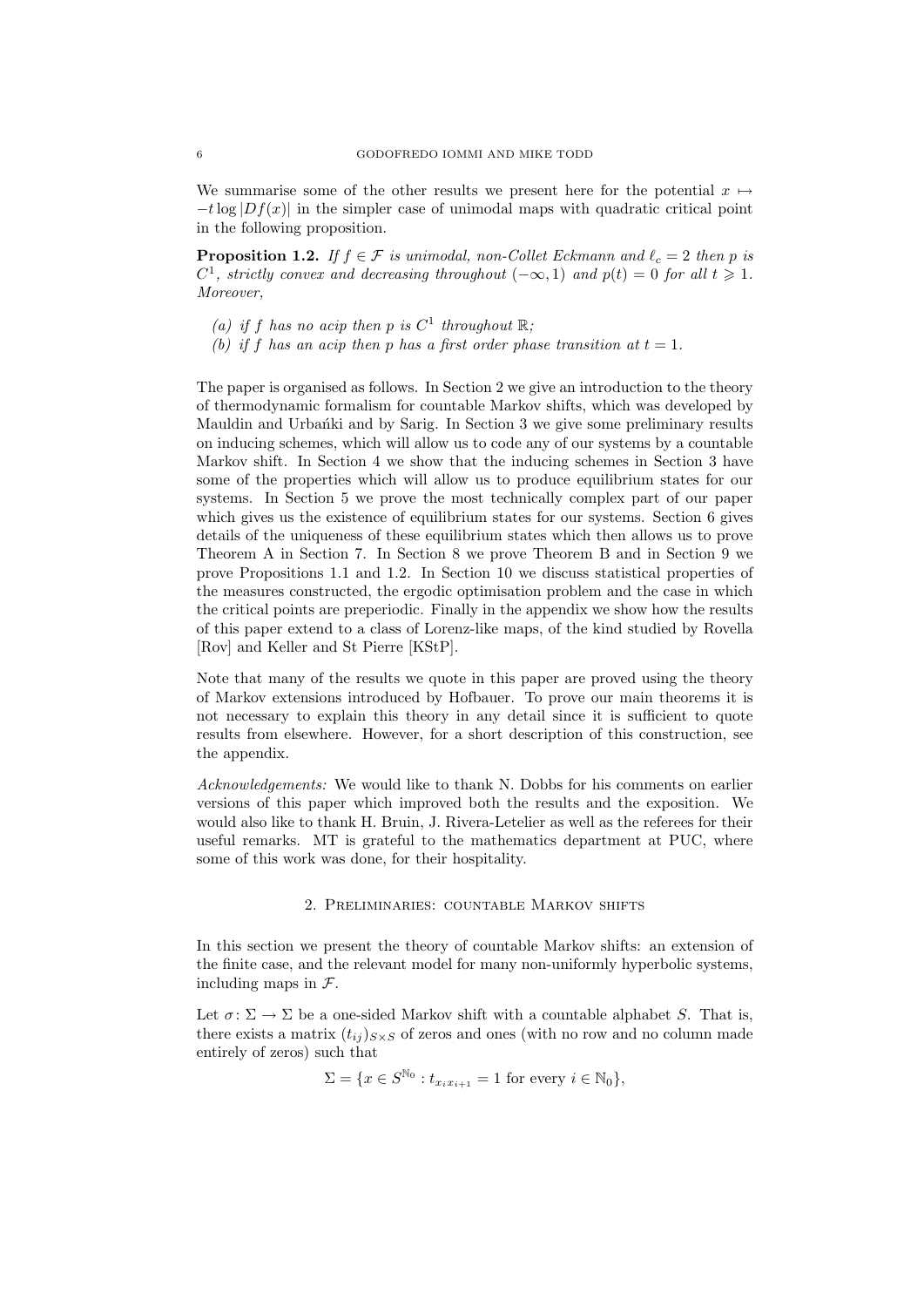and the shift map is defined by  $\sigma(x_0x_1 \cdots) = (x_1x_2 \cdots)$ . We say that  $(\Sigma, \sigma)$  is a countable Markov shift. We equip  $\Sigma$  with the topology generated by the cylinder sets

$$
C_{i_0\cdots i_n} = \{x \in \Sigma : x_j = i_j \text{ for } 0 \leqslant j \leqslant n\}.
$$

Given a function  $\varphi: \Sigma \to \mathbb{R}$ , for each  $n \geq 1$  we set

$$
V_n(\varphi) = \sup \left\{ |\varphi(x) - \varphi(y)| : x, y \in \Sigma, \ x_i = y_i \text{ for } 0 \leq i \leq n-1 \right\}.
$$

We say that  $\varphi$  has summable variations if  $\sum_{n=2}^{\infty} V_n(\varphi) < \infty$ . We will sometimes refer to  $\sum_{n=2}^{\infty} V_n(\varphi)$  as the *distortion bound* for  $\varphi$ . Clearly, if  $\varphi$  has summable variations then it is continuous. We say that  $\varphi$  is weakly Hölder continuous if  $V_n(\varphi)$  decays exponentially. If this is the case then it has summable variations. In what follows we assume  $(\Sigma, \sigma)$  to be topologically mixing (see [S1, Section 2] for a precise definition).

It is a subtle matter to define a notion of topological pressure for countable Markov shifts. Indeed, the classical definition for continuous maps on compact metric spaces is based on the notion of  $(n, \varepsilon)$ -separated sets (see [Wa, Chapter 9]). This notion depends upon the metric of the space. In the compact setting, since all metrics generating the same topology are equivalent, the value of the pressure does not depend upon the metric. However, in non-compact settings this is no longer the case. Based on work of Gurevich [Gu1, Gu2], Sarig [S1] introduced a notion of pressure for countable Markov shifts which does not depend upon the metric of the space and which satisfies a Variational Principle. Let  $(\Sigma, \sigma)$  be a topologically mixing countable Markov shift, fix a symbol  $i_0$  in the alphabet S and let  $\varphi \colon \Sigma \to \mathbb{R}$ be a potential of summable variations. We let

$$
Z_n(\varphi, C_{i_0}) := \sum_{x:\sigma^n x = x} \exp\left(S_n \varphi(x)\right) \chi_{C_{i_0}}(x) \tag{2}
$$

where  $\chi_{C_{i_0}}$  is the characteristic function of the cylinder  $C_{i_0} \subset \Sigma$ , and

$$
S_n\varphi(x):=\varphi(x)+\cdots+\varphi\circ\sigma^{n-1}(x).
$$

Moreover, the so-called *Gurevich pressure* of  $\varphi$  is defined by

$$
P^{G}(\varphi) := \lim_{n \to \infty} \frac{1}{n} \log Z_n(\varphi, C_{i_0}).
$$

Since  $\sigma$  is topologically mixing, one can show that  $P^G(\varphi)$  does not depend on  $i_0$ . We define

$$
\mathcal{M}_{\sigma}(\varphi) := \left\{ \mu \in \mathcal{M}_{\sigma} : - \int \varphi \, d\mu < \infty \right\}.
$$

If  $(\Sigma, \sigma)$  is the full-shift on a countable alphabet then the Gurevich pressure coincides with the notion of pressure introduced by Mauldin and Urbański [MU1]. Furthermore, the following property holds (see [S1, Theorem 3]):

**Proposition 2.1** (Variational Principle). If  $\varphi : \Sigma \to \mathbb{R}$  has summable variations and  $P^G(\varphi) < \infty$  then

$$
P^{G}(\varphi) = \sup \left\{ h_{\mu}(\sigma) + \int_{\Sigma} \varphi \, d\mu : \mu \in \mathcal{M}_{\sigma}(\varphi) \right\}.
$$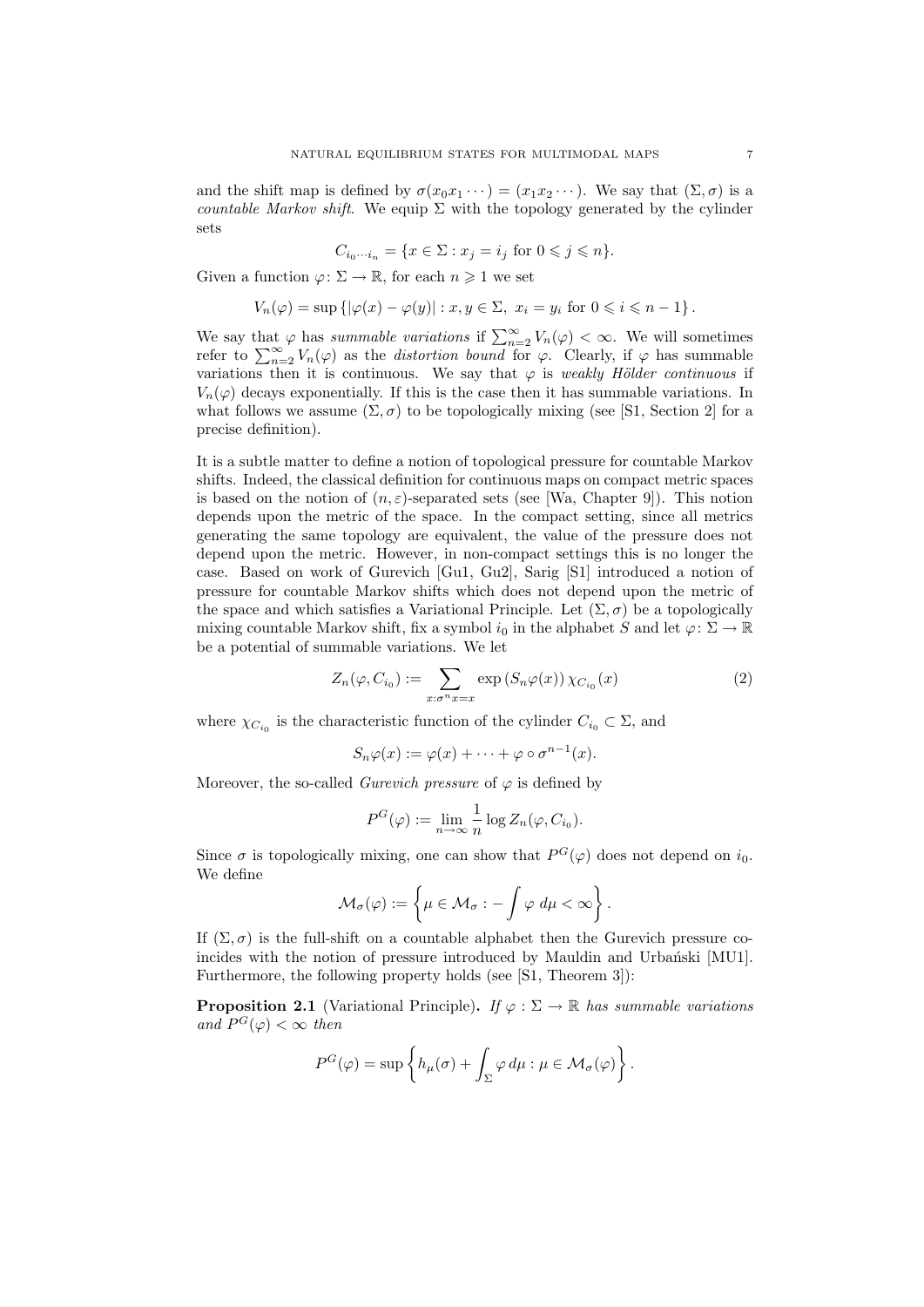Let us stress that the right hand side of the above inequality only depends on the Borel structure of the space and not on the metric. Therefore, a notion of pressure which is to satisfy the Variational Principle need not depend upon the metric of the space.

The Gurevich pressure also has the property that it can be approximated by its restriction to compact sets. More precisely [S1, Corollary 1]:

**Proposition 2.2** (Approximation property). If  $\varphi : \Sigma \to \mathbb{R}$  has summable variations then

 $P^G(\varphi) = \sup\{P_{\sigma|K}(\varphi) : K \subset \Sigma : K \neq \emptyset \text{ compact and } \sigma\text{-invariant}\},\$ 

where  $P_{\sigma|K}(\varphi)$  is the classical topological pressure on K.

We consider a special class of invariant measures. As in [MU2] (see also [S4]), we say that  $\mu \in \mathcal{M}_{\sigma}$  is a *Gibbs measure* for the function  $\varphi \colon \Sigma \to \mathbb{R}$  if for some constants P,  $C > 0$  and every  $n \in \mathbb{N}$  and  $x \in C_{i_0 \cdots i_n}$  we have

$$
\frac{1}{C} \leqslant \frac{\mu(C_{i_0 \cdots i_n})}{\exp \left( -nP + S_n \varphi(x) \right)} \leqslant C.
$$

This definition is analogous to that in the finite Markov shift case considered by Bowen [Bo]. We refer to any such C as a distortion constant for the Gibbs measure. It was proved by Mauldin and Urbański [MU2] that if  $(\Sigma, \sigma)$  is a full-shift and the function  $\varphi$  is of summable variations with finite Gurevich pressure  $P^G(\varphi)$  then it has an invariant Gibbs measure. Moreover  $P = P^G(\varphi)$ , and if  $-\int \varphi \, d\mu < \infty$  then  $\mu$  is an equilibrium state for  $\varphi$ . Furthermore, this is the unique equilibrium state for  $\varphi$  by [MU2, Theorem 3.5] (note that this was later generalised for any topologically mixing countable Markov shift in [BuS]).

#### 3. Inducing schemes

In order to prove Theorem A we will use the machinery of inducing schemes. We will use the fact that inducing schemes for the system  $(I, f)$  can be coded by the full-shift on countably many symbols.

Given  $f \in \mathcal{F}$ , we say that  $(X, \{X_i\}_i, F, \tau)$  is an *inducing scheme* for  $(I, f)$  if

- X is an interval and  $\{X_i\}_i$  is a finite or countable collection of disjoint intervals such that F maps each  $X_i$  diffeomorphically onto X, with bounded distortion on all iterates (i.e. there exists  $K > 0$  so that if there exist  $i_0, \ldots, i_{n-1}$  and  $x, y$  such that  $F^j(x)$ ,  $F^j(y) \in X_{i_j}$  for  $j = 0, 1, \ldots, n - 1$  then  $1/K \leqslant DF^n(x)/DF^n(y) \leqslant$  $K);$
- $\tau |_{X_i} = \tau_i$  for some  $\tau_i \in \mathbb{N}$  and  $F|_{X_i} = f^{\tau_i}$ . If  $x \notin \bigcup_i X_i$  then  $\tau(x) = \infty$ .

The function  $\tau : \bigcup_i X_i \to \mathbb{N}$  is called the *inducing time*. It may happen that  $\tau(x)$ is the first return time of  $x$  to  $X$ , but that is certainly not the general case. For ease of notation, we will write  $(X, F, \tau) = (X, \{X_i\}_i, F, \tau)$  and moreover, frequently write  $(X, F) = (X, F, \tau)$ . We denote the set of points  $x \in I$  for which there exists  $k \in \mathbb{N}$  such that  $\tau(F^n(f^k(x))) < \infty$  for all  $n \in \mathbb{N}$  by  $(X, F)^\infty$ .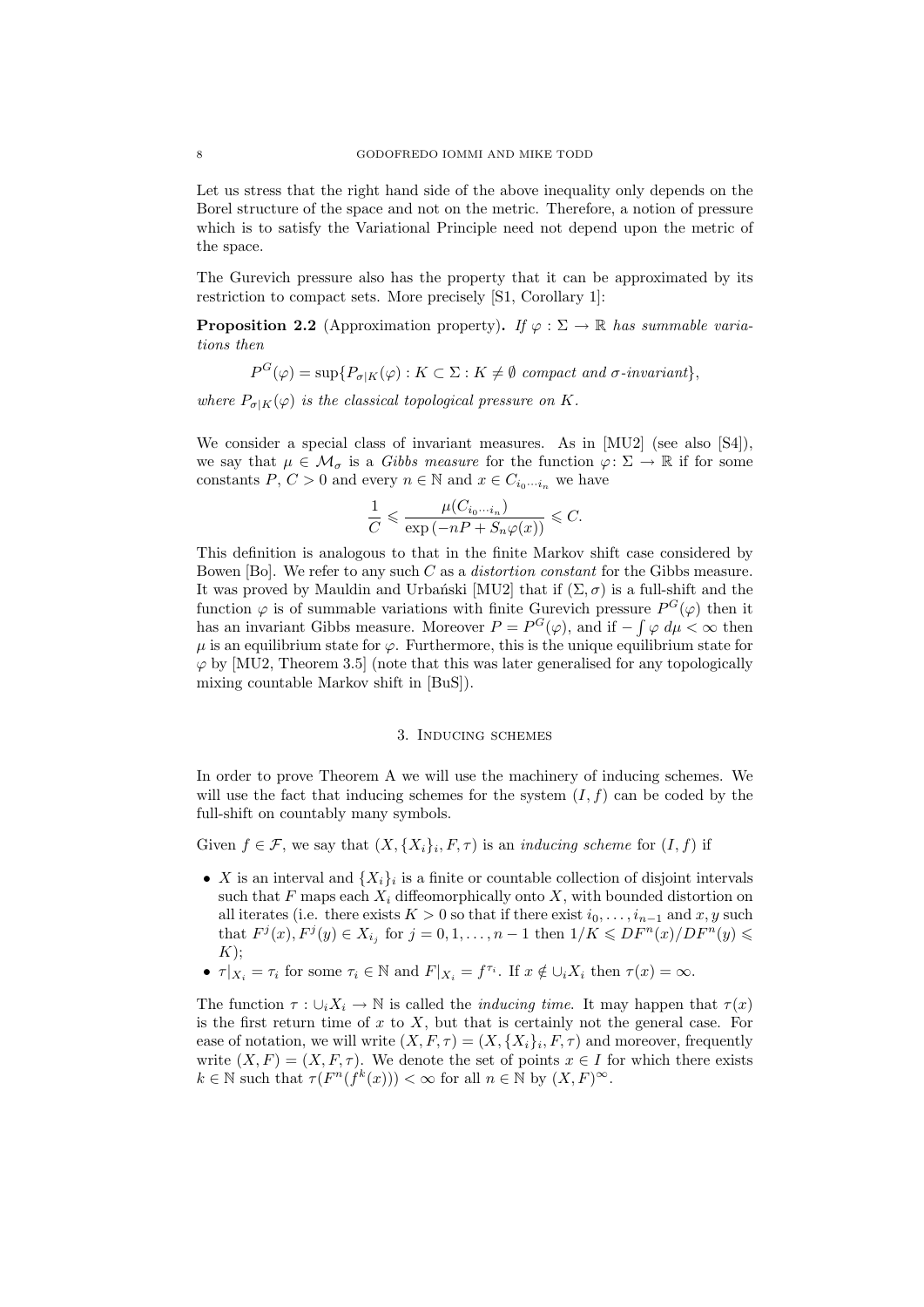Given an inducing scheme  $(X, F, \tau)$ , we say that a probability measure  $\mu_F$  is a lift of  $\mu$  if for any  $\mu$ -measurable subset  $A \subset I$ ,

$$
\mu(A) = \frac{1}{\int_X \tau \, d\mu_F} \sum_i \sum_{k=0}^{\tau_i - 1} \mu_F(X_i \cap f^{-k}(A)). \tag{3}
$$

Conversely, given a measure  $\mu_F$  for  $(X, F)$ , we say that  $\mu_F$  projects to  $\mu$  if (3) holds. Note that if (3) holds then  $\mu_F$  is F-invariant if and only if  $\mu$  is f-invariant. We call a measure  $\mu$  compatible with the inducing scheme  $(X, F, \tau)$  if

- $\mu(X) > 0$  and  $\mu(X \setminus (X, F)^\infty) = 0$ ; and
- there exists a measure  $\mu_F$  which projects to  $\mu$  by (3): in particular  $\int_X \tau \, d\mu_F < \infty$ (equivalently  $\mu_F \in \mathcal{M}_F(-\tau)$ ).

**Remark 3.1.** Given  $f \in \mathcal{F}$  and an ergodic measure  $\mu \in \mathcal{M}_f$  with positive Lyapunov exponent, there exists an inducing scheme  $(X, F, \tau)$  with a corresponding  $F-invariant measure \mu_F$ , see for example [BT2, Theorem 3].

**Definition 3.1.** Let  $(X, F, \tau)$  be an inducing scheme for the map f. Then for a potential  $\varphi: I \to \mathbb{R}$ , the induced potential  $\Phi$  for  $(X, F, \tau)$  is given by

$$
\Phi(x) = \Phi^F(x) := S_{\tau(x)}\varphi(x).
$$

Note that in particular for the potential  $log|Df|$ , the induced potential for a scheme  $(X, F)$  is log  $|DF|$ . Moreover, the map  $x \mapsto \log |DF(x)|$  has summable variations (see for example [BT2, Lemma 8]).

Note that if  $(X, F, \tau)$  is some inducing scheme for the map  $f \in \mathcal{F}$  and if  $\partial X \notin$  $(X, F)^\infty$ , then the system  $F : (X, F)^\infty \to (X, F)^\infty$  is topologically conjugated to the full-shift on a countable alphabet.

For an inducing scheme  $(X, F, \tau)$  and a potential  $\varphi : X \to [-\infty, \infty]$  with summable variations, we can define the Gurevich pressure as in Section 2, and denote it by

 $P_F^G(\varphi),$ 

where we drop the subscript if the dynamics is clear.

In fact the domains for the inducing schemes used above come from the natural cylinder structure of the map  $f \in \mathcal{F}$ . More precisely, the domains X are n-cylinders coming from the so-called *branch partition*: the set  $\mathcal{P}_1^f$  consisting of maximal intervals on which f is monotone. So if two domains  $C_1^i, C_1^j \in \mathcal{P}_1^f$  intersect, they do so only at elements of  $Cr$ . The set of corresponding *n*-cylinders is denoted  $\mathcal{P}_n^f := \vee_{k=1}^n f^{-k} \mathcal{P}_1$ . We let  $\mathcal{P}_0^f := \{I\}$ . For an inducing scheme  $(X, F)$  we use the same notation for the corresponding *n*-cylinders  $\mathcal{P}_n^F$ . Note the transitivity assumption on our maps f implies that  $\mathcal{P}_1^f$  is a generating partition for any Borel probability measure.

4. Zero pressure schemes

For  $t \in \mathbb{R}$ , we let

$$
\psi_t := -t \log |Df| - p(t).
$$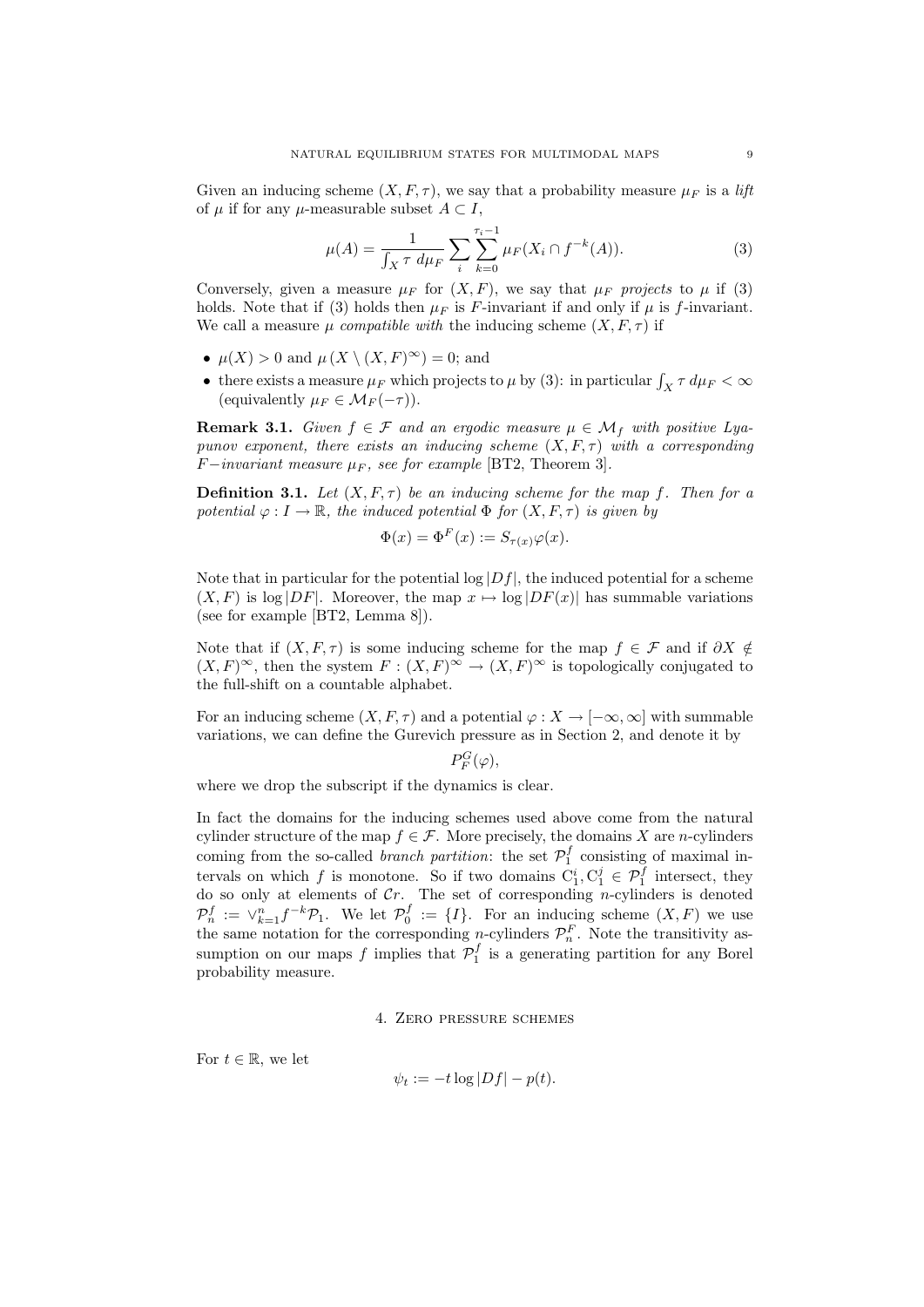Similarly, for an inducing scheme  $(X, F)$  the induced potential is  $\Psi_t$ . As in [PS, BT1, BT2 in order to apply the theory developed by Mauldin and Urbanski and later by Sarig, we need to find an inducing scheme  $(X, F, \tau)$  so that  $P^G(\Psi_t) = 0$ . Then [MU2, Corollary 2.10] gives a Gibbs measure for  $(X, F, \Psi_t)$ , which if it projects to a measure in  $\mathcal{M}_f$  by (3), must be an equilibrium state by the Abramov formula. The main purpose of this section is to show that there are inducing schemes with  $P^G(\Psi_t)=0.$ 

We note that a major difficulty when working with inducing schemes is that, in general, no single inducing scheme is compatible with all measures of positive Lyapunov exponent. As a direct consequence of work by Bruin and Todd [BT2, Remark 6] we obtain in Lemma 4.3 that for each  $\epsilon > 0$ , there exists  $\eta > 0$  and a finite number of inducing schemes for which any measure of entropy greater than  $\eta$  is compatible with one of them. This will allow us to prove that for each  $t \in (t^-, t^+)$  there exists an inducing scheme for which  $P(\Psi_t) = 0$  and such that the pressure,  $p(t)$ , can be approximated with f-invariant measures of positive entropy compatible with the inducing scheme.

**Proposition 4.1.** For each  $t \in (t^-, t^+)$ , there exist an inducing scheme  $(X, F)$ and a sequence  $(\mu_n)_n \subset \mathcal{M}_f$  all compatible with  $(X, F)$  and such that

 $h(\mu_n) - t\lambda(\mu_n) \to p(t)$  and  $\inf_n h(\mu_n) > 0$ .

Moreover,  $P^G(\Psi_t)=0$ .

We need some lemmas and a definition for the proof.

**Lemma 4.1.** For each  $t \in \mathbb{R}$  and any inducing scheme  $(X, F)$ , we have  $P^G(\Psi_t) \leq$  $\theta$ .

*Proof.* We let  $(X^N, F_N, \tau_N)$  denote the subsystem of  $(X, F, \tau)$  where  $X^N = \bigcup_{n=1}^N X_n$ and  $F_N, \tau_N$  are the restrictions of  $F, \tau$  to  $X^N$ . Similarly,  $P_{F_N}^G(\Psi_t)$  is defined in the obvious way. By Proposition 2.2,  $P_F^G(\Psi_t) > 0$  implies that for large enough N,  $P_{F_N}^G(\Psi_t) > 0$ . Hence there is an equilibrium state  $\mu_{F_N}$  for this system so that  $\int \tau_N d\mu_{F_N} < \infty$  and

$$
h(\mu_{F_N}) - t \int \log |DF| d\mu_{F_N} - p(t) \int \tau_N d\mu_{F_N} > 0.
$$

Similarly to the use of the Abramov formula above, the corresponding projected measure  $\mu_{fN}$  as in (3) has

$$
h(\mu_{f_N}) - t \int \log |Df| \ d\mu_{f_N} > p(t).
$$

This contradiction to the Variational Principle proves the lemma.  $\Box$ 

**Remark 4.1.** By [BT2, Lemma 8], the potentials  $\Psi_t$  we consider for the inducing schemes  $(X, F)$  in Lemma 4.3 are weakly Hölder continuous.

**Definition 4.1.** Given a function  $g : [a, b] \to \mathbb{R}$ , for  $x_0 \in \mathbb{R}$ , as in [Roy, p115], we refer to  $s : [a, b] \to \mathbb{R}$  as a supporting line for g at  $x_0$  if  $s(x) = g(x_0) + b(x - x_0)$ for some  $b \in \mathbb{R}$ , and  $g(x) \geqslant s(x)$  for all  $x \in \mathbb{R}$ .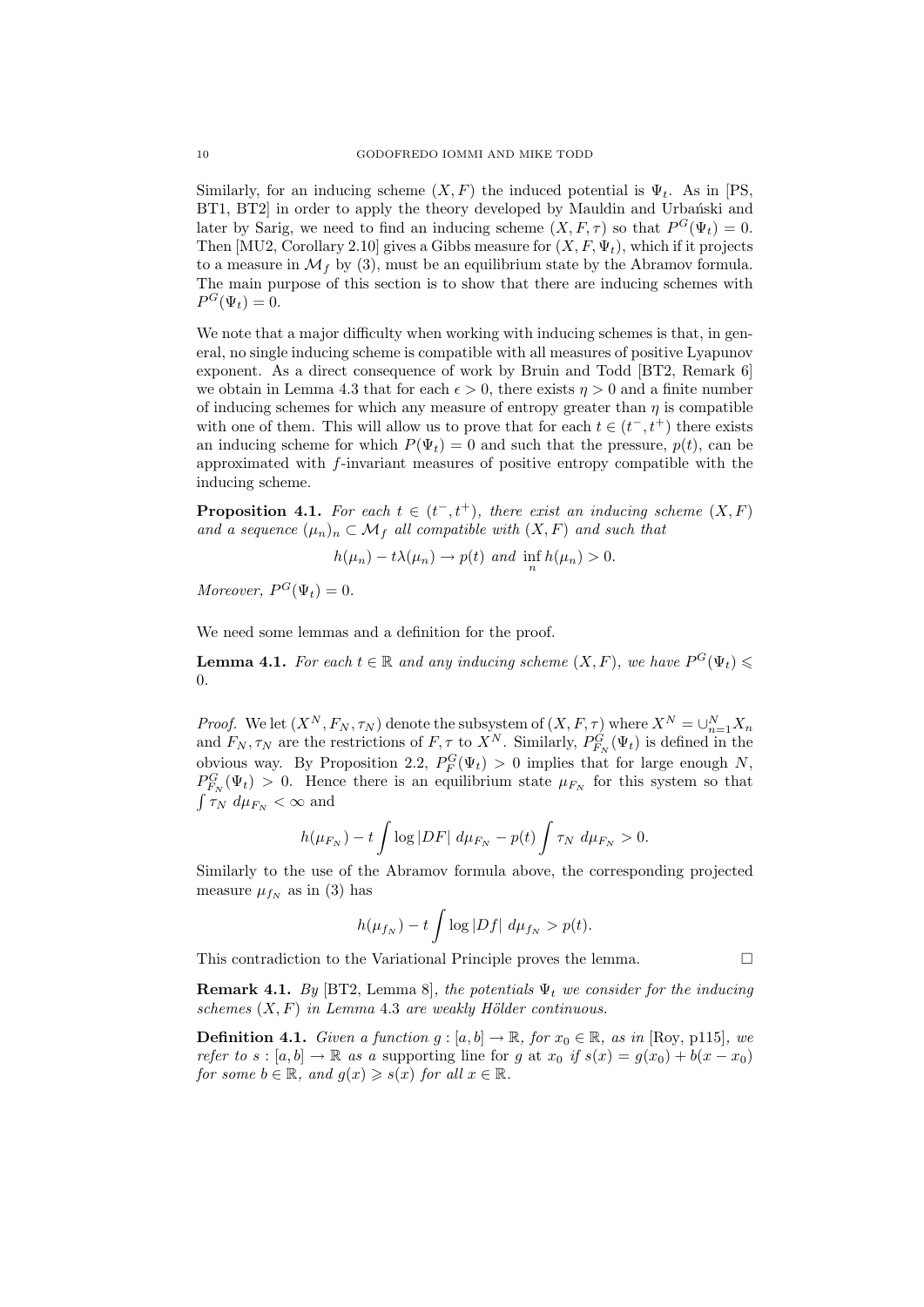**Lemma 4.2.** For each  $t \in (t^-, t^+)$ , there exists  $\eta > 0$  such that any measure  $\mu$ with free energy with respect to  $\psi_t$  close enough to 0 has  $h(\mu) > \eta$ .

*Proof.* Let us first consider the case in which  $t_0 > 0$ . Suppose that there exists a sequence of invariant measures  $(\mu_n)_n$  such that  $\lim_{n\to\infty} h(\mu_n)=0$  and  $p(t_0)=-t_0a$ where  $a := \lim_{n \to \infty} \lambda(\mu_n)$ . We will show that  $t_0 \geq t^+$ .

Let  $L(t) := -at$ . Since all measures have non-negative Lyapunov exponent, we have  $a \ge 0$ . Since we also know that  $t_0 > 0$ , this implies that  $p(t_0) = -at_0 < 0$ .

Claim.  $p(t) = -at$  for all  $t \geq t_0$ .

*Proof of the claim.* Suppose the opposite, i.e.  $p(t) > -at$  for some  $t \geq t_0$ . Then since the pressure function  $p(t)$  can be found via a limit of supporting lines  $h(\mu)$  −  $t\lambda(\mu)$  for  $\mu \in \mathcal{M}$ , we must have some  $t_1 > t_0$  and  $\mu \in \mathcal{M}$  such that

$$
h(\mu) - t_1 \lambda(\mu) > -at_1. \tag{4}
$$

We will show that this leads to a contradiction. Let  $\tilde{L}(t) := h(\mu) - t\lambda(\mu)$ . We may assume  $L \neq L$ .

By definition, the pressure always satisfies

$$
p(t) \ge L(t) \text{ and } p(t) \ge \tilde{L}(t). \tag{5}
$$

Since  $\tilde{L}$  is affine and L is linear, both with negative slope, and both lines distinct, either these lines cross at a unique  $t^* \in (0, t_0)$  or there is no such  $t^*$ . In the first case,  $\tilde{L}$  must start above L and then go below it after  $t^*$ : since  $\tilde{L}(0) \geq L(0)$ , for all  $t \geq t^*$ we must have  $\tilde{L}(t) < L(t)$ . This means that  $L(t_1) > \tilde{L}(t_1)$ , contradicting (4). In the second case,  $\tilde{L}$  must be above the pressure function at  $t_0$ : we must have  $\tilde{L}(t_0)$  $L(t_0)$ , so by (5),  $L(t_0)$  cannot have been the pressure at  $t_0$ , a contradiction.  $\Box$ 

If there is a measure  $\mu \in \mathcal{M}$  such that  $\lambda(\mu) < a$  then for some, possibly very large,  $t > 0$  we must have  $p(t) \ge h(\mu) - t\lambda(\mu) > L(t)$  by the same arguments as in the claim. But this then contradicts the claim. Hence  $a = \lambda_m$ , the infimum of the Lyapunov exponents. Therefore, by definition of  $t^+$  we have  $t_0 \geq t^+$ .

If  $t_0 < 0$  an analogous argument proves that we must have  $t_0 \leq t^-$ . So in either case,  $t_0 \notin (t^-, t^+)$ , as required.

**Lemma 4.3.** For each  $\epsilon > 0$  there exists  $\theta > 0$  and a finite number of inducing schemes  $\{(X^n, F_n, \tau_n)\}_{n=1}^N$  such that any ergodic measure with  $h(\mu) > \epsilon$  is compatible with one of these schemes  $(X^n, F_n, \tau_n)$  and  $\int \tau_n d\mu_{F_n} < \theta$ .

Proof. This follows from [BT2, Remark 6]. We give a brief sketch of the ideas there. That remark gives, for  $\epsilon > 0$ , a set  $\{(X^n, F_n, \tau_n)\}_{n=1}^N$  such that for each  $\mu \in \mathcal{M}_f$ with  $h(\mu) > \epsilon$ ,  $\mu$  must be compatible with some  $(X^n, F_n, \tau_n)$ . These schemes are constructed from sets  $\hat{X}^n$  on the so-called Hofbauer extension (see the appendix for details). The map F is derived from a first return map  $\hat{F}$  in this tower. Measures  $\mu \in \mathcal{M}_f$  with  $h(\mu) > 0$  can be lifted to the tower, and if they have  $h(\mu) > \epsilon$  they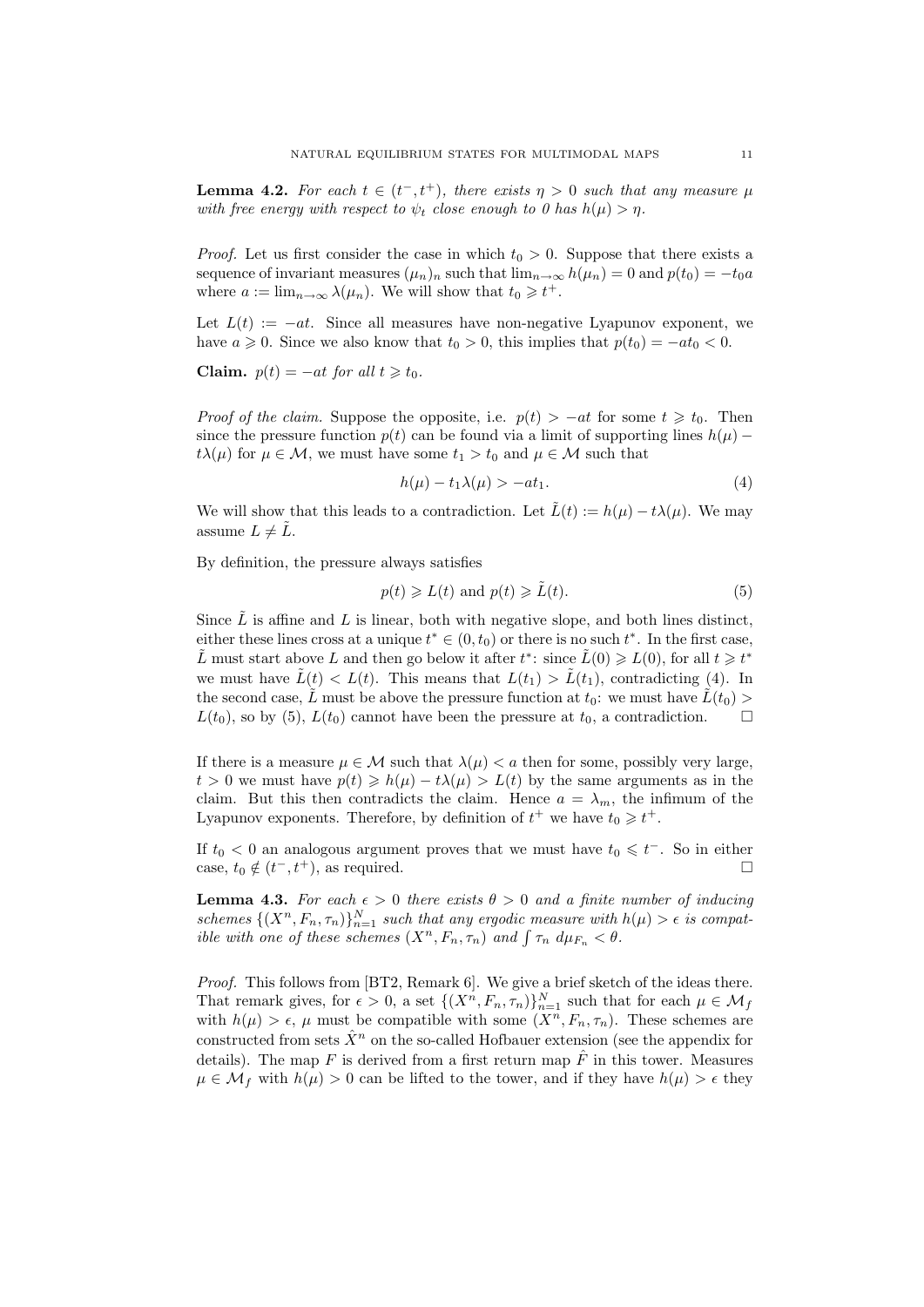must give one of the sets  $\hat{X}_n$  mass greater than some  $\eta = \eta(\epsilon) > 0$ . Since  $\hat{F}$  is a first return map with return time  $\hat{\tau}_n$ , we use Kac's lemma to get

$$
\int \tau_n \ d\mu = \int \hat{\tau}_n \ d\hat{\mu} = \hat{\mu} (\hat{X}_n)^{-1} < \eta^{-1},
$$
 as required.

As in [BT2, Remark 6], we denote this set of inducing schemes by  $Cover(\epsilon)$ .

Proof of Proposition 4.1. By Lemmas 4.3 and 4.2, we can take a sequence of ergodic measures  $\mu_p$  such that

$$
h(\mu_p) + \int \psi_t \ d\mu_p = \epsilon_p \text{ where } \epsilon_p \to 0 \text{ as } p \to \infty,
$$

 $h(\mu_p) > \eta$  (some  $\eta > 0$ ), all  $\mu_p$  are compatible with some inducing scheme  $(X, F, \tau) \in$ Cover( $\epsilon$ ) and  $\int \tau \ d\mu_p < \theta$  for all  $p \in \mathbb{N}$ . This implies that  $P^G(\Psi_t) \geq 0$  since we have a sequence of measures  $\mu_{F,p}$  such that

$$
h(\mu_{F,p}) + \int \Psi_t \ d\mu_{F,p} = \left(\int \tau \ d\mu_{F,p}\right) \left(h(\mu_p) + \int \psi_t \ d\mu_p\right) \geqslant \theta \epsilon_p
$$

On the other hand  $P^G(\Psi_t) \leq 0$  by Lemma 4.1. So the proposition is proved.  $\Box$ 

Since the inducing scheme  $(X, F)$  can be coded by the full-shift on countably many symbols we have, as explained in Section 2, a Gibbs measure  $\mu_{\Psi_t}$  for  $\Psi_t$ . We need to show that this measure has integrable inducing time and thus that it projects to a measure in  $\mathcal{M}_f$ .

#### 5. The Gibbs measure has integrable inducing times

This section is devoted to proving that the inducing time is integrable with respect to the Gibbs measure constructed in Section 4. In particular, this implies that the measure has finite entropy and that it is an equilibrium state for the induced potential. It also implies that it can be projected to a measure in  $\mathcal{M}_f$ .

**Proposition 5.1.** Let  $t \in (t^-, t^+)$  and  $\psi = \psi_t$ . Suppose that we have an inducing scheme  $(X, \tilde{F})$ . Then there exists  $k \in \mathbb{N}$  such that replacing  $(X, \tilde{F})$  by  $(X, F)$ , where  $F = \tilde{F}^k$ , the following holds. There exist  $\gamma_0 \in (0,1)$  and, for any cylinder  $C_n^j \in \mathcal{P}_n^F$ any  $n \in \mathbb{N}$ , a constant  $\delta_n^j < 0$  such that any measure  $\mu_F \in \mathcal{M}_F$  with

$$
\mu_F(C_n^j) \le (1 - \gamma_0) m_{\Psi}(C_n^j) \text{ or } \mu_F(C_n^j) \ge \frac{m_{\Psi}(C_n^j)}{1 - \gamma_0},
$$

where  $m_{\Psi}$  denotes the conformal measure for the system  $(X, F, \Psi)$ , must have  $h(\mu_F) + \int \Psi \ d\mu_F \leqslant \delta_n^j$ .

Note that  $\delta_n^j \to 0$  as  $m_\Psi(C_n^j) \to 0$ . Also note that if  $K = \exp\left(\sum_{k=1}^\infty V_k(\tilde{\Psi})\right)$  is a distortion constant for the potential  $\tilde{\Psi}$  for the inducing scheme  $(X, \tilde{F})$  then it is also a distortion constant the potential  $\Psi$  on  $(X, F)$ .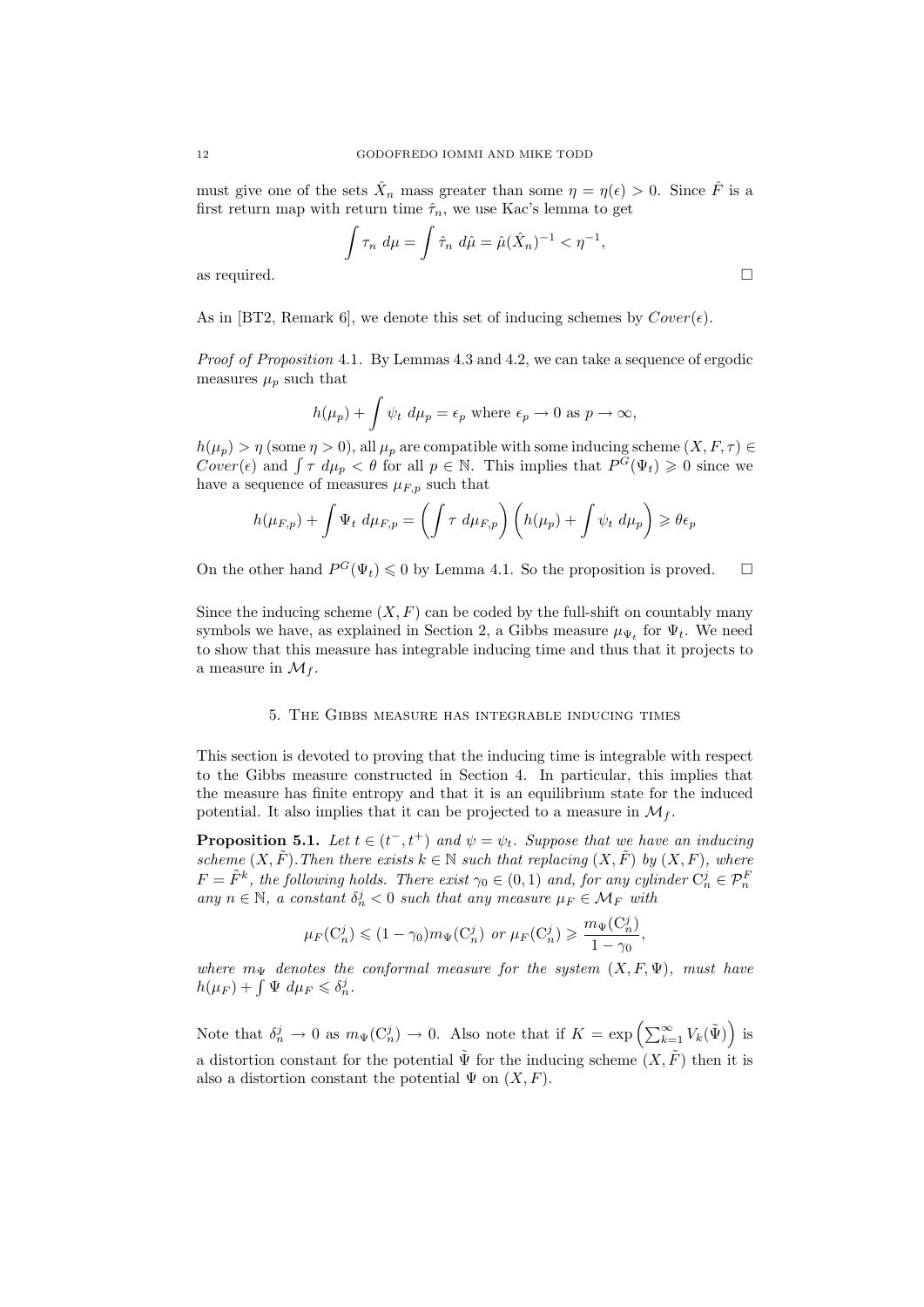The following lemma will allow us to choose  $k$  in the proof of Proposition 5.1. It is true for  $\Psi = \Psi_t$ , but also for more general potentials of summable variation.

**Lemma 5.1.** Suppose that we have an inducing scheme  $(X, F)$  and potential  $\Psi =$  $\Psi_t$  with distortion constant  $K = \exp\left(\sum_{k=1}^{\infty} V_k(\Psi)\right)$  and  $P^G(\Psi) = 0$ . We let  $m_{\Psi}$ denote the conformal measure for the system  $(X, F, \Psi)$ . Then for any  $C_n \in \mathcal{P}_n^F$ and  $n \in \mathbb{N}$ .

$$
m_{\Psi}(\mathcal{C}_n) \leqslant e^{-\lambda n}
$$

where  $\lambda := -\log \Big(K \operatorname{sup}_{C_1 \in \mathcal{P}_1^F} m_\Psi(C_1) \Big).$ 

*Proof.* Since  $m_{\Psi}$  is a conformal measure, for  $C_n^i \in \mathcal{P}_n^F$  we have

$$
1 = m_{\Psi}(F^n(\mathcal{C}_n^i)) = \int_{\mathcal{C}_n^i} e^{-S_n \Psi} dm_{\Psi}.
$$

So by the Intermediate Value Theorem we can choose  $x \in C_n^i$  so that  $e^{S_n \Psi(x)} =$  $m_{\Psi}(\mathcal{C}_n^i)$ . For future use we will write  $S_n^i \Psi := S_n \Psi(x)$ . Therefore,

$$
m_{\Psi}(\mathcal{C}_n^i) = e^{S_n^i \Psi} \leqslant e^{n \sup \Psi}.
$$

By the Gibbs property,

$$
e^{\sup \Psi} \leqslant K \sup_{C_1 \in \mathcal{P}_1^F} m_{\Psi}(C_1).
$$

Therefore

$$
\sup \Psi \leqslant \log \left(K \sup_{\mathcal{C}_1 \in \mathcal{P}_1^F} m_\Psi(\mathcal{C}_1) \right)
$$

.

We can choose this as our value for  $-\lambda$ .  $\Box$ 

In the following proof we use the notation  $A = \theta^{\pm C}$  to mean  $\theta^{-C} \leq A \leq \theta^{C}$ .

*Proof of Proposition* 5.1. Suppose that the distortion of the potential  $\tilde{\Psi}$  for the scheme  $(X, \tilde{F})$  is bounded by  $K \geq 1$ . We first prove that measures giving cylinders very small mass compared to  $m_{\Psi}$  must have low free energy. Note that for any  $k \in \mathbb{N}$ , the potential  $\Psi$  for the scheme  $(X, F)$  where  $F = \tilde{F}^k$  also has distortion bounded by K. We will choose k later so that  $\lambda = \lambda(K, \sup_i m_{\Psi}(X_i))$  for  $(X, F)$ as defined in Lemma 5.1, is large enough to satisfy the conditions associated to (7), (8) and (10). Note that as in [S3, Lemma 3] we also have  $P^G(\Psi) = 0$ .

In Lemma 5.3 below, we will use the Variational Principle to bound the free energy of measures for the scheme which, for some  $\gamma$ , have  $\mu(C_n^i) \leq K m_{\Psi}(C_n^i)(1-\gamma)/(1-\gamma)$  $m_{\Psi}(\mathrm{C}_n^i))^n$  in terms of the Gurevich pressure. However, instead of using  $\Psi$ , which, in the computation of Gurevich pressure weights points  $x \in C_n^i$  by  $e^{\Psi(x)}$ , we use a potential which weights points in  $C_n^i$  by  $(1 - \gamma)e^{\Psi}(x)$ . That is, we consider  $(X, F, \Psi^{\flat})$  where

$$
\Psi^{\flat}(x) = \begin{cases} \Psi(x) + \log(1 - \gamma) & \text{if } x \in \mathcal{C}_n^i, \\ \Psi(x) & \text{if } x \in \mathcal{C}_n^j, \text{ for } j \neq i. \end{cases}
$$

Firstly we will compute  $P^G(\Psi^{\flat})$ .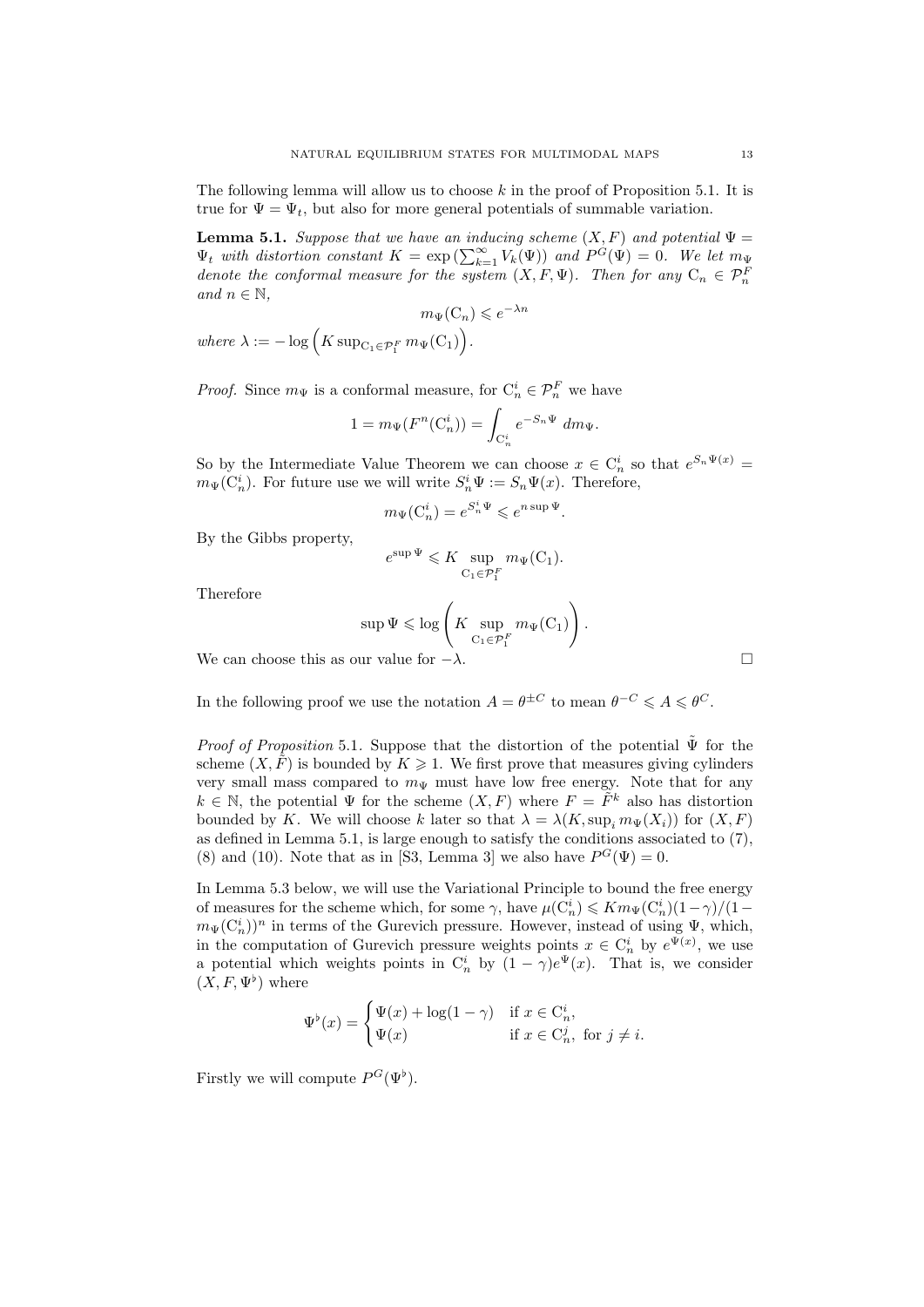Lemma 5.2.  $P^G(\Psi^{\flat}) = \log (1 - \gamma m_{\Psi}(\mathrm{C}_n^i))$ .

*Proof.* We prove the lemma assuming that  $n = 1$  since the general case follows similarly. We will estimate  $Z_j(\Psi^{\flat}, C_1^i)$ , where  $Z_j$  is defined in (2). The ideas we use are similar to those in the proof of Claim 2 in the proof of [BT2, Proposition 2]. As can be seen from the definition,

$$
Z_j(\Psi^\flat,\mathbf{C}_1^i)=e^{\pm\sum_{k=0}^{j-1}V_k(\Psi)}\sum_{\mathbf{C}_j\in\mathcal{P}_j^F\cap\mathbf{C}_1^i}\ \sum_{\text{any }x\in\mathbf{C}_j}e^{S_j\Psi^\flat(x)}.
$$

As in the proof of Lemma 5.1, the conformality of  $m_{\Psi}$  and the Intermediate Value Theorem imply that for each k there exists  $x_{C_1^k} \in C_1^k$  such that  $m_{\Psi}(C_1^k) = e^{\Psi(x_{C_1^k})}$ . For the duration of this proof we write  $\Psi_k := \Psi(x_{\mathcal{C}_1^k})$ . As above, we have  $e^{\Psi_i^{\flat}} :=$  $(1 - \gamma)e^{\Psi_i}$ . Therefore,

$$
\sum_{i} e^{\Psi_i^{\flat}} = 1 - \gamma e^{\Psi_i}.
$$

For each  $C_j \in \mathcal{P}_j^F$  and for any  $k \in \mathbb{N}$ , there exists a unique  $C_{j+1} \subset C_j$  such that  $F^j(C_{j+1})=C_1^k$ . Moreover, there exists  $x_{C_{j+1}} \in C_{j+1}$  such that  $F^j(x_{C_{j+1}}) = x_{C_1^k}$ . Then for  $C_j \subset C_1^i$ ,

$$
\sum_{C_{j+1} \subset C_j} e^{S_{j+1} \Psi^{\flat}(x_{C_{j+1}})} = e^{\pm V_{j+1}(\Psi)} e^{S_j \Psi^{\flat}(x_{C_j})} \left(\sum_i e^{\Psi_i^{\flat}}\right)
$$
  
= 
$$
e^{\pm V_{j+1}(\Psi)} e^{S_j \Psi^{\flat}(x_{C_j})} (1 - \gamma e^{\Psi_i}).
$$

Therefore,

$$
Z_{j+1}(\Psi^{\flat}, C_1^i) = (1 - \gamma e^{\Psi_i}) e^{\pm (V_{j+1}(\Psi) + \sum_{k=0}^{j-1} V_k(\Psi))} Z_j(\Psi^{\flat}, C_1^i),
$$

hence

$$
Z_{j+1}(\Psi^{\flat}, C_1^i) = (1 - \gamma e^{\Psi_i})^j e^{\pm \sum_{k=0}^j (k+1)V_k(\Psi)}.
$$

As in Remark 4.1,  $\Psi$  is weakly Hölder, so  $\sum_{k=0}^{j} (k+1) V_k(\Psi) < \infty$ . Therefore we have  $P^G(\Psi^{\flat}) = \log(1 - \gamma e^{\Psi_i}) = \log(1 - \gamma m_{\Psi}(C_1^i))$ , proving the lemma.

For the next step in the proof of the upper bound on the free energy of measures giving  $C_n^i$  small mass, we relate properties of  $(X, F, \Psi)$  and  $(X, F, \Psi^{\flat})$ .

**Lemma 5.3.** 
$$
\mathcal{M}_F(\Psi) = \mathcal{M}_F(\Psi^{\flat})
$$
 and for any  $C_n^i \in \mathcal{P}_n^F$  we have\n
$$
\sup \left\{ h_F(\mu) + \int \Psi \, d\mu : \mu \in \mathcal{M}_F(\Psi), \ \mu(C_n^i) < \frac{K(1-\gamma)}{(1-m_\Psi(C_n^i))^n} m_\Psi(C_n^i) \right\}
$$
\n
$$
\leqslant \sup \left\{ h_F(\mu) + \int \Psi^{\flat} \, d\mu : \mu \in \mathcal{M}_F(\Psi^{\flat}), \ \mu(C_n^i) < \frac{K(1-\gamma)}{(1-m_\Psi(C_n^i))^n} m_\Psi(C_n^i) \right\}
$$
\n
$$
- \left[ \frac{K(1-\gamma) \log(1-\gamma)}{(1-m_\Psi(C_n^i))^n} \right] m_\Psi(C_n^i)
$$
\n
$$
\leqslant P^G(\Psi^{\flat}) - \left[ \frac{K(1-\gamma) \log(1-\gamma)}{(1-m_\Psi(C_n^i))^n} \right] m_\Psi(C_n^i).
$$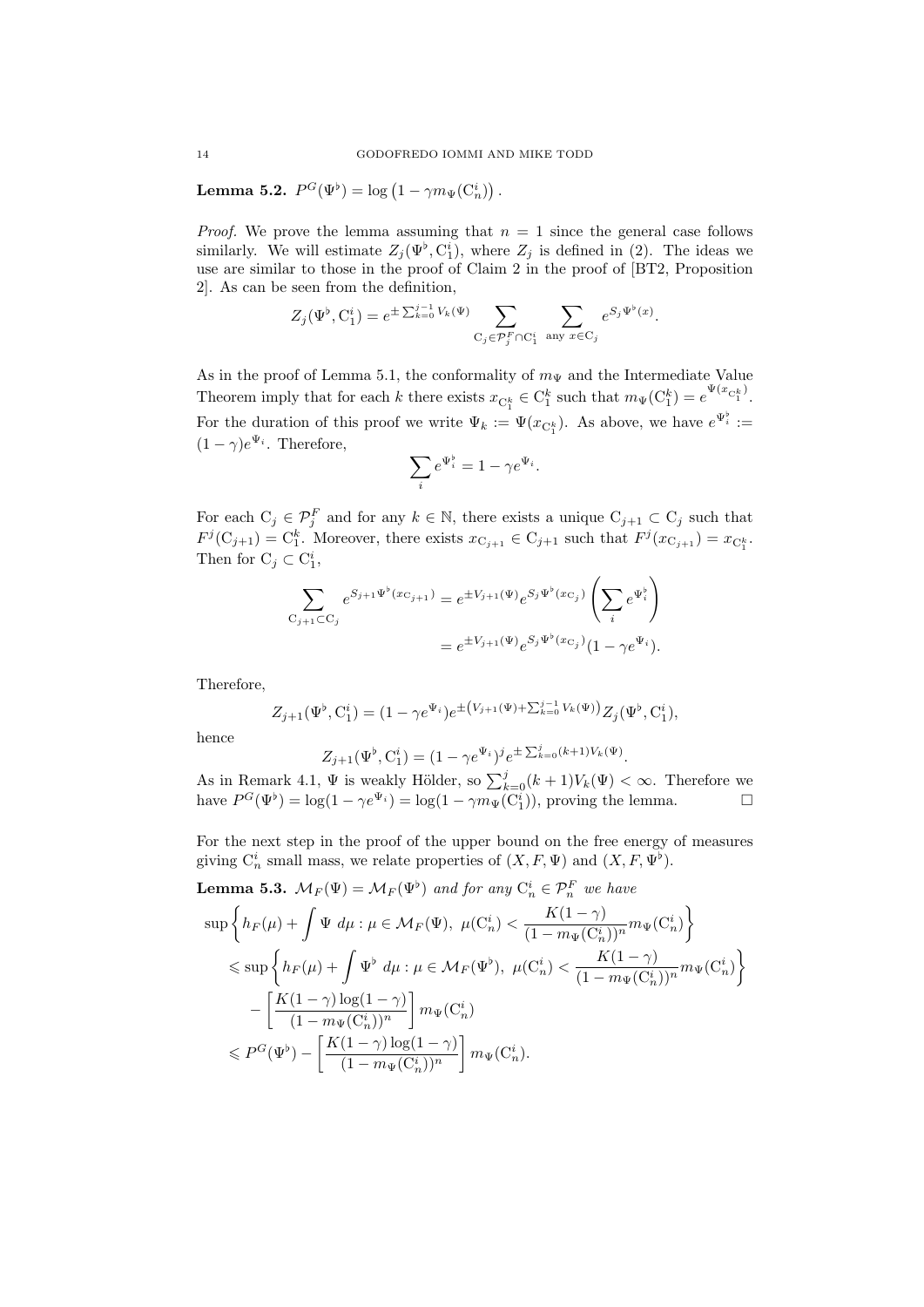Note that we can prove that the final inequality is actually an equality, but since we don't require this here we will not prove it.

*Proof.* The fact that  $\mathcal{M}_F(\Psi) = \mathcal{M}_F(\Psi)$  is clear from the definition.

Suppose that  $\mu \in M_F(\Psi)$  and  $\mu(C_n^i) \leq m_{\Psi}(C_n^i)K(1-\gamma)/(1-m_{\Psi}(C_n^i))^n$ . Then

$$
\begin{aligned} \left( h_F(\mu) + \int \Psi \ d\mu \right) - \left( h_F(\mu) + \int \Psi^\flat \ d\mu \right) & = \int \Psi - \Psi^\flat \ d\mu \\ & = \mu(\mathcal{C}^i_n)(-\log(1-\gamma)) \leqslant - \left[ \dfrac{K(1-\gamma)\log(1-\gamma)}{(1-m_\Psi(\mathcal{C}^i_n))^n} \right] m_\Psi(\mathcal{C}^i_n), \end{aligned}
$$

proving the first inequality in the Lemma. The final inequality follows from the definition of pressure.  $\Box$ 

Lemmas 5.2 and 5.3 imply that any measure  $\mu_F$  with  $\mu_F(C_n^i) < K(1-\gamma)m_\Psi(C_n^i)/(1-\gamma m_\Psi(C_n^i))$  $m_{\Psi}(\mathrm{C}_n^i))^n$  must have

$$
h(\mu_F) + \int \Psi \ d\mu_F \leqslant P^G(\Psi^\flat) - \left[ \frac{K(1-\gamma)\log(1-\gamma)}{(1-m_\Psi(C_n^i))^n} \right] m_\Psi(C_n^i)
$$
\n
$$
(6)
$$

$$
\leqslant \log\left(1-\gamma m_{\Psi}(C_n^i)\right)-\left[\frac{K(1-\gamma)\log(1-\gamma)}{(1-m_{\Psi}(C_n^i))^n}\right]m_{\Psi}(C_n^i). \quad (7)
$$

If  $m_{\Psi}(C_n^i)$  is very small then  $\log(1 - \gamma m_{\Psi}(C_n^i)) \approx -\gamma m_{\Psi}(C_n^i)$  and so choosing  $\gamma \in (0,1)$  close enough to 1 the above is strictly negative. By Lemma 5.1,  $m_{\Psi}(\mathcal{C}_n^i)$  $e^{-\lambda n}$  so  $C_n^i$  is small if  $\lambda$  large. Hence if  $\lambda$  is sufficiently large then we can set  $\gamma = \tilde{\gamma}^{\flat} \in (0, 1)$  so that

$$
\log\left(1 - \tilde{\gamma}^b e^{-\lambda n}\right) - \left[\frac{K(1 - \tilde{\gamma}^b) \log(1 - \tilde{\gamma}^b)}{(1 - e^{-\lambda n})^n}\right] e^{-\lambda n}
$$

is strictly negative for all  $n \in \mathbb{N}$ . This implies that (7) with  $\gamma = \tilde{\gamma}^{\flat}$  is strictly negative for any  $C_n^i \in \mathcal{P}_n^F$  and any n, so we set (7) to be the value  $\delta_n^{i,b}$ .

For the upper bound on the free energy of measures giving  $C_n^i$  relatively large mass, we follow a similar proof, but with

$$
\Psi^\sharp(x) = \begin{cases} \Psi(x) - \log(1-\gamma) & \text{if } x \in \mathcal{C}_n^i, \\ \Psi(x) & \text{if } x \in \mathcal{C}_n^j, \text{ for } j \neq i. \end{cases}
$$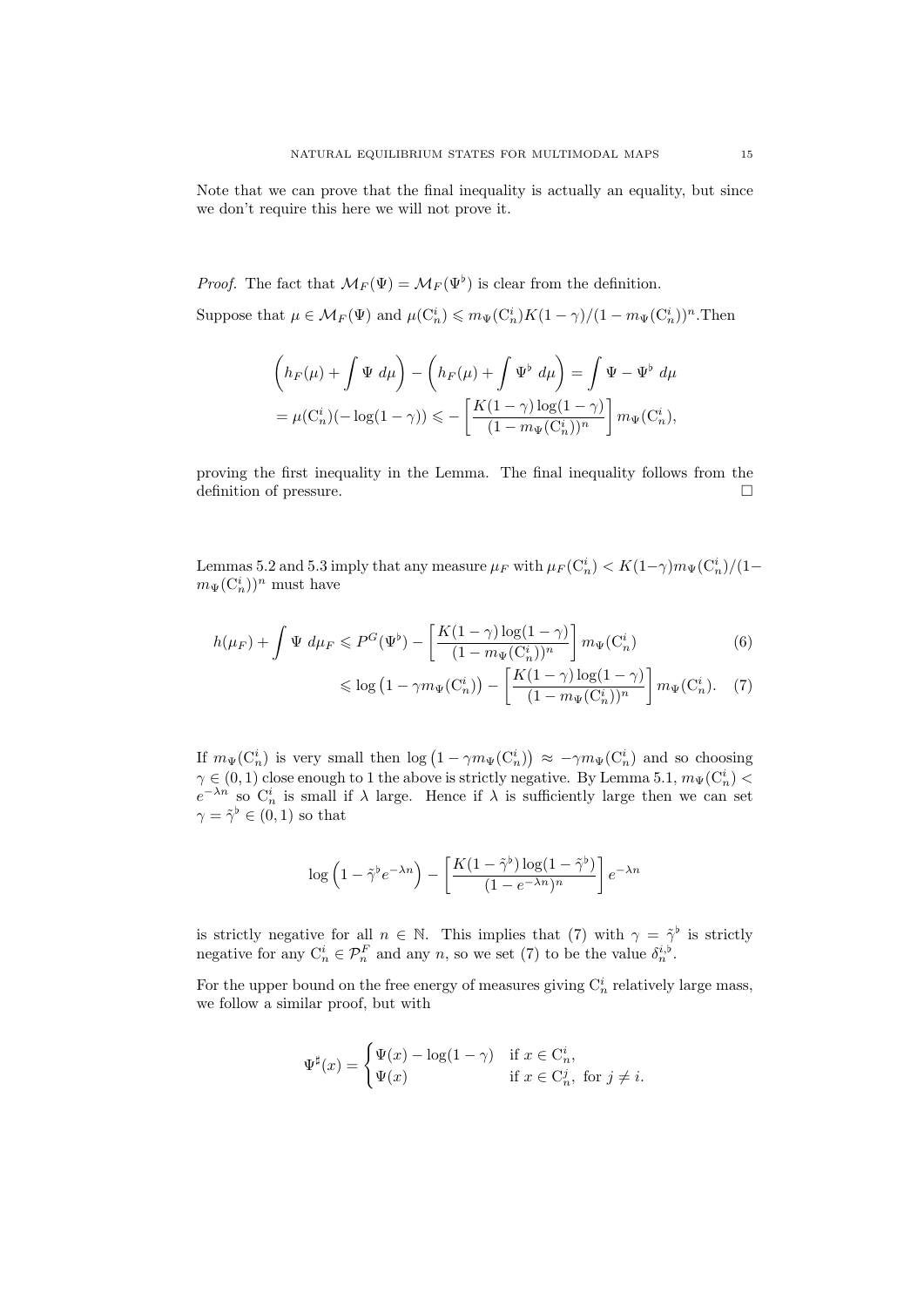Similarly to above, one can show that  $\mathcal{M}_F(\Psi) = \mathcal{M}_F(\Psi^{\sharp})$  and

$$
\begin{split} &\sup\left\{h_F(\mu)+\int\Psi~d\mu:\mu\in\mathcal{M}_F(\Psi),~\mu(\mathcal{C}_n^i)>\frac{m_\Psi(\mathcal{C}_n^i)}{K(1-\gamma)\left[1+m_\Psi(\mathcal{C}_n^i)\left(\frac{\gamma}{1-\gamma}\right)\right]^n}\right\}\\ &\leqslant \sup\left\{h_F(\mu)+\int\Psi^\sharp~d\mu:\mu\in\mathcal{M}_F(\Psi^\sharp),~\mu(\mathcal{C}_n^i)>\frac{m_\Psi(\mathcal{C}_n^i)}{K(1-\gamma)\left[1+m_\Psi(\mathcal{C}_n^i)\left(\frac{\gamma}{1-\gamma}\right)\right]^n}\right\}\\ &+\frac{\log(1-\gamma)m_\Psi(\mathcal{C}_n^i)}{K(1-\gamma)\left[1+m_\Psi(\mathcal{C}_n^i)\left(\frac{\gamma}{1-\gamma}\right)\right]^n}\\ &\leqslant P^G(\Psi^\sharp)+\frac{\log(1-\gamma)m_\Psi(\mathcal{C}_n^i)}{K(1-\gamma)\left[1+m_\Psi(\mathcal{C}_n^i)\left(\frac{\gamma}{1-\gamma}\right)\right]^n}. \end{split}
$$

Moreover, we can show that

$$
P^G(\Psi^{\sharp}) = \log\left(1 + m_{\Psi}(C_n^i) \left(\frac{\gamma}{1-\gamma}\right)\right) \leq m_{\Psi}(C_n^i) \left(\frac{\gamma}{1-\gamma}\right).
$$

Therefore, if  $\mu(C_n^i) > \frac{m_{\Psi}(C_n^i)}{K(1-\gamma)\left[1+m_{\Psi}(C_n^i)\left(\frac{\gamma}{1-\gamma}\right)\right]^n}$ , we have

$$
h_F(\mu) + \int \Psi \, d\mu \le m_{\Psi}(C_n^i) \left(\frac{\gamma}{1-\gamma}\right) + \frac{\log(1-\gamma)m_{\Psi}(C_n^i)}{K(1-\gamma)\left[1+m_{\Psi}(C_n^i)\left(\frac{\gamma}{1-\gamma}\right)\right]^n}.
$$
 (8)

If  $\lambda$  is sufficiently large then we can choose  $\gamma = \tilde{\gamma}^{\sharp} \in (0, 1)$  so that this is strictly negative and can be fixed to be our value  $\delta_n^{i, \sharp}$ . This can be seen as follows: let and  $\gamma = p/(p+1)$  for some p to be chosen later. Then the right hand side of (8) becomes

$$
m_{\Psi}(C_n^i)(p+1)\left[\frac{p}{p+1} - \frac{\log(p+1)}{K(1+pe^{-\lambda n})^n}\right].
$$
\n(9)

If  $\lambda$  is sufficiently large, then there exists some large  $\lambda' \in (0, \lambda)$  such that  $(1 +$  $pe^{-\lambda n}$ <sup>n</sup>  $\leq 1 + pe^{-\lambda' n}$  for all  $n \in \mathbb{N}$ . Hence with this suitable choice of  $\lambda$  we can choose  $p$  so that the quantity in the square brackets in  $(9)$  is negative for all  $n$ . So we can choose  $\delta_n^{i,\sharp} < 0$  to be (8) with  $\gamma = \tilde{\gamma}^{\sharp}$ .

We let

$$
\gamma^{\sharp} = 1 - (1 - \tilde{\gamma}^{\sharp}) \left( 1 + e^{-\lambda n} \left( \frac{\tilde{\gamma}^{\sharp}}{1 - \tilde{\gamma}^{\sharp}} \right) \right)^{n} . \tag{10}
$$

For appropriately chosen  $\lambda$  this is in  $(0, 1)$ .

We set  $\gamma'_0 := \max\{\gamma^{\flat}, \gamma^{\sharp}\}\$  and for each  $C_n^i \in \mathcal{P}_n^F$  we let  $\delta_n^i := \max\{\delta_n^{i,\flat}, \delta_n^{i,\sharp}\}\$ . The proof of the proposition is completed by setting  $\gamma_0 := 1 - K(1 - \gamma'_0)$ , which we may assume is in  $(0, 1)$ .

**Proposition 5.2.** There exists an inducing scheme  $(X, F)$  such that for  $t \in (t^-, t^+)$ and  $\psi = \psi_t$ , any sequence of measures  $(\mu_n)_n$  with  $h(\mu_n) - \int \psi \, d\mu_n \to 0$  as  $n \to \infty$ has a limit measure  $\mu_{\psi}$  which is an equilibrium state for  $\psi$ .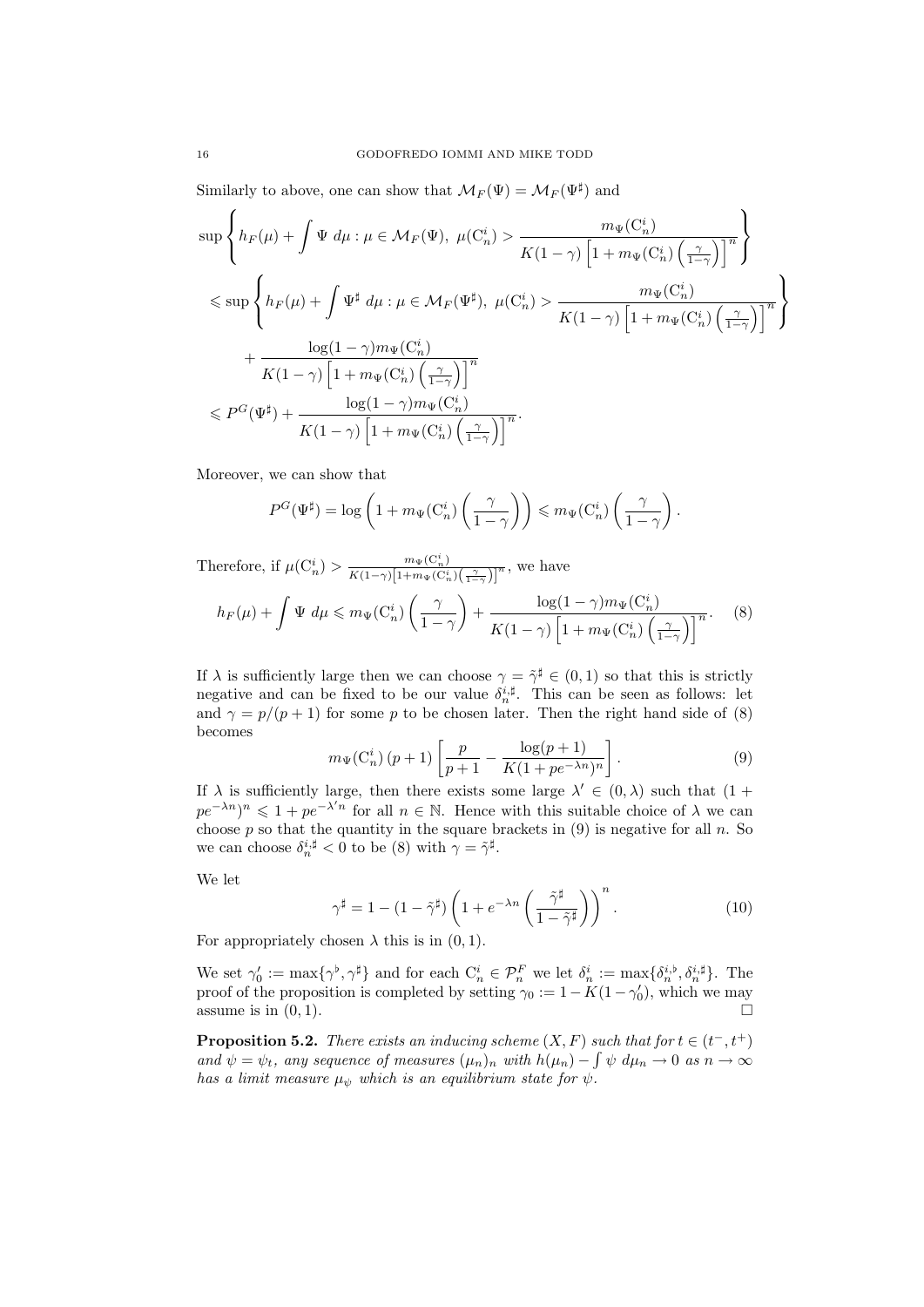Note that  $(X, F)$  and  $(\mu_n)_n$  can be chosen as in Proposition 4.1.

*Proof.* By Proposition 4.1, we can find  $\theta > 0$ , an inducing scheme  $(X, \tilde{F})$  and a sequence of measures  $(\mu_n)_n$  with  $h(\mu_n)+\int \psi \, d\mu_n \to 0$  each compatible with  $(X,\tilde{F})$ and with  $\int \tilde{\tau} d\mu_{\tilde{F},n} < \theta$ . Proposition 4.1 also implies  $P^G(\tilde{\Psi}_t) = 0$ . Taking  $F = \tilde{F}^k$ for k as in Proposition 5.1, that proposition then implies that there exists  $K' > 0$ such that for any  $C_k \in \mathcal{P}_k^F$ , for all large enough n,

$$
\frac{1}{K'} \leqslant \frac{\mu_{F,n}(C_k)}{e^{S_k \Psi(x)}} \leqslant K'
$$

for all  $x \in C_k$  (note that as in Proposition 5.1, we can actually take  $K' = K/(1-\gamma_0)$ ) where K is the distortion bound for  $\tilde{\Psi}_t$ ). Note that  $(\mu_{F,n})_n$  is tight (see [Bi, Section 25] for a discussion of this notion) and that any limit of the sequence  $\mu_{F,\infty}$  must satisfy the Gibbs property with distortion constant  $K'$ . By the uniqueness of Gibbs measures ([MU2, Theorem 3.5]),  $\mu_{F,\infty} = \mu_{\Psi}$ . We now show that  $\int \tau \, d\mu_{\Psi} < \theta k$ . First note that  $\int \tau \, d\mu_{F,n} = \int \tilde{\tau}^k \, d\mu_{\tilde{F},n} < \theta k$ . For the purposes of this proof we let  $\tau_N := \min\{\tau, N\}.$  By the Monotone Convergence Theorem,

$$
\int \tau \ d\mu_{\Psi} = \lim_{N \to \infty} \int \tau_N \ d\mu_{\Psi} \leq \lim_{N \to \infty} \limsup_{n \to \infty} \int \tau_N \ d\mu_{F,n} \leq \theta k.
$$

Thus we can project  $\mu_{\Psi}$  to  $\mu_{\psi}$  by (3).

The fact that  $\mu_{\psi}$  is a weak<sup>\*</sup> limit of  $(\mu_n)_n$  follows as in, for example [FT, Section 6. The fact that we have a uniform bound  $\mu_{F,n} \{ \tau \geq j \} \leq \theta k / j$  for all  $n \in \mathbb{N}$  is again crucial in proving this.

The Abramov formula implies that

$$
\int \Psi \, d\mu_{\Psi} = \left( \int \tau \, d\mu_{\Psi} \right) \left( \int \psi \, d\mu_{\psi} \right) = \left( \int \tau \, d\mu_{\Psi} \right) (\lambda(\mu_{\psi}) - p(t)).
$$

Since  $\lambda(\mu) \in [\lambda_m, \lambda_M]$  and both  $p(t)$  and  $\int \tau \ d\mu_{\Psi}$  are finite, this implies that  $-\int \Psi \, d\mu_{\Psi} < \infty$  and hence  $\mu_{\Psi}$  is an equilibrium state for  $\Psi$ . Using the Abramov formula again we have that  $\mu_{\psi}$  is an equilibrium state for  $\psi$ .

**Remark 5.1.** Here we give an example of a way our setting can be changed so that the arguments in Proposition 5.1 and 5.2 fail. In the case where  $f$  is the (appropriately scaled) quadratic Chebyshev polynomial,  $t^- \in (-\infty, 0)$ . In this case there is a periodic point p such that the Dirac measure  $\delta_p$  on the orbit of p has  $\lambda(\delta_p) = \lambda_M$ . The point p is the image of the critical point which means that our class of inducing schemes can not be compatible with  $\delta_0$  (indeed the only inducing scheme for  $\delta_0$  has only one domain and the only measure compatible to it is  $\delta_0$ ).

However, any measure  $\mu \in \mathcal{M}_f$  orthogonal to  $\delta_0$  must have  $h(\mu) - t\lambda(\mu) \leq h(\mu_1) - t$ t $\lambda(\mu_1)$  for all  $t \in \mathbb{R}$  where  $\mu_1$  is the acip. In particular,  $h(\mu) - t\lambda(\mu) < p(t)$  for  $t < t^-$ . If  $P^G(\Psi_t) = 0$  then arguments similar to those in the proofs of Lemma 4.1 and Proposition 4.1 imply that there are measures with free energy w.r.t.  $\psi_t$  is arbitrarily close to zero and positive entropy. This contradiction implies that for  $t < t^-, P^G(\Psi_t) < 0$  so we cannot begin to apply the arguments above to that case. So it is important that  $t \in (t^-, t^+).$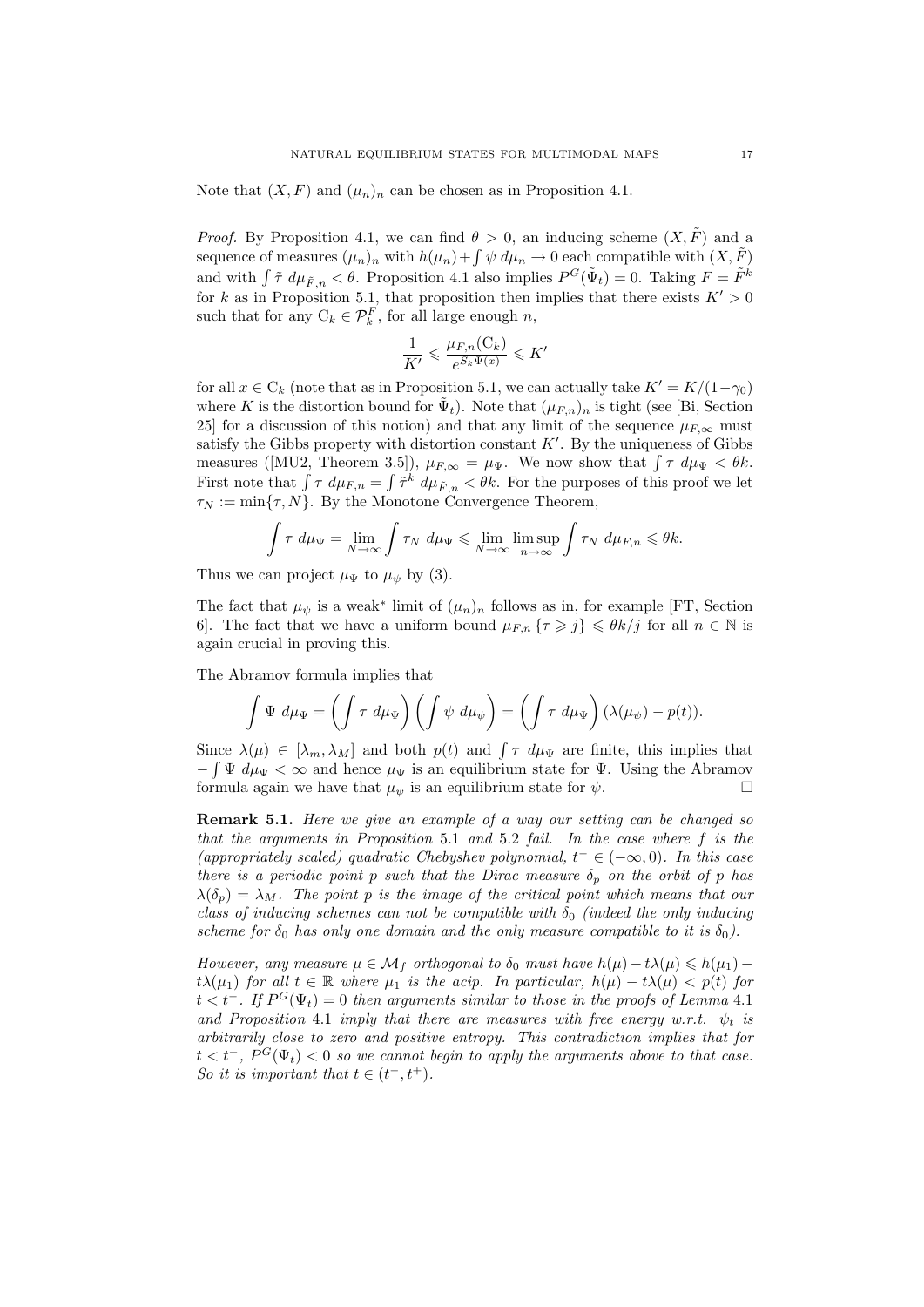#### 6. Uniqueness of equilibrium states

The result in Proposition 5.2 gives the existence of equilibrium states for  $-t \log |Df|$ for each  $t \in (t^-, t^+)$ . In this section we obtain uniqueness. To do this we will use more properties of the inducing schemes described in [BT2]. They were produced in as first return maps to an interval in the so-called Hofbauer tower. This theory was further developed in [BT1] and [T]. The following theorem gives some of their properties.

**Theorem 6.1.** There exists a countable collection  $\{(X^n, F_n)\}_n$  of inducing schemes with  $\partial X^n \notin (X^n, F_n)^\infty$  such that:

- a) any ergodic invariant probability measure  $\mu$  with  $\lambda(\mu) > 0$  is compatible with one of the inducing schemes  $(X^n, F_n)$ . In particular there exists and ergodic  $F_n$ -invariant probability measure  $\mu_{F_n}$  which projects to  $\mu$  as in (3);
- b) any ergodic equilibrium state for  $-t \log|Df|$  where  $t \in \mathbb{R}$  with  $\lambda(\mu) > 0$  is compatible with all inducing schemes  $(X^n, F_n)$ .

Remark 6.1. Note that it is crucial in our applications of Theorem 6.1, for example in the proofs of Proposition 6.1 and Proposition 7.1, that in b) we are able to weaken the condition  $h(\mu) > 0$  to  $\lambda(\mu) > 0$  when we wish to lift measures. This is why we need to use a countable number of inducing schemes in Theorem 6.1 rather than the finite number in [BT2, Remark 6].

Before proving Theorem 6.1, we prove the following easy lemma.

**Lemma 6.1.** If  $t \in (t^-, t^+)$  and an equilibrium state  $\mu_t$  from Proposition 5.2 is compatible with an inducing scheme  $(X, F)$ , then  $P^G(\Psi_t) = 0$ . Moreover the lifted measure  $\mu_{t,F}$  is a Gibbs measure and an equilibrium state for  $\Psi_t$ .

*Proof.* First note that by Lemma 4.1,  $P^G(\Psi_t) \leq 0$ .

Denote by  $\mu_t$  an equilibrium measure for the potential  $-t \log |Df|$  of positive Lyapunov exponent and let  $\mu_{t,F}$  be the lifted measure. Note that by Proposition 2.1 and by the Abramov formula, see for example [PS, Theorem 2.3], we have

$$
P^G(\Psi_t) \ge h(\mu_{t,F}) + \int \Psi_t d\mu_{t,F} = h(\mu_{t,F}) - t \int \log |DF| d\mu_{t,F} - p(t) \int \tau d\mu_{t,F}
$$
  
= 
$$
\left( \int \tau d\mu_{t,F} \right) \left( \frac{h(\mu_{t,F})}{\int \tau d\mu_{t,F}} - t \left( \frac{\int \log |DF| d\mu_{t,F}}{\int \tau d\mu_{t,F}} \right) - p(t) \right)
$$
  
= 
$$
\left( \int \tau d\mu_{t,F} \right) \left( h(\mu_t) - t \int \log |Df| d\mu_t - p(t) \right).
$$

But recall that  $\mu_t$  is an equilibrium measure:

$$
p(t) = h(\mu_t) - t \int \log |Df| \ d\mu_t.
$$

Therefore  $P^G(\Psi_t) \geqslant 0$ .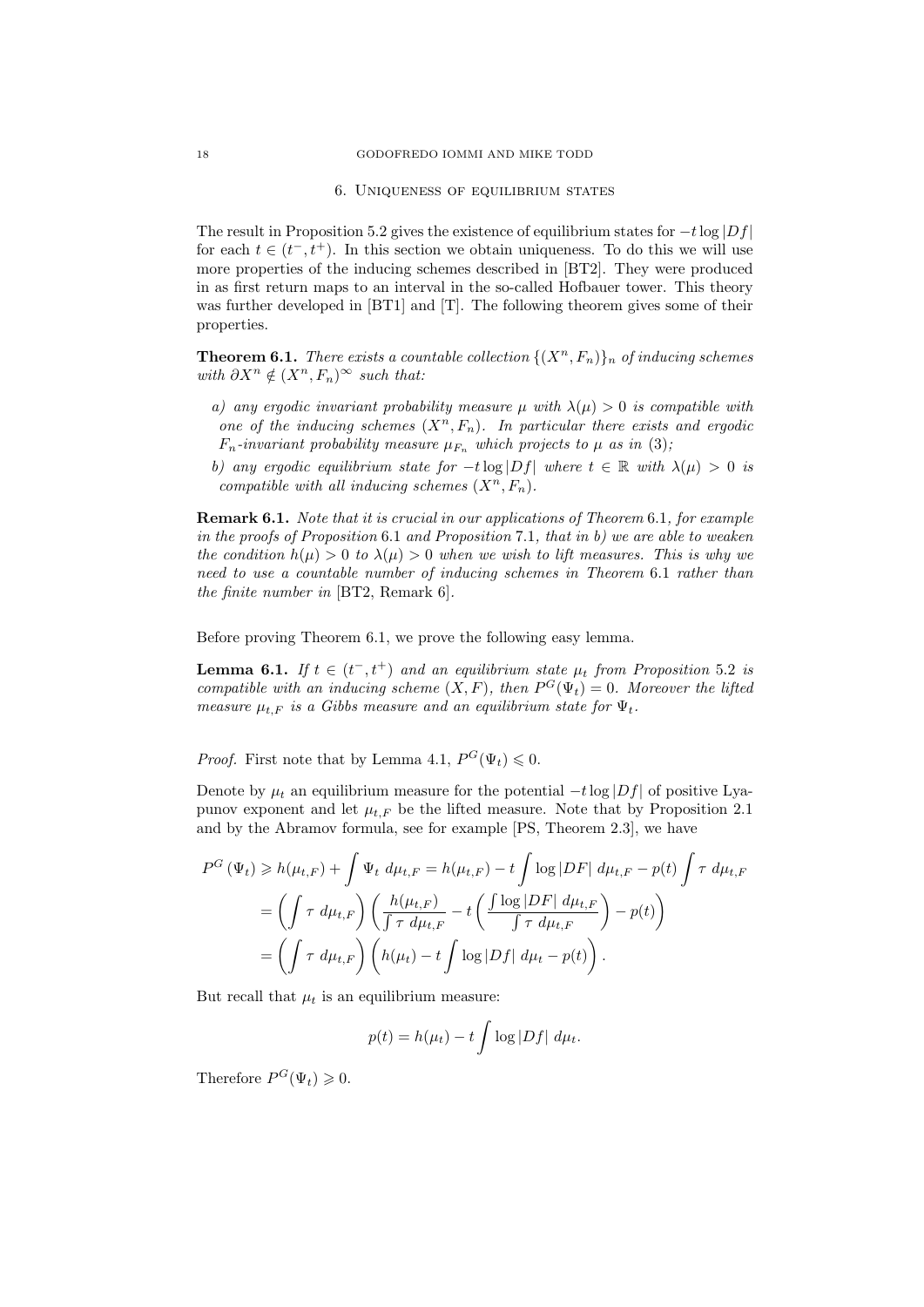Since  $P^G(\Psi_t) = 0$  there exists a unique Gibbs measure  $\mu_F$  corresponding to  $(X, F, \Psi_t)$ . By the Abramov formula,

$$
h(\mu_{t,F}) + \int \Psi_t \ d\mu_{t,F} = 0,
$$

so  $\mu_{t,F}$  is an equilibrium state for  $(X, F, \Psi_t)$ . Since, in this setting, equilibrium states are unique (see [MU2, Theorem 3.5]) we have that  $\mu_{t,F} = \mu_F$ .

Proof of Theorem 6.1. Part (a) of the theorem follows from the proof of [BT2, Theorem 3]. Part (b) is proved similarly to [BT2, Proposition 2], but with added information from our Proposition 5.1. We sketch some details. Suppose that  $\mu$ is compatible to  $(X^n, F_n)$ . Then Lemma 6.1 implies that  $P^G(\Psi_n) = 0$ . Claim 1 of the proof of [BT2, Proposition 2] implies that for any other inducing scheme  $(X^{n'}, F_{n'})$  is 'topologically connected' to  $(X^n, F_n)$ . Proposition 5.1, which is an improved version of Claim 2 in the proof of [BT2, Proposition 2], then can be used as in that proof to give a 'metric connection' which means that an equilibrium state compatible with  $(X^n, F_n)$  must be compatible with  $(X^{n'}, F_{n'})$ .

**Proposition 6.1.** For any  $t \in (-\infty, t^+)$  there is at most one equilibrium state for  $-t \log|Df|$ . Moreover, if  $t^+ > 1$  then for any  $t \in \mathbb{R}$  there is at most one equilibrium state for  $-t \log |Df|$ .

Clearly the equilibrium states, when unique, must be ergodic.

Proof. The idea here is first to show that any equilibrium state can be decomposed into a sum of countably many measures, each of which is an equilibrium state and is compatible with an inducing scheme as in Theorem 6.1. [MU2, Theorem 3.5] implies that there is only one equilibrium state per inducing scheme. Lemma 6.1 then implies that this equilibrium state must be unique.

We suppose that  $\mu$  is an equilibrium state for  $-t \log |Df|$  for  $t \in (-\infty, t^+)$ . We first note that  $\mu$  may be expressed in terms of its ergodic decomposition, see for example [K2, Section 2.3],  $\mu(\cdot) = \int \mu_y(\cdot) d\mu(y)$  where  $y \in I$  is a generic point of the ergodic measure  $\mu_y \in \mathcal{M}_f$ . Clearly, for any set  $A \subset I$  such that  $\mu(A) > 0$ , the measure  $\mu_A(\cdot) := \frac{1}{\mu(A)} \int_A \mu_y(\cdot) d\mu(y)$  must have

$$
h(\mu_A) - t\lambda(\mu_A) = p(t),
$$

i.e. it must be an equilibrium state itself (otherwise, removing  $\mu_A$  from the integral for  $\mu$  would increase  $h_{\mu} - t\lambda(\mu)$ . As in the proof of Lemma 4.2,  $\lambda(\mu_A) > 0$ .

Theorem 6.1(a) implies that any such  $\mu_A$  must decompose into a sum  $\mu = \sum_n \alpha_n \mu_n$ where  $\mu_n$  is a probability measure compatible with the scheme  $(X^n, F_n)$  and  $\alpha_n \in$  $(0, 1]$ . Then there are  $F_n$ -invariant probability measures  $\mu_{F_n}$ , each of which projects to  $\mu_n$  by (3).

By Lemma 6.1 and [BuS],  $\mu_{F_n}$  must be the unique equilibrium state for the scheme  $(X<sup>n</sup>, F<sub>n</sub>, \tau<sub>n</sub>)$  with potential  $-t \log |DF<sub>n</sub>| - p(t)\tau<sub>n</sub>$ . Therefore,  $\mu<sub>n</sub>$  is the only equilibrium state for  $-t \log |Df|$  which is compatible with  $(X^n, F_n)$ .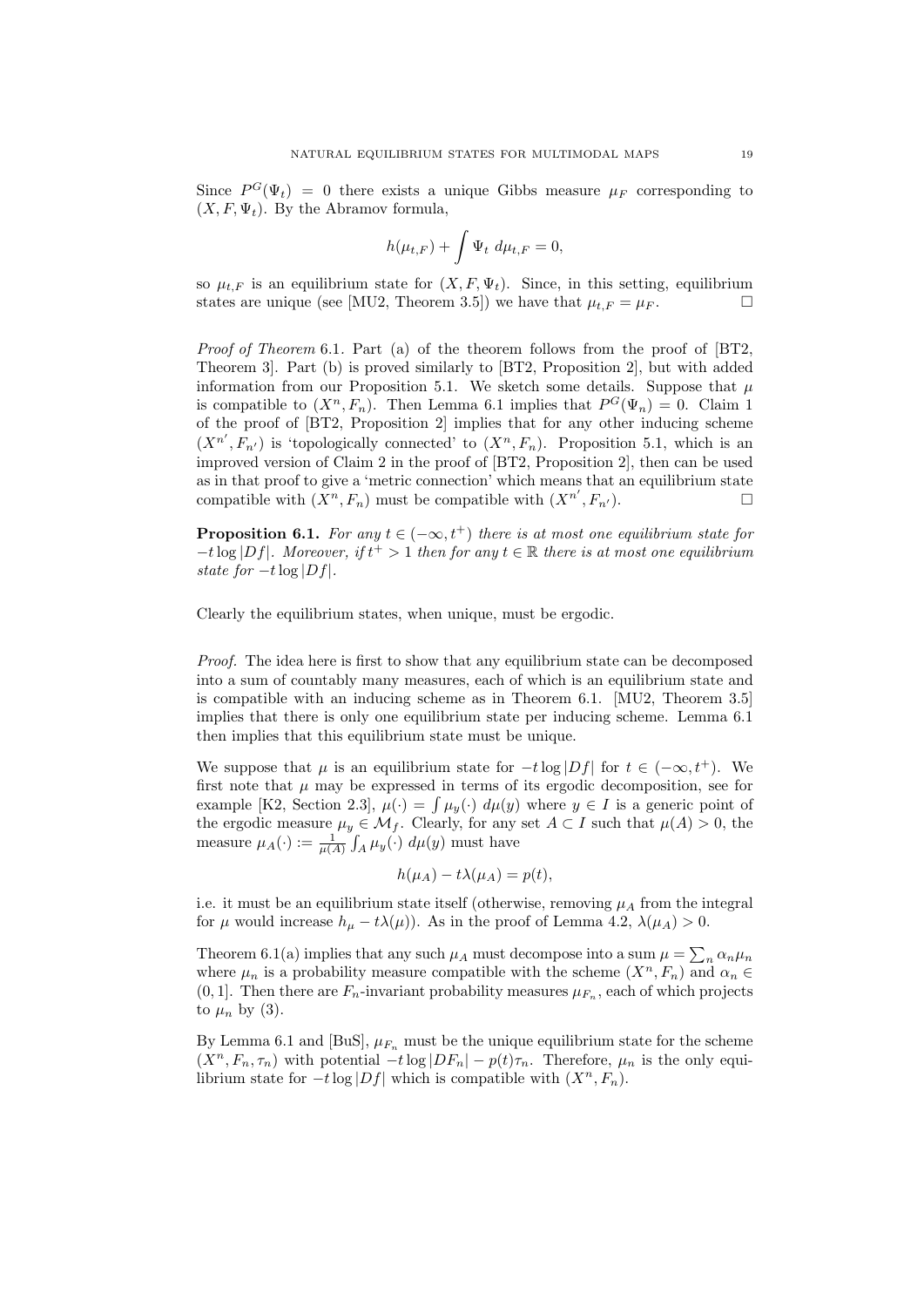We finish the proof by using Theorem 6.1 b) which implies that any of these equilibrium states compatible with an inducing scheme  $(X^n, F_n)$  as above must be compatible with each of the other inducing schemes  $(X_i, F_i)$ . Hence  $\mu_i = \mu_j$  for every  $i, j \in \mathbb{N}$ . Since  $\mu$  was an arbitrary equilibrium state, this argument implies that  $\mu$  is ergodic and is the unique equilibrium state for  $-t \log |Df|$ , as required.

Suppose that  $t^+ > 1$ . Since  $\lambda_m \geq 0$  this means that  $t \mapsto p(t)$  must be strictly decreasing in the interval  $(1, t^+)$ . Since Bowen's formula implies that  $p(t) \leq 0$ this means that  $p(t) < 0$ . Ruelle's formula [Ru1] then implies that we must have  $\lambda_m > 0$ . Therefore, if  $t^+ > 1$  then  $\lambda(\mu) > 0$  for all  $\mu \in \mathcal{M}_f$  and so we can apply Theorem 6.1 to the case  $t \geq t^+$  also.

#### 7. Proof of Theorem A

The previous sections give most of the information we need to prove Theorem A. In this section we prove the remaining part: that the critical parameter  $t^-$ , defined in equation (1), is not finite. We then put the proof of Theorem A together.

**Lemma 7.1.** There exists a measure  $\mu_M$  such that  $\lambda(\mu_M) = \lambda_M$ .

*Proof.* This follows from the compactness of  $\mathcal{M}_f$  and the upper semicontinuity of  $x \mapsto \log |Df(x)|$ .  $x \mapsto \log |Df(x)|$ .

Proposition 7.1.  $t^- = -\infty$ .

*Proof.* Suppose, for a contradiction, that  $t^- > -\infty$ . This implies that for  $t \leq t^-$ , the measure  $\mu_M$  in Lemma 7.1 also maximises  $h(\mu) - t\lambda(\mu)$  for  $\mu \in \mathcal{M}_f$ , and must have  $h(\mu_M) = 0$ .

By Theorem 6.1, we can choose an inducing scheme  $(X, F)$  compatible with  $\mu_M$ .

Claim 1.  $P^G(\Psi_t) = 0$  for all  $t \leq t^-$ .

*Proof.*  $P^G(\Psi_t) \leq 0$  follows by Lemma 4.1.  $P^G(\Psi_t) \geq 0$  follows since  $\mu_M$  is compatible with our scheme.  $\Box$ 

Since by construction,  $\mu_M$  is compatible with  $(X, F)$ , the induced measure being denoted by  $\mu_{F,M}$ , and since  $h(\mu_M) + \int \psi_t \ d\mu_M = 0$ , we have

$$
h(\mu_{F,M}) + \int \Psi_t \ \mu_{F,M} = 0,
$$

and so  $\mu_{F,M}$  is an equilibrium state for  $\Psi_t$ . However, by Theorems 1.1 and 1.2 of [BuS] any equilibrium state of  $\Psi_t$  must have positive entropy, a contradiction.  $\Box$ 

*Proof of Theorem A.* The existence of the equilibrium state for  $-t \log |Df|$  and  $t \in (t^-, t^+)$  follows from Proposition 5.2. Uniqueness follows from Proposition 6.1. Positivity of the entropy of  $\mu_t$  comes from Lemma 4.2. Finally the fact that  $t^ -\infty$  comes from Proposition 7.1.  $\Box$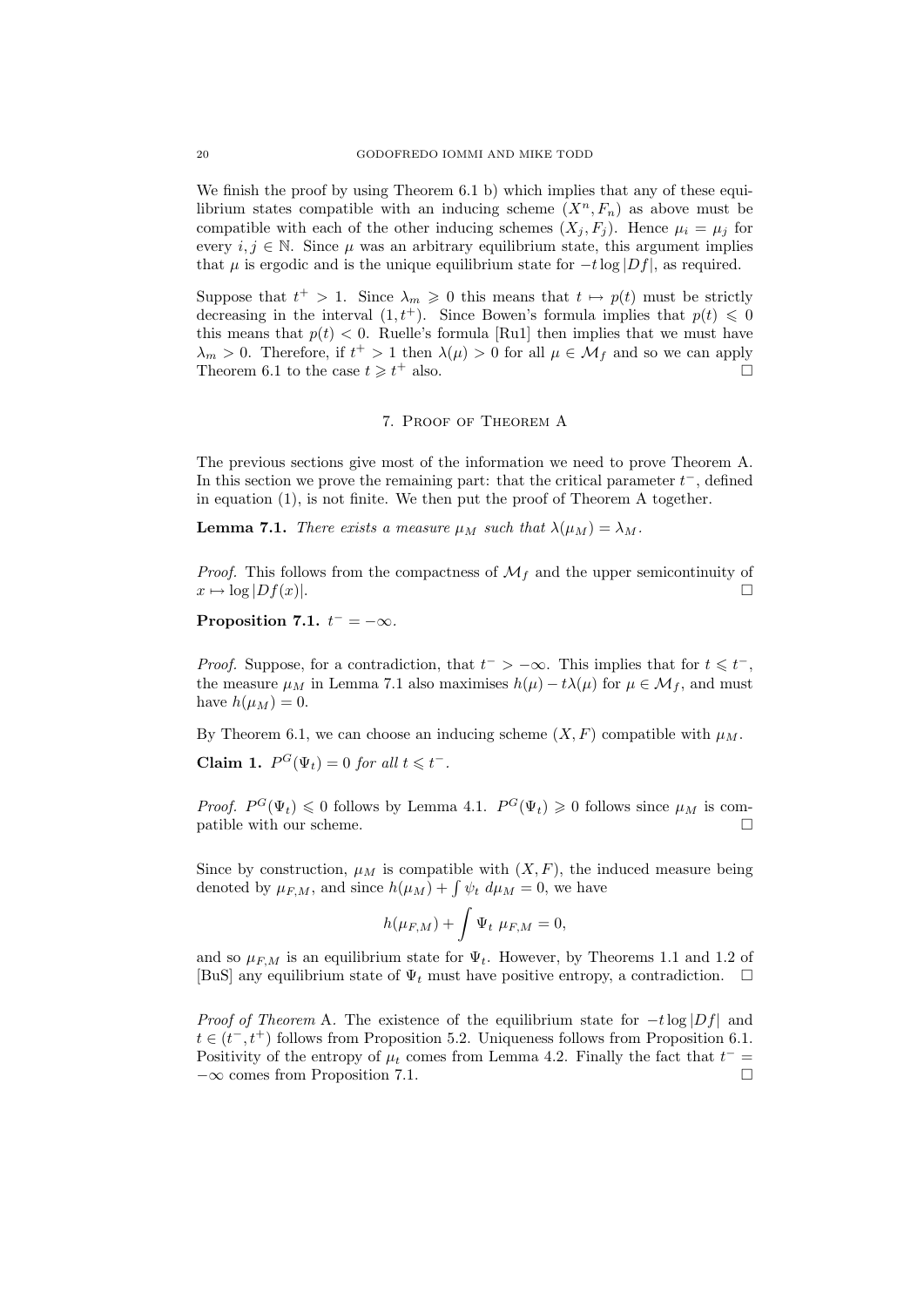# 8. THE PRESSURE IS OF CLASS  $C^1$  AND STRICTLY CONVEX IN  $(-\infty, t^+)$

As discussed in the introduction, for general systems the pressure function  $t \mapsto p(t)$ is convex, therefore it can have at most a countable number of first order phase transitions. In [S2] an example is constructed with the property that the set of parameters at which the pressure function is not analytic has positive measure (in this case, there also exist higher order phase transitions, see [S5]). Nevertheless, for multimodal maps it has been shown that in certain intervals the pressure function is indeed real analytic, see [BT1, BT2]. Dobbs [D3, Proposition 9] proved that in the quadratic family  $x \mapsto \gamma x(1-x)$ ,  $\gamma \in (3,4)$  there exists uncountably many parameters for which the pressure function admits infinitely many phase transitions. However, these transitions are caused by the existence of an infinite sequence renormalisations of the map, so for these parameters the corresponding quadratic maps do not have a representative in the class  $\mathcal{F}$ . He also notes [D3, Proposition 4] that in the quadratic family there is a always a phase transition for negative  $t$  caused by the repelling fixed point at 0. Since, this fixed point is not in the transitive part of the system (which actually must be contained in  $[f^2(c), f(c)]$ ), from our perspective this point is not dynamically relevant, so any representative of such a map in  $\mathcal F$ would miss this part of the dynamics, and hence not exhibit this transition.

**Proposition 8.1.** Let  $f \in \mathcal{F}$ , the pressure function p is  $C^1$  in the interval  $(-\infty, t^+)$ .

*Proof.* We first show that  $p$  is differentiable. By Theorem 6.1, we can choose an inducing scheme  $(X, F, \tau)$  which is compatible with  $\mu_t$  for each  $t \in (-\infty, t^+)$ . Then we have the limits

$$
\lim_{t'\to t}\int \log |DF| \ d\mu_{\Psi_{t'}} = \int \log |DF| \ d\mu_{\Psi_t} \text{ and } \lim_{t'\to t}\int \tau \ d\mu_{\Psi_{t'}} = \int \tau \ d\mu_{\Psi_t}.
$$

We emphasise that these limits are the same if  $t'$  are taken to the left or to the right of t. Hence  $\lambda(\mu_{\psi_t})$  is continuous in  $(t^-, t^+)$ . Since the derivative of p is  $-\lambda(\mu_{\psi_t})$ , the derivative is continuous, proving the lemma. This standard fact can be seen as follows (see also, for example, [K2, Theorem 4.3.5]): given  $\varepsilon > 0$ , by the definition of pressure the free energy of  $\mu_t$  with respect to  $\psi_{t+\varepsilon}$  is no more than  $p(t+\varepsilon)$ . Similarly the free energy of  $\mu_{t+\varepsilon}$  with respect to  $\psi_t$  is no more than  $p(t)$ . Hence

$$
\frac{(-(t+\varepsilon)+t)\lambda(\mu_{t+\varepsilon})}{\varepsilon} \geq \frac{p(t+\varepsilon)-p(t)}{\varepsilon} \geq \frac{(-(t+\varepsilon)+t)\lambda(\mu_t)}{\varepsilon}.
$$
  
So whenever  $t \mapsto \lambda(\mu_t)$  is continuous,  $Dp(t) = -\lambda(\mu_t)$ .

**Proposition 8.2.** For  $f \in \mathcal{F}$ ,  $t^+ > 0$  and the pressure function p is strictly convex in  $(-\infty, t^+).$ 

Before proving this proposition, we need two lemmas: the first guarantees that  $t^+ > 0$ , while the second will be used to obtain strict convexity of the pressure function (both these facts are in contrast with the quadratic Chebyshev case).

**Lemma 8.1.** For  $f \in \mathcal{F}$ ,  $\lambda(\mu_0) > \lambda_m$  where  $\mu_0$  is the measure of maximal entropy for f.

*Proof.* The existence of a (unique) measure of maximal entropy  $\mu_0$  is guaranteed by [H]. Suppose for a contradiction that the lemma is false and hence  $\lambda(\mu_0) = \lambda_m$ .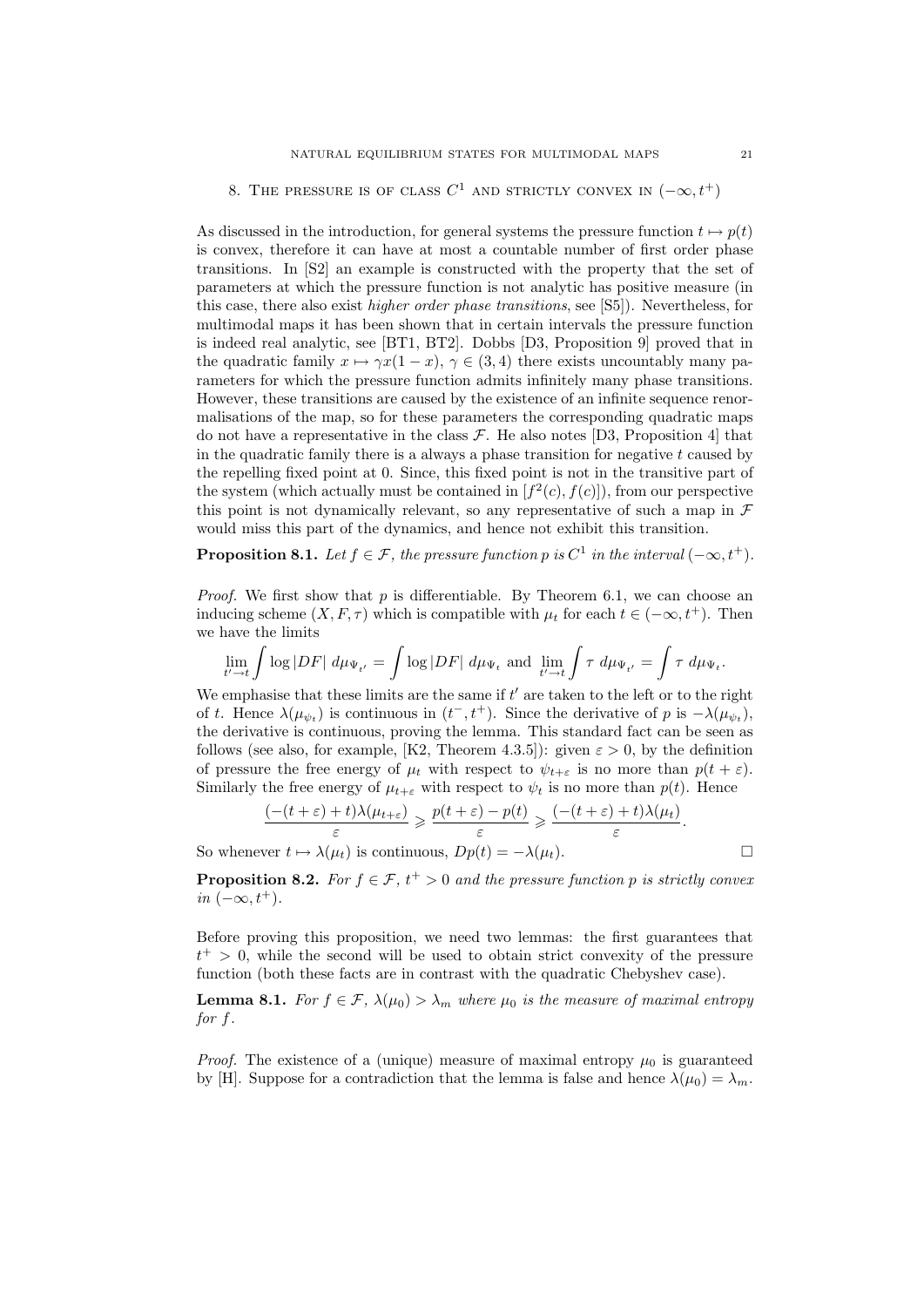Since when the derivative of p exists at a point t, it is equal to  $-\lambda(\mu_t)$  (see [Ru2] as well as the computation in the proof of Proposition 8.1) and by convexity, the pressure function must be affine with constant slope  $-\lambda_m$ . i.e.  $p(t) = h_{top}(f) - t\lambda_m$ for  $t \in [0, \infty)$ . This implies that  $\mu_0$  must be an equilibrium state for the potential  $-t \log |Df|$  for every  $t \in \mathbb{R}$ . In particular this applies when  $t = 1$ . Moreover, by Ruelle's inequality [Ru1], we have  $\lambda(\mu_0) > 0$ , so  $\mu_0$  must be an acip by [L]. By  $[D2,$  Proposition 3.1, this implies that f has finite postcritical set, which is a  $\Box$   $\Box$ 

**Lemma 8.2.** For any  $\varepsilon > 0$  there exists an inducing scheme  $(X, F)$  a sequence  $i_k \rightarrow \infty$  such that the domains  $X_{i_k}$  have

$$
|X_{i_k}| \geqslant e^{-(\lambda_m + \varepsilon)\tau_{i_k}}.
$$

*Proof.* It is standard to show that for any  $\varepsilon > 0$ , there exists a periodic point p with Lyapunov exponent  $\leq \lambda_m + \varepsilon/3$ , see for example [D3, Lemma 19]. We can choose  $(X, F)$  as in Theorem 6.1 so that the orbit of p is disjoint from X. We may further assume that  $(X, F)$  has distortion bounded by  $e^{\delta}$  for some  $\delta > 0$ , i.e.

$$
\frac{|DF(x)|}{|DF(y)|} \leq e^{\delta}
$$

for all  $x, y \in X_i$  for any  $i \in \mathbb{N}$ . In this case, by the transitivity of  $(I, f)$ , which is reflected in our inducing scheme, there must exist an infinite sequence of domains  $X_{n_k}$  of  $(X, F)$  which shadow the orbit of p for longer and longer. One can use standard distortion arguments to prove that for all large k,  $|X_i| \ge |X|e^{-\delta}e^{-(\lambda_m+\epsilon/2)\tau_i}$ .<br>Choosing  $\delta > 0$  appropriately completes the proof of the lemma Choosing  $\delta > 0$  appropriately completes the proof of the lemma.

*Proof of Proposition* 8.2. For the first part of the proposition,  $t^+ > 0$  is guaranteed by Lemma 8.1.

For the second part of the proposition, since  $p$  is convex, we only have to rule out  $p$  being affine in some interval. Suppose first that  $p$  is affine in an interval  $[t_1, t_2] \subset (-\infty, t^*)$  where  $t^* := \inf\{t : Dp(t) = -\lambda_m\}$ . I.e. for some  $\beta > \lambda_m$ ,  $t \in [t_1, t_2]$  implies  $p(t) = p(-t_1) - (t - t_1)\beta$ . We let  $\varepsilon > 0$  be such that  $\beta > \lambda_m + \varepsilon$ . By Lemma 8.2, there exists  $i_k \to \infty$  such that

$$
|X_{i_k}| \geqslant e^{-(\lambda_m + \varepsilon)\tau_{i_k}}.
$$

The fact that the pressure function is affine in  $[t_1, t_2]$  implies that the equilibrium state is the same  $\mu$  for every  $t \in [t_1, t_2]$ . Denote the induced version of  $\mu$  by  $\mu_F$ . By the Gibbs property of our inducing schemes,  $\mu_F(X_i) \approx |X_i|^t e^{-\tau_i p(t)}$  for all  $t \in [t_1, t_2]$ . Therefore,

$$
\frac{|X_i|^{t_1}e^{-\tau_i p(t_1)}}{|X_i|^t e^{-\tau_i (p(t_1)-(t-t_1)\beta)}} \approx 1,
$$
  

$$
|X_i| \approx e^{-\tau_i \beta}
$$

which implies that

$$
\begin{array}{c}\n1 & \text{if } x \neq 0 \\
1 & \text{if } x = 0\n\end{array}
$$

for all  $i$ . Since

 $|X_{i_k}| \geqslant e^{-(\lambda_m+\varepsilon)\tau_{i_k}}$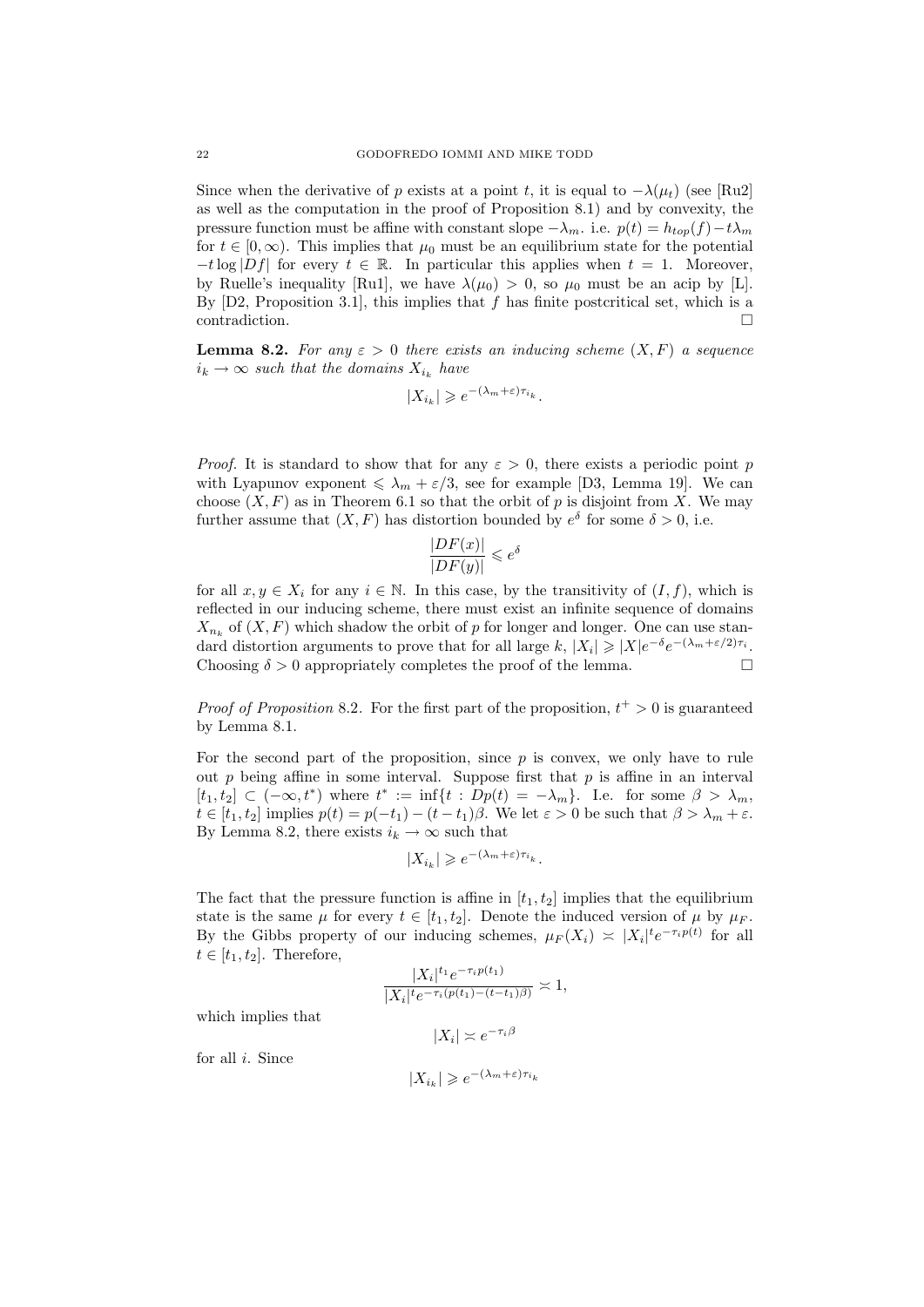for an infinite sequence of domains  $X_{i_k}$ , and  $\beta > \lambda_m + \varepsilon$ , this yields a contradiction.

We next want to prove that  $t^+ = t^*$ . We suppose not in order to get a contradiction. In the first case suppose that  $\lambda_m = 0$ . Then  $p(t) \geq 0$  for all  $t \in \mathbb{R}$ . Coupled with Bowen's formula this implies that  $p(1) = 0$ . So the convexity of p implies  $t^+ = t^*$ , as required. Now suppose that  $\lambda_m > 0$ . Since we assumed  $t^+$  the graph of  $p(t)$ must be above, and parallel to  $t \mapsto -t\lambda_m$  on  $[t^*,\infty)$ . This implies that  $t^+ = \infty$ and so Theorem A gives equilibrium states for all  $t \in \mathbb{R}$ . Hence we can mimic the argument above, with the inducing scheme as in Theorem 6.1 compatible with  $\mu_{t^*}$ , but instead taking  $[t_1, t_2] \subset [t^*, \infty)$  and  $\beta = \lambda_m$ . Noting that the argument of Lemma 8.2 ensures that we chose the scheme  $(X, F)$  so that there is a sequence of domains  $|X_{i_k}| \leqslant e^{-(\lambda_M - \varepsilon)\tau_{i_k}}$ , we can complete the argument.  $\Box$ 

Proof of Theorem B. The convexity of p follows from Proposition 8.2, the smoothness from 8.1 and the fact that the pressure is decreasing from  $\Pr$ .

### 9. Phase transitions in the positive spectrum

In this section we study the relation between the existence of first order phase transitions at the point  $t = 1$  and the existence of an acip. The following proposition has Proposition 1.1 as a corollary.

**Proposition 9.1.** Suppose that  $f \in \mathcal{F}$  has  $\lambda_m = 0$ . Then f has an acip if and only if p has a first order phase transition at  $t = 1$ .

**Remark 9.1.** Note that if  $\lambda_m > 0$  then the situation is quite different. For example if  $f \in \mathcal{F}$  satisfies the Collet-Eckmann condition (which by [BS] implies  $\lambda_m > 0$ ), in which case the map also has an acip, then by [BT2, Theorem 3], p is real analytic in a neighbourhood of  $t = 1$ .

The following lemma will be used to prove Proposition 9.1.

**Lemma 9.1.** Suppose that  $t^+ \in (0, \infty)$  and there is a first order phase transition at  $t^+$ . Then there exists an inducing scheme  $(X, F)$ , an equilibrium state  $\mu_{\Psi}$  for  $\Psi = \Psi_{t+}$ , and an equilibrium state  $\mu_{\psi}$  for  $\psi = \psi_{t+}$  with  $h(\mu_{\psi}) > 0$ .

Proof. The fact that there is a first order phase transition implies that the left derivative of p at  $t^+$  has  $Dp^-(t^+) < -\lambda_m$ . The convexity of the pressure function implies that the graph of the pressure lies above the line  $t \mapsto D^-p(t^+)t - t^+(\lambda_m +$  $D^-p(t^+)$ ). This means that we can take a sequence of equilibrium states  $\mu_{\psi_t}$  for t arbitrarily close to, and less than,  $t^+$  with free energy converging to  $p(t^+)$  with

$$
h(\mu_{\psi_t}) \geq -t^+(Dp^-(t^+) + \lambda_m) > 0.
$$

Hence the arguments used to prove Proposition 5.2 give us an equilibrium state for  $\mu_{t+}$  with positive entropy.

*Proof of Proposition* 9.1. If there exists an acip  $\mu$  then  $Dp^{-}(1) = -\lambda(\mu) < 0$ . Since  $\lambda_m = 0$  implies  $p(t) = 0$  for all  $t \ge 1$ , the existence of an acip implies that there is a first order phase transition at  $t = 1$ .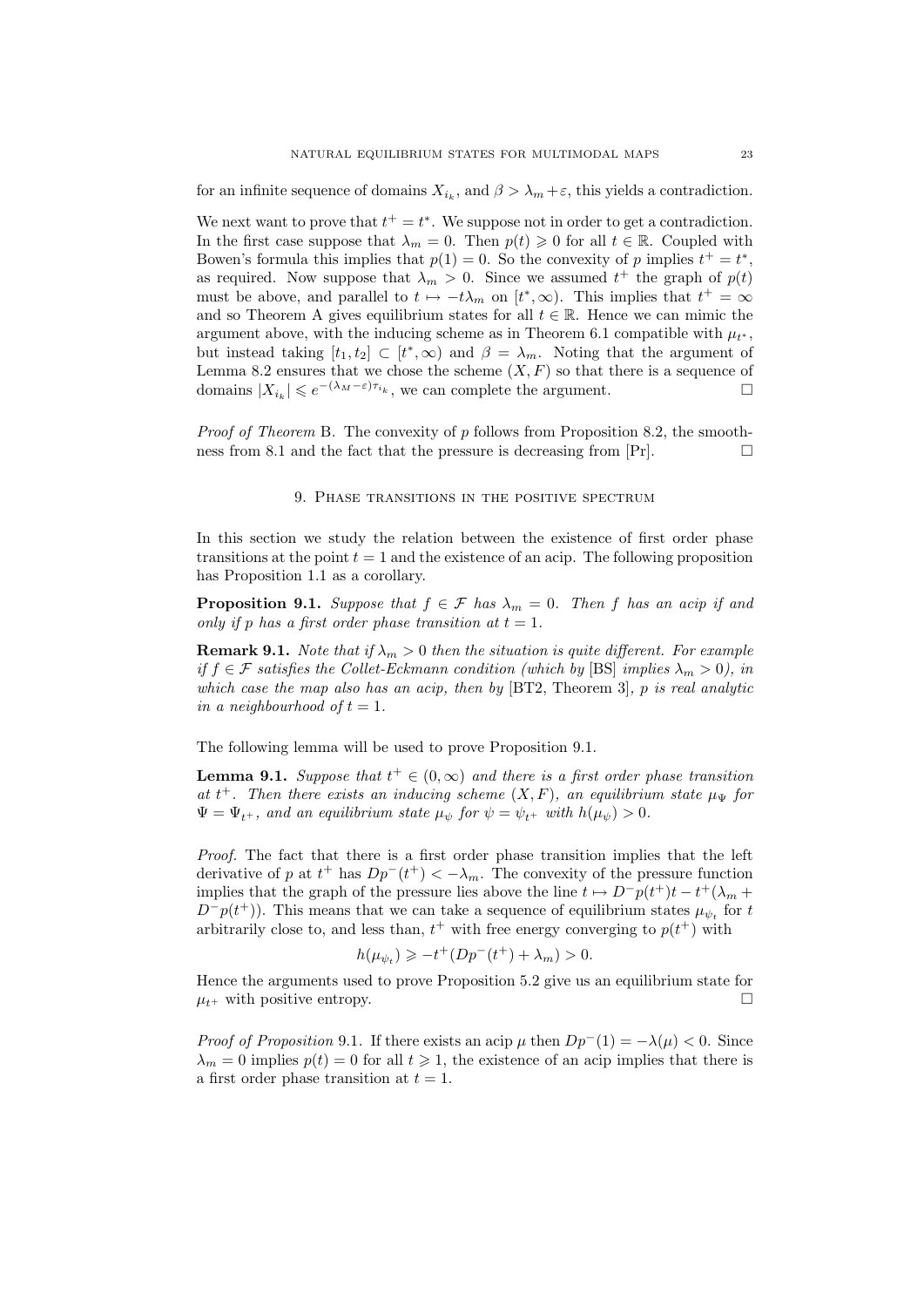On the other hand, if there exists a first order phase transition at  $t = 1$  then Lemma 9.1 implies that there is an equilibrium state  $\mu_1$  for  $-\log|Df|$ , with  $h(\mu_1)$  $0.$  By  $[L]$  this must be an acip.

**Remark 9.2.** If  $\lambda_m > 0$  and there is a measure  $\mu_m$  such that  $\lambda(\mu_m) = \lambda_m$ , then by Lemma 9.1 and the arguments in the proof of Proposition 7.1, we have that  $t^+ = \infty$ .

**Remark 9.3.** There are examples of maps in  $\mathcal{F}$  with  $\{\mu \in \mathcal{M}_f : \lambda(\mu) = \lambda_m\} = \emptyset$ , for example [BK, Lemma 5.5], a quadratic map in  $\mathcal F$  is defined so that  $\lambda_m = 0$ , but there are no measures with zero Lyapunov exponent. There are also examples of maps  $f \in \mathcal{F}$  with  $\{\mu \in \mathcal{M}_f : \lambda(\mu) = \lambda_m\} \neq \emptyset$ , for example in [B2] examples of quadratic maps in  $\mathcal F$  are given for which the omega-limit set of the critical point supports (multiple) ergodic measures with zero Lyapunov exponent. Moreover, Cortez and Rivera-Letelier [CRL] proved that given  $\mathcal E$  a non-empty, compact, metrisable and totally disconnected topological space then there exists a parameter  $\gamma \in (0, 4]$ such that set of invariant probability measures of  $x \mapsto \gamma x(1-x)$ , supported on the omega-limit set of the critical point is homeomorphic to  $\mathcal{E}$ .

It is plausible that there are maps  $f \in \mathcal{F}$  for which

$$
\inf\left\{t\in\mathbb{R}:p(t)\leqslant 0\right\}<1.
$$

However, the following argument shows that this is not true for unimodal maps with quadratic critical point in  $\mathcal{F}.$ 

Given an interval map  $f: I \to I$ , we say that  $A \subset I$  is a metric attractor if  $B(A) := \{\omega(x) \subset A\}$  has positive Lebesgue measure and there is no proper subset of A with this property. On the other hand A is a topological attractor if  $B(A)$  is residual and there is no proper subset of  $A$  with this property. We say that  $f$  has a wild attractor if there is a set A which is a metric attractor, but not a topological one.

**Proposition 9.2.** If  $f \in \mathcal{F}$  is a unimodal map with no wild attractor then for  $t < 1, p(t) > 0.$ 

**Remark 9.4.** It was shown in [BKNS] that there are unimodal maps with wild attractors in F. However, if  $\ell_c = 2$  then this is not possible by [Ly1].

**Lemma 9.2.** If  $f \in \mathcal{F}$  is a unimodal map with no wild attractor then for each  $\varepsilon > 0$  there exists a measure  $\mu \in \mathcal{M}_f$  so that

$$
\frac{h(\mu)}{\lambda(\mu)} > 1 - \varepsilon.
$$

Proof. By [MvS, Theorem V.1.4], originally proved by Martens, there must be an inducing scheme  $(X, F)$  such that  $Leb(X \setminus \cup_i X_i) = 0$ . For any  $\delta > 0$  we can truncate  $(X, F)$  to a finite scheme  $(X^N, F_N)$  where  $X^N = \bigcup_{i=1}^N X_i$  so that  $Leb(\bigcup_{i=1}^{N} X_i) > (1 - \delta)|X|$ . We therefore have

$$
\dim_H \left\{ x: \tau^k(x) < \infty \text{ for all } k \in \mathbb{N} \right\} > 1-\delta'
$$

where  $\delta'$  depends on  $\delta$  and the distortion of F (in particular  $\rightarrow$  0 as  $\delta \rightarrow$  0). It follows from the Variational Principle and the Bowen formula (see [P, Chapter 7])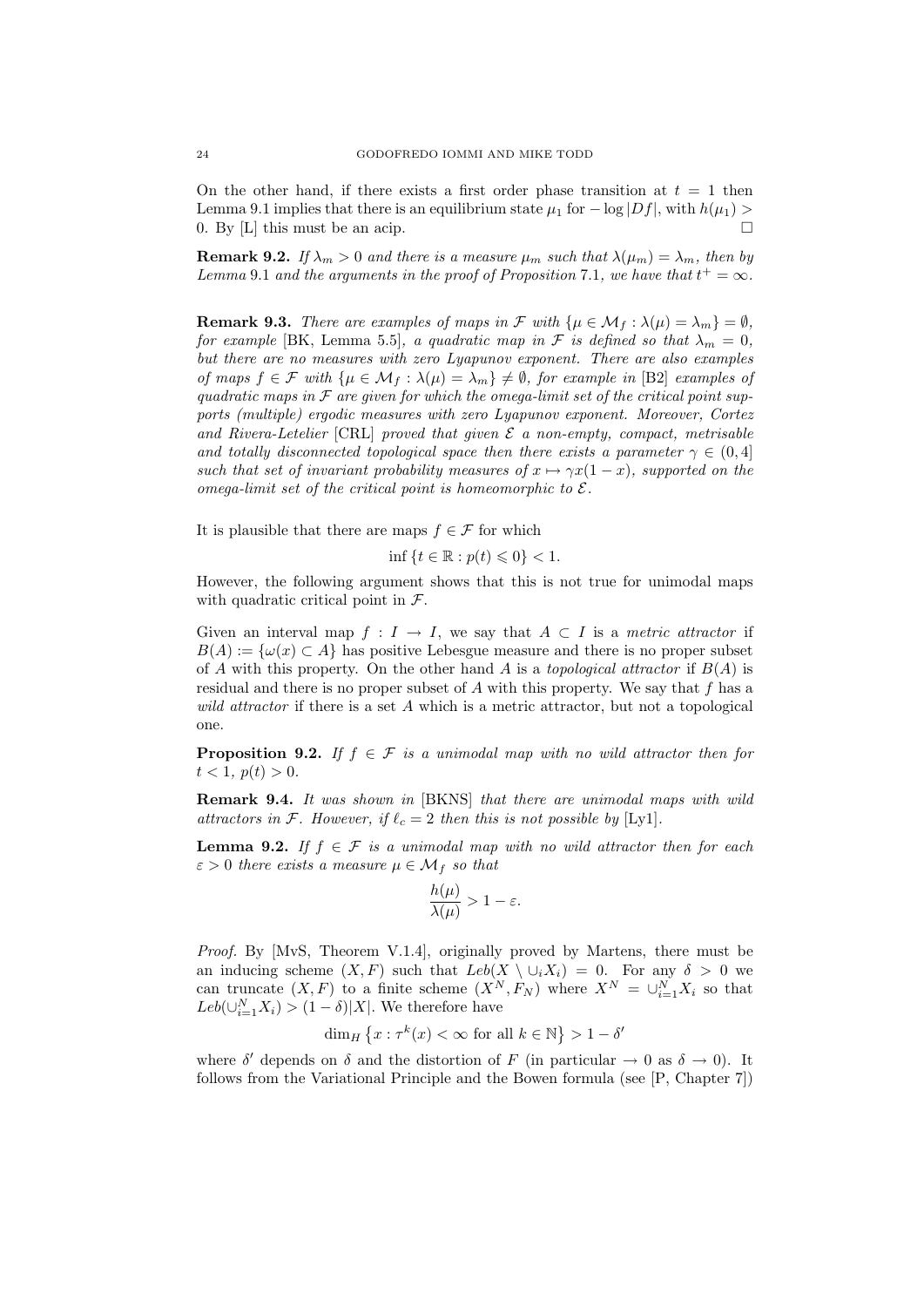that there is an F-invariant measure,  $\mu_F$ , for this system with

$$
\frac{h(\mu_F)}{\lambda(\mu_F)} > 1 - \delta'.
$$

By the Abramov formula, for  $\mu$  the projection of  $\mu_F$ ,

$$
\frac{h(\mu)}{\lambda(\mu)} > 1 - \delta'
$$

also. Choosing  $\delta > 0$  so small that  $\delta' \leq \varepsilon$  completes the proof.

*Proof of Proposition* 9.2. Let  $t < 1$  and choose  $\varepsilon = 1-t > 0$ . Then the measure u in Lemma 9.2 has  $h(\mu) - t\lambda(\mu) > 0$ . Hence by the definition of pressure,  $p(t) > 0$ .  $\Box$ 

*Proof of Proposition* 1.2. By Proposition 9.2 and Remark 9.4 we can take  $t^+ = 1$ . Hence we can conclude that p is  $C^1$  strictly convex decreasing in  $(-\infty, t^+)$  by Theorem B. The fact that  $p(t) = 0$  for all  $t \ge 1$  follows from [NS].

Part (a) follows from Proposition 9.1 since this implies that both left and right derivatives of  $p(t)$  at  $t = 1$  are zero. Part (b) is the converse of this since the left derivative is strictly negative and the right derivative is zero.  $\Box$ 

#### 10. Remarks on statistical properties and Chebyshev polynomials

In this section we collect some further comments on our results.

10.1. **Statistical properties.** Given  $f \in \mathcal{F}$  and an equilibrium state  $\mu$  as in Theorem A, one can ask about the statistical properties of the system  $(I, f, \mu)$ . For an equilibrium state  $\mu_t$  from Theorem A, we expect that as described in [BT2, Section 6], it should be possible to prove exponential decay of correlations (as in [Y]) and large deviations (see [MN, RY]), along with many other statistical laws. These laws can be proved when an inducing scheme  $(X, F, \tau)$  compatible with  $\mu_t$ has exponential decay in n of the induced measure of  ${\tau > n}$ . However, we do not have sufficient information on this quantity here. Nevertheless, we can use [BT3] to show that the system  $(I, f, \mu)$  has 'exponential return time statistics'. We give a sketch of this theory here, but for more definitions see for example [BT3].

Given  $f \in \mathcal{F}$  and  $A \subset I$ , we let

$$
r_A(x):=\min\{j\in\mathbb{N}\cup\{+\infty\}:\;f^j(x)\in A\}.
$$

For  $\mu \in \mathcal{M}_f$ , letting  $\mu_A$  be the conditional measure on A, by Kac's Lemma, the expected value of  $r_A$  with respect to  $\mu_A$  is  $\int_A r_A d\mu_A = 1/\mu(A)$ . Given a sequence of sets  $(U_n)_n$  so that  $\mu(U_n) \to 0$ , the system has exponential return time statistics for  $(U_n)_n$  if for all  $\tau \geq 0$ 

$$
\mu_{U_n}\left(r_{U_n}\geq \frac{\tau}{\mu(U_n)}\right)\to e^{-\tau}\quad\text{as}\quad n\to\infty.
$$
 (11)

Let  $t \in (-\infty, t^+)$  and  $\mu_t$  be the equilibrium state for  $-t \log |Df|$  given by Theorem A. By [BT3, Theorem 3], for  $\mu_t$ -a.e.  $x_0 \in I$ , and any set of open intervals  $(U_n)_n$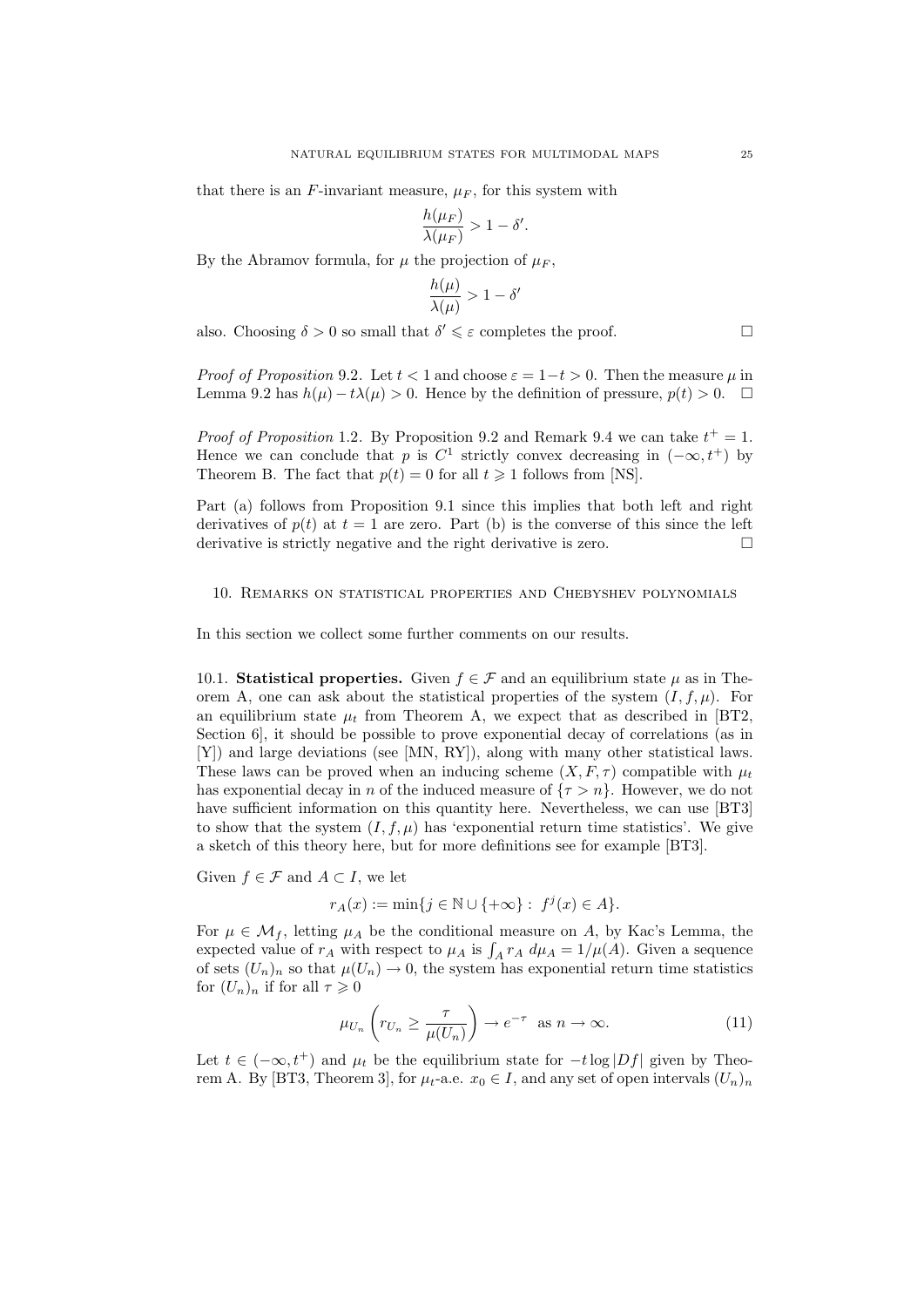such that  $U_n \to x_0$  as  $n \to \infty$ , the system has exponential return time statistics for  $(U_n)_n$ .

10.2. Ergodic Optimisation. Let  $f \in \mathcal{F}$  and  $\varphi : [0, 1] \to \mathbb{R}$  a function. The study of invariant probability measures whose ergodic ϕ−average is as large (or as small) as possible is known as *ergodic optimisation*. A measure  $\mu \in \mathcal{M}_f$  is called  $\varphi$ −minimising/maximising if

$$
\int \varphi \, d\mu = \inf \left\{ \int \varphi \, d\nu : \nu \in \mathcal{M}_f \right\} \text{ or } \int \varphi \, d\mu = \sup \left\{ \int \varphi \, d\nu : \nu \in \mathcal{M}_f \right\}
$$

respectively. For a survey on the subject see [Je]. Let  $t \in (-\infty, t^+)$  and denote by  $\mu_t$  the unique equilibrium state corresponding to the potential  $-t \log |Df|$ . A consequence of the results in this paper is that: any accumulation point  $\mu$  of a sequence of measures  $\mu_{t_n}$ , given by Theorem A, where  $t_n \to -\infty$  is a log |Df|maximising measure. This is because  $\log|Df|$  is upper semicontinuous;  $Dp(t)$  $-\lambda(\mu_t)$ ; and this derivative is asymptotic to  $-\lambda_M$ . Hence there is a subsequence of these measures  $(\mu_{t_{n_k}})_k$  so that

$$
\lim_{k \to \infty} \lambda(\mu_{t_{n_k}}) = \lambda(\mu) = \lambda_M.
$$

Note that Lemma 7.1 guarantees the existence of a  $\log|Df|$ −maximising measure. (We do not assert anything about the uniqueness of this measure.) Actually, any measure  $\mu$ , which is an accumulation point of  $\mu_{t_n}$  as  $t_n \to -\infty$ , is a measure maximising entropy among all measures which maximise  $log|Df|$ . Then in fact  $p(t)$  is asymptotic to the line  $h(\mu) - t\lambda_M$  as  $t \to -\infty$ .

10.3. The preperiodic critical point case. For our class of maps  $\mathcal F$  we assumed that the orbit of points in  $\mathcal{C}r$  are infinite. Here we comment on an alternative case. In the case of the quadratic Chebychev polynomial  $x \mapsto 4x(1-x)$  on I, it is well known that the two relevant measures are the acip  $\mu_1$ , which has  $\lambda(\mu_1) = \log 2 =$  $\lambda_m$ , and the Dirac measure  $\delta_0$  on the fixed point at 0, which has  $\lambda(\delta_0) = \log 4 = \lambda_M$ . So  $t^- = -1$  and

$$
p(t) = \begin{cases} (1-t)\log 2 & \text{if } t \ge -1, \\ -t\log 4 & \text{if } t \le -1. \end{cases}
$$

Note that the above piecewise affine form for the pressure function does not conflict with Theorem B, which might be expected to apply in the interval  $(t^-, t^+)$ , since  $t^+ = t^* = -1$ , where  $t^*$  is defined in the proof of Proposition 8.2.

#### Appendix A. Cusp maps

In this section we outline how to extend the above results to some maps which are not smooth. This class includes the class of contracting Lorenz-like maps, see for example [Rov].

**Definition A.1.**  $f: \bigcup_i I_i \to I$  is a cusp map if there exist constants  $C, \alpha > 1$  and a set  $\{I_i\}_i$  is a finite collection of disjoint open subintervals of I such that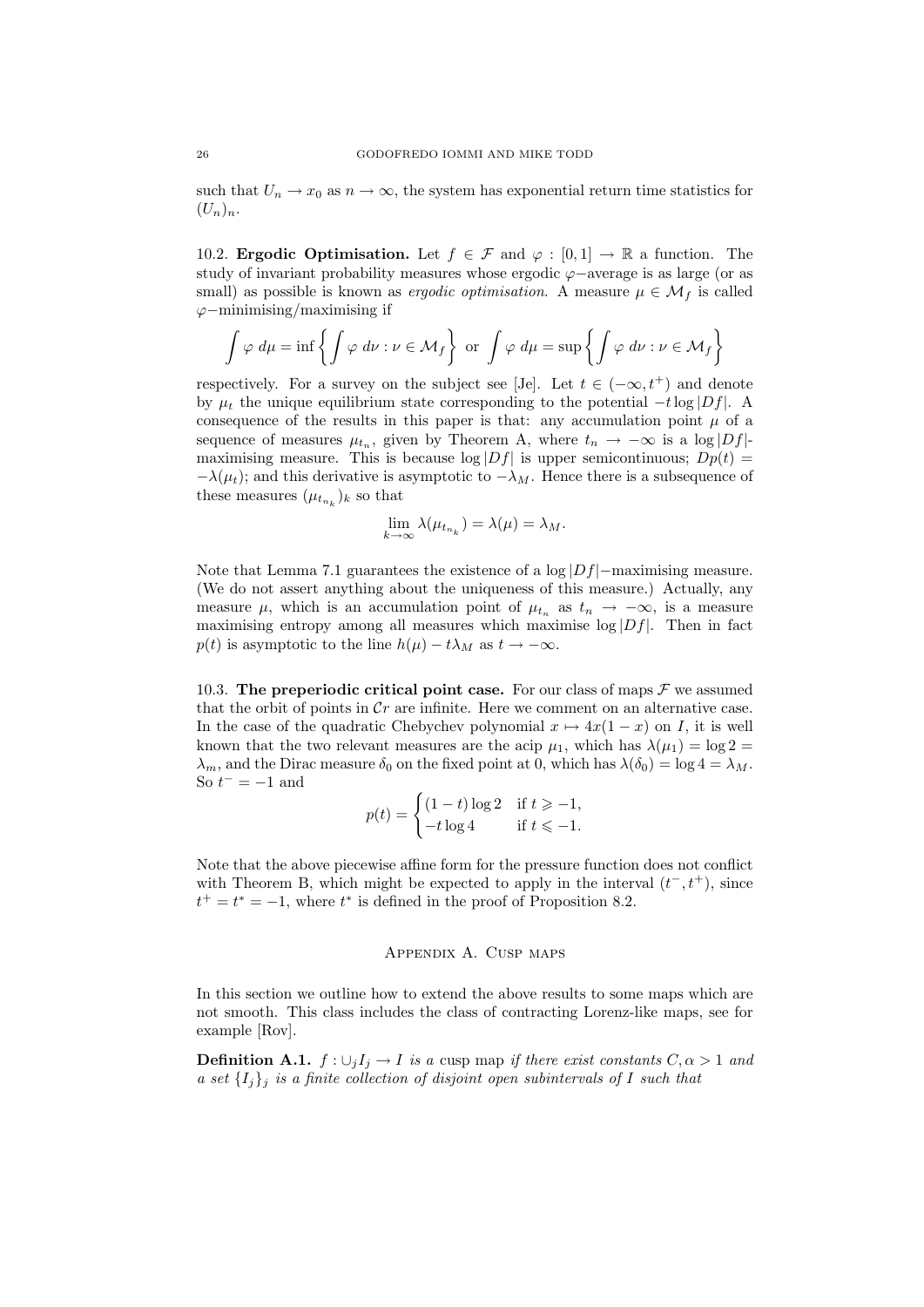- (1)  $f_j := f|_{I_j}$  is  $C^{1+\alpha}$  on each  $I_j =: (a_j, b_j)$  and  $|Df_j| \in (0, \infty)$ .
- (2)  $D^+f(a_j)$ ,  $D^-f(b_j)$  exist and are equal to 0 or  $\pm\infty$ .
- (3) For all  $x, y \in \overline{I_j}$  such that  $0 < |Df_j(x)|, |Df_j(y)| \leq 2$  we have  $|Df_j(x) Df_j(y)| < C|x-y|^{\alpha}.$
- (4) For all  $x, y \in \overline{I_j}$  such that  $|Df_j(x)|, |Df_j(y)| \geq 2$ , we have  $|Df_j^{-1}(x) Df_j^{-1}(y)| < C|x-y|^{\alpha}.$

We denote the set of points  $a_j, b_j$  by  $Cr$ .

**Remark A.1.** Notice that if for some j,  $b_j = a_{j+1}$ , i.e.  $I_j \cap I_{j+1}$  intersect, then f may not continuously extend to a well defined function at the intersection point  $b_i$ , since the definition above would then allow f to take either one or two values there. So in the definition above, the value of  $f_i(a_i)$  is taken to be  $\lim_{x\searrow a_i} f_i(x)$ and  $f_i(b_i) = \lim_{x \nearrow b_i} f_i(x)$ , so for each j,  $f_i$  is well defined on  $\overline{I_i}$ .

**Remark A.2.** In contrast to the class of smooth maps  $F$  considered previously in this paper, for cusp maps we can have  $\lambda_M = \infty$  and/or  $\lambda_m = -\infty$ . The first possibility follows since we allow singularities (points where the one-sided derivative is  $\infty$ ). The second possibility follows from the presence of critical points (although is avoided for smooth multimodal maps with non-flat critical points by [Pr]). Examples of both of these possibilities can be found in [D1, Section 3.4].

We will ultimately be interested in cusp maps without singular points with negative Schwarzian derivative (in fact the latter rules out the former). Note that since we are only interested in the transitive parts the system, transitive multimodal maps as in the rest of the paper can be considered to fit into this class.

We show below that we can build a Hofbauer extension  $(\hat{I}, \hat{f})$ . We note that the possible issue of f not being well defined at the boundaries of  $I_i$ , discussed in Remark A.1, does not change anything in the definition of the Hofbauer tower.

We next define the Hofbauer extension. The setup we present here can be applied to general dynamical systems, since it only uses the structure of dynamically defined cylinders. An alternative way of thinking of the Hofbauer extension specifically for the case of multimodal interval maps, which explicitly makes use of the critical set, is presented in [BB].

We let  $C_n[x]$  denote the member of  $\mathcal{P}_n$ , which defined as above, containing x. If  $x \in \bigcup_{n\geq 0} f^{-n}(\mathcal{C}_r)$  there may be more than one such interval, but this ambiguity will not cause us any problems here.

The Hofbauer extension is defined as

$$
\hat{I} := \bigsqcup_{k \geq 0} \bigsqcup_{\mathbf{C}_k \in \mathcal{P}_k} f^k(\mathbf{C}_k) / \sim
$$

where  $f^k(C_k) \sim f^{k'}(C_{k'})$  as components of the disjoint union  $\hat{I}$  if  $f^k(C_k) = f^{k'}(C_{k'})$ as subsets in I. Let  $\mathcal D$  be the collection of domains of  $\hat{I}$  and  $\pi : \hat{I} \to I$  be the natural inclusion map. A point  $\hat{x} \in \hat{I}$  can be represented by  $(x, D)$  where  $\hat{x} \in D$  for  $D \in \mathcal{D}$ and  $x = \pi(\hat{x})$ . Given  $\hat{x} \in \hat{I}$ , we can denote the domain  $D \in \mathcal{D}$  it belongs to by  $D_{\hat{x}}$ .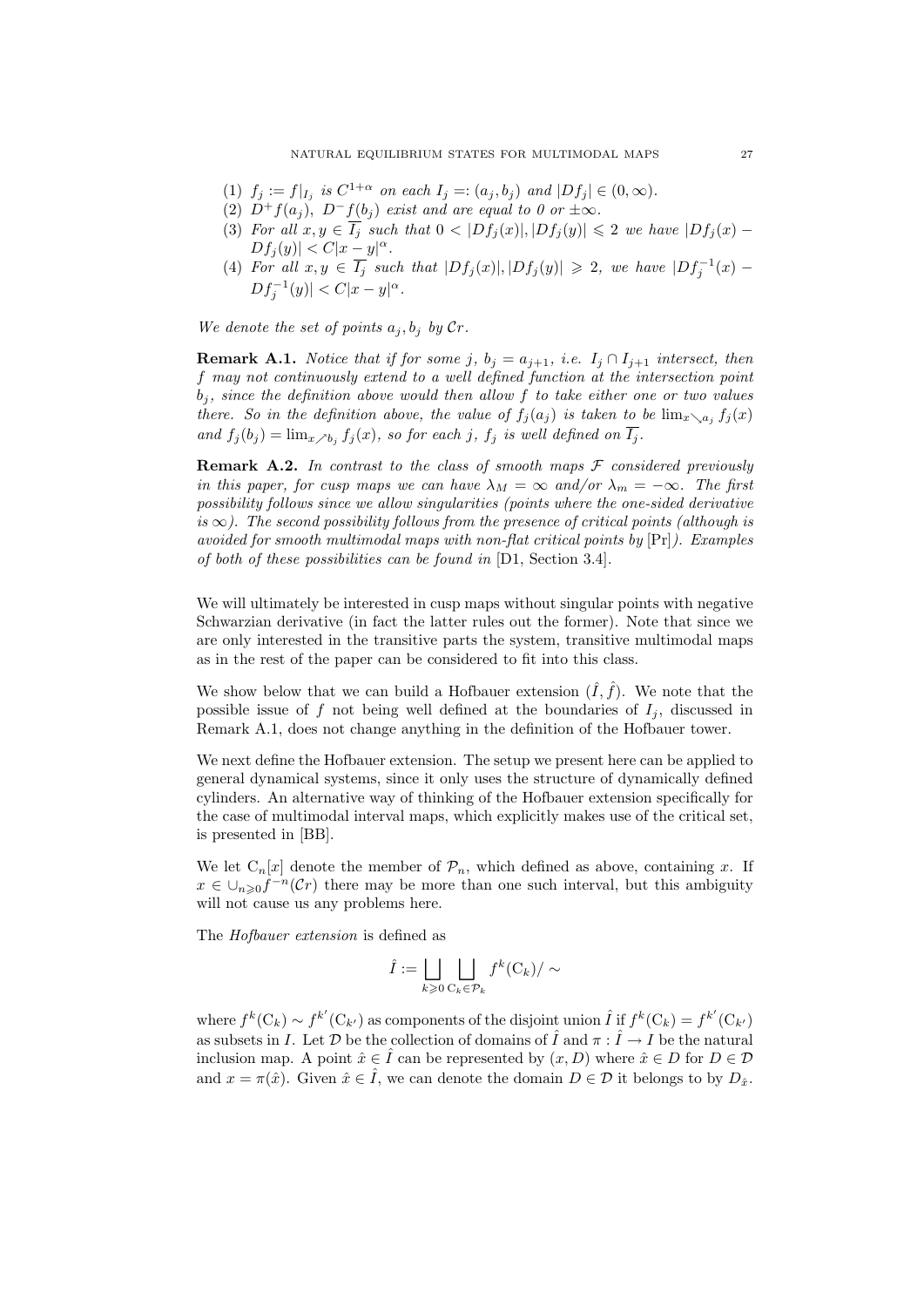The map  $\hat{f}: \hat{I} \to \hat{I}$  is defined by

$$
\hat{f}(\hat{x}) = \hat{f}(x, D) = (f(x), D')
$$

if there are cylinder sets  $C_k \supset C_{k+1}$  such that  $x \in f^k(C_{k+1}) \subset f^k(C_k) = D$  and  $D' = f^{k+1}(C_{k+1})$ . In this case, we write  $D \to D'$ , giving  $(D, \to)$  the structure of a directed graph. Therefore, the map  $\pi$  acts as a semiconjugacy between  $\hat{f}$  and f:

$$
\pi\circ\hat{f}=f\circ\pi.
$$

We denote the 'base' of  $\hat{I}$ , the copy of  $I$  in  $\hat{I}$ , by  $D_0$ . For  $D \in \mathcal{D}$ , we define lev(D) to be the length of the shortest path  $D_0 \rightarrow \cdots \rightarrow D$  starting at the base  $D_0$ . For each  $R \in \mathbb{N}$ , let  $\hat{I}_R$  be the compact part of the Hofbauer tower defined by

$$
\hat{I}_R := \sqcup \{ D \in \mathcal{D} : \text{lev}(D) \leq R \}.
$$

For maps in F, we can say more about the graph structure of  $(\mathcal{D}, \rightarrow)$  since Lemma 1 of [BT2] implies that if  $f \in \mathcal{F}$  then there is a closed primitive subgraph  $\mathcal{D}_{\mathcal{T}}$  of  $\mathcal{D}$ . That is, for any  $D, D' \in \mathcal{D}_{\mathcal{T}}$  there is a path  $D \to \cdots \to D'$ ; and for any  $D \in \mathcal{D}_{\mathcal{T}}$ , if there is a path  $D \to D'$  then  $D' \in \mathcal{D}_{\mathcal{T}}$  too. We can denote the disjoint union of these domains by  $\hat{I}_{\mathcal{T}}$ . The same lemma says that if  $f \in \mathcal{F}$  then  $\pi(\hat{I}_{\mathcal{T}}) = \Omega$ , the non-wandering set and  $\hat{f}$  is transitive on  $\hat{I}_{\tau}$ . Theorem A.1 gives these properties for transitive cusp maps.

Given an ergodic measure  $\mu \in \mathcal{M}_f$ , we say that  $\mu$  lifts to  $\hat{I}$  if there exists an ergodic  $\hat{f}$ -invariant probability measure  $\hat{\mu}$  on  $\hat{I}$  such that  $\hat{\mu} \circ \pi^{-1} = \mu$ . For  $f \in \mathcal{F}$ , if  $\mu \in \mathcal{M}_f$ is ergodic and  $\lambda(\mu) > 0$  then  $\mu$  lifts to  $\hat{I}$ , see [K1, BK].

Property (\*) is that for any  $\hat{x}, \hat{y} \notin \partial \hat{I}$  with  $\pi(x) = \pi(y)$  there exists n such that  $\hat{f}^n(\hat{x}) = \hat{f}^n(\hat{y})$ . This follows for cusp maps by the construction of  $\hat{I}$  using the branch partition.

We will only use the following result in the context of equilibrium states for cusp maps with no singularities. However, for interest we state the theorem in greater generality.

**Theorem A.1.** Suppose that  $f : I \to I$  is a transitive cusp map with  $h_{top}(f) > 0$ . Then:

- (1) there is a transitive part  $\hat{I}_{\mathcal{T}}$  of the tower such that  $\pi(\hat{I}_{\mathcal{T}}) = I$ ;
- (2) any measure  $\mu \in \mathcal{M}_f$  with  $0 < \lambda(\mu) < \infty$  lifts to  $\hat{\mu}$  with  $\mu = \hat{\mu} \circ \pi^{-1}$ ;
- (3) for each  $\varepsilon > 0$  there exists  $\eta > 0$  and a compact set  $\hat{K} \subset \hat{I}_{\mathcal{T}} \setminus \partial \hat{I}$  such that any measure  $\mu \in \mathcal{M}_f$  with  $h(\mu) > \varepsilon$  and  $0 < \lambda(\mu) < \infty$  has  $\hat{\mu}(\hat{K}) > \eta$ .

*Proof.* Part  $(1)$ : The first part can be shown as in [BT2, Lemma 2], but we argue as in [H] (see also [KStP, Theorem 6]). Theorem 11 of that paper gives a decomposition of  $\tilde{I}$  into a countable union  $\Gamma$  of irreducible (maximal with these properties) closed (if there is a path  $D \to D'$  for  $D \in \mathcal{E}$  then  $D' \in \mathcal{E}$ ) primitive (there is a path between any  $D, D' \in \mathcal{E}$ ) subgraphs  $\mathcal{E}$  along with some sets which carry no entropy. Since  $h_{top}(\hat{f}) = h_{top}(f)$  and we have positive topological entropy, this means that  $\Gamma \neq \emptyset$ . Let  $\mathcal{E} \in \Gamma$ . Clearly  $\pi(\mathcal{E})$  is open, so by the transitivity of f, there must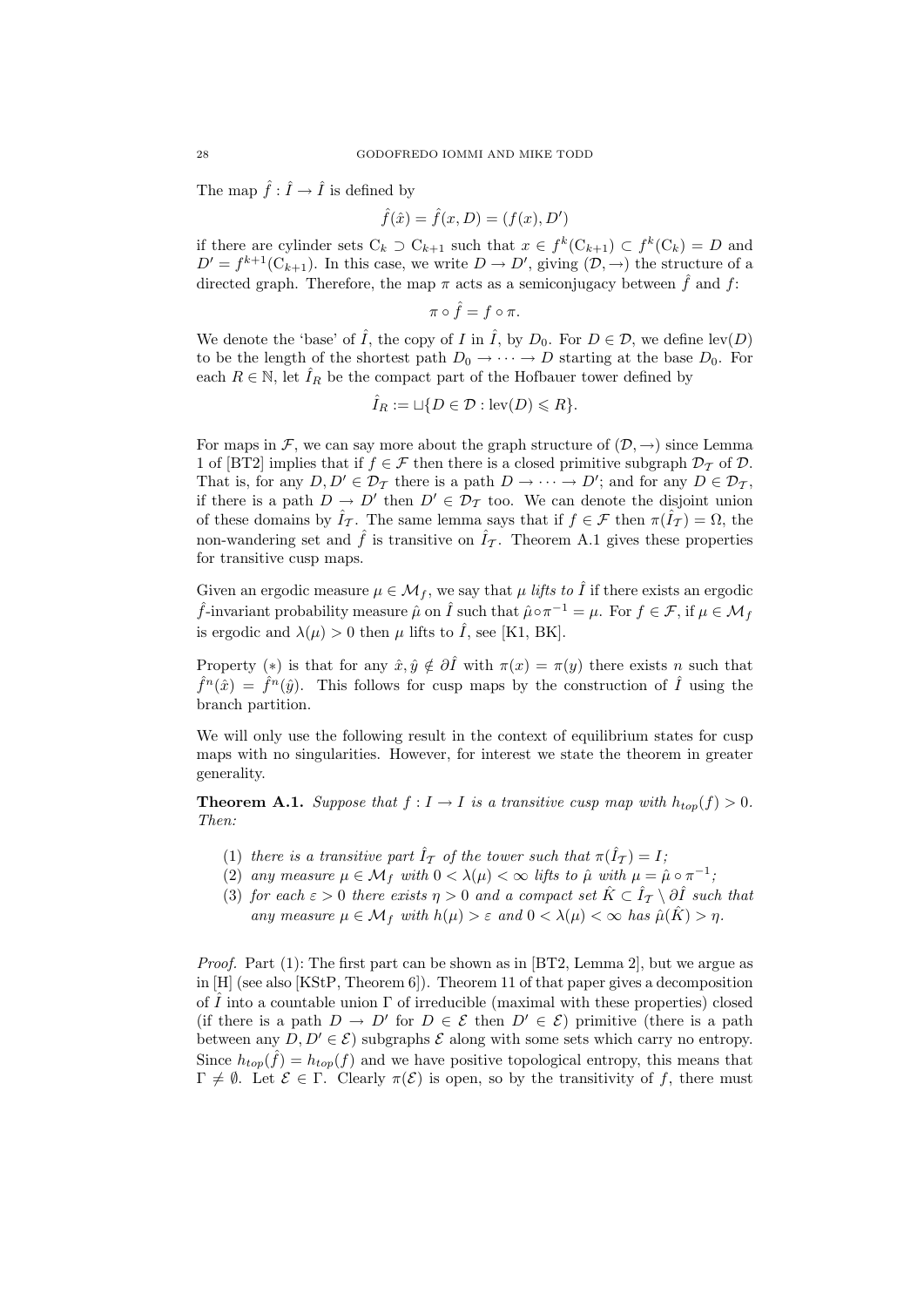be a point  $x \in \pi(\mathcal{E})$  which has a dense orbit in I. By definition,  $\omega(x) \subset \pi(\mathcal{E})$ . By property (\*),  $\pi(\mathcal{E}) \cap \pi(\mathcal{E}') = \emptyset$  for any  $\mathcal{E}, \mathcal{E}' \in \Gamma$  which implies that  $\#\Gamma = 1$ . That there is a dense orbit in  $(\mathcal{E}, \hat{f})$  follows from the Markov property of this subgraph, so we let  $\hat{I}_{\mathcal{T}} = \sqcup_{D \in \mathcal{E}} D$ .

Part (2): Ledrappier, in [L, Propostion 3.2] proved the existence of non-trivial local unstable manifolds for a more general class of maps (so-called PC-maps) with an ergodic measure  $\mu \in \mathcal{M}_f$  with  $\lambda(\mu) > 0$ . However, he also required a non-degeneracy condition. For cusp maps, Dobbs [D4, Theorem 13] was able to this but without the non-degeneracy requirement.

Keller showed in [K1, Theorem 6] that the existence of such unstable manifolds means that any non-atomic ergodic measure  $\mu \in \mathcal{M}_f$  with  $\lambda(\mu) > 0$  lifts to  $\hat{\mu}$  on  $(\hat{I}, \hat{f})$  and that  $\mu = \hat{\mu} \circ \pi^{-1}$ . Using Dobbs and assuming that  $\mu$  is not supported on  $\cup_{n\geqslant 0}f^n(\mathcal{C}r)$  we can drop the non-atomic assumption (see also [BK, Theorem 3.6]).

Part (3): The third part follows exactly as in [BT2, Lemma 4].  $\Box$ 

Suppose now that f is a cusp map without singularities (i.e.  $|Df|$  is bounded above), with negative Schwarzian and such that the non-wandering set  $\Omega$  is an interval. We consider  $f : \Omega \to \Omega$ . For each  $t \in (t^-, t^+)$ , we can find a finite number of inducing schemes as in Proposition 6.1 with which all measures with large enough free energy w.r.t.  $\psi_t$  will be compatible. It is important here that we assume negative Schwarzian derivative since we need bounded distortion for our inducing schemes. This then allows us to prove Theorem A for this class of maps, but we may have  $t^{-} > -\infty$ . If we exclude maps with preperiodic critical points then we again have  $t^- = -\infty$ . Similarly we can prove Theorem B for this class of maps, although again we only get  $t^- = -\infty$  if we exclude maps with preperiodic critical points. Note also that the fact that  $\lambda_m$  can be negative, and may even be  $-\infty$ , implies that  $t^+$ , which for the class  $\mathcal F$  had to lie in  $[1,\infty]$ , could be any value in the range  $[0, \infty]$  for cusp maps.

Note that for the maps considered by Rovella in [Rov], the critical values are periodic and so the measure supported on them is not seen by our inducing schemes. This is like the Chebyshev case, so as in that situation, the pressure function could be piecewise affine.

# **REFERENCES**

- [BC] M. Benedicks, L. Carleson, On iterations of  $1 ax^2$  on  $(-1, 1)$ , Ann. of Math. 122 (1985) 1–25.
- [Bi] P. Billingsley, Probability and measure (second edition), John Wiley and Sons 1986.
- [Bo] R. Bowen, Equilibrium States and the Ergodic Theory of Anosov Diffeomorphisms, Springer Lect. Notes in Math. 470 (1975).
- [BB] K.M. Brucks, H. Bruin, Topics from one-dimensional dynamics, London Mathematical Society Student Texts, 62. Cambridge University Press, Cambridge, 2004.
- [B1] H. Bruin, Induced maps, Markov extensions and invariant measures in one–dimensional dynamics, Comm. Math. Phys. 168 (1995) 571–580.
- [B2] H. Bruin, Minimal Cantor systems and unimodal maps, J. Difference Equ. Appl. 9 (2003) 305–318.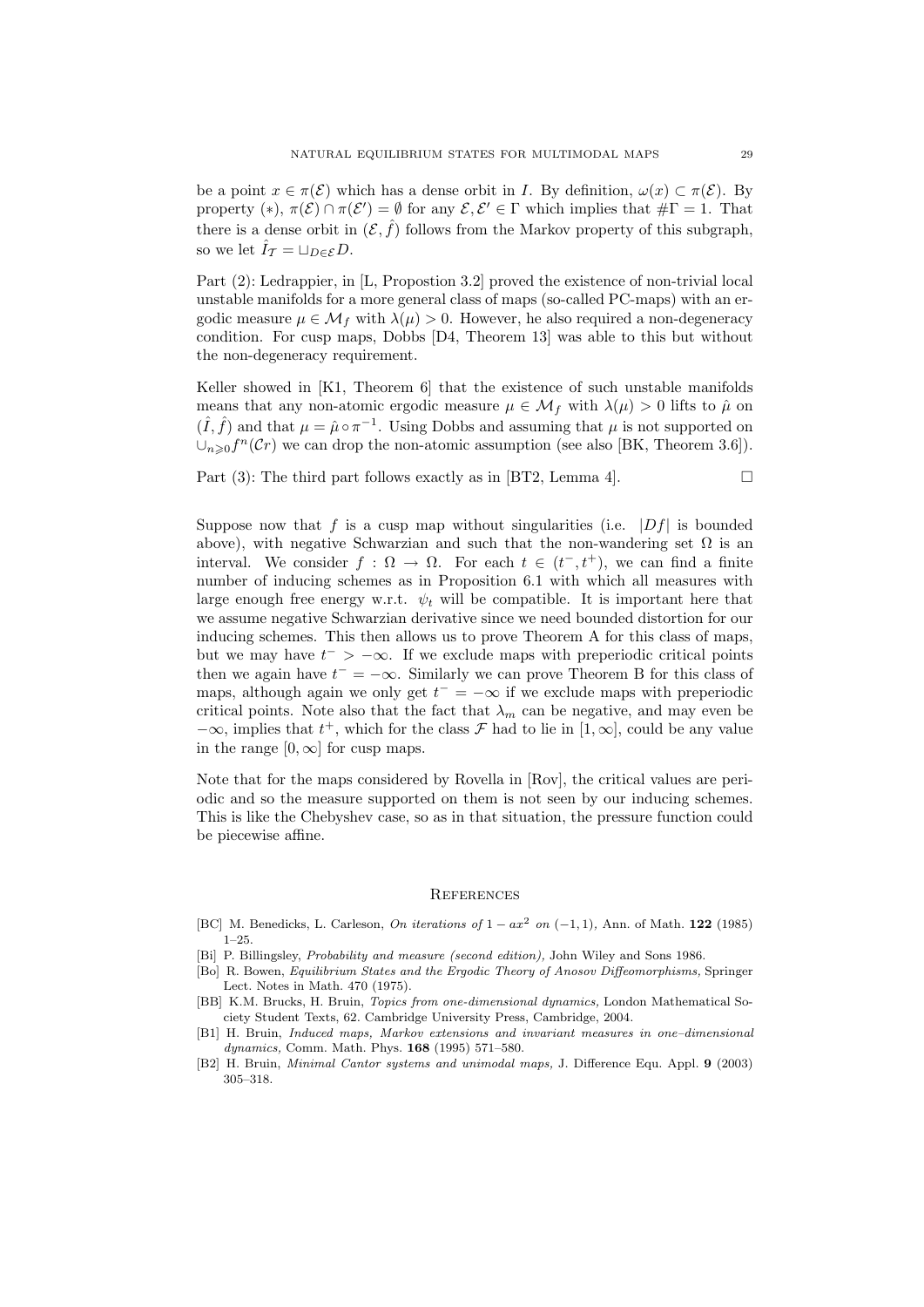- [BK] H. Bruin and G. Keller, Equilibrium states for S-unimodal maps, Ergodic Theory Dynam. Systems 18 (1998) 765–789.
- [BKNS] H. Bruin, G. Keller, T. Nowicki, S. van Strien, Wild Cantor attractors exist, Ann. of Math. (2) 143 (1996) 97–130.
- [BS] H. Bruin, S. van Strien, Expansion of derivatives in one–dimensional dynamics, Israel. J. Math. 137 (2003) 223–263.
- [BT1] H. Bruin, M. Todd, Equilibrium states for potentials with sup ϕ − inf ϕ <h *top*(f), Comm. Math. Phys. 283 (2008) 579-611.
- [BT2] H. Bruin, M. Todd, Equilibrium states for interval maps: the potential -t log |Df|, Ann. Sci. École Norm. Sup.  $(4)$  **42**  $(2009)$  559–600.
- [BT3] H. Bruin, M. Todd, Return time statistics for invariant measures for interval maps with positive Lyapunov exponent, Stoch. Dyn. 9 (2009) 81-100.
- [BuS] J. Buzzi, O. Sarig, Uniqueness of equilibrium measures for countable Markov shifts and multidimensional piecewise expanding maps, Ergodic Theory Dynam. Systems 23 (2003) 1383–1400.
- [C] S. Cederval, Invariant measures and correlation decay for S-multimodal interval maps, PhD thesis, Imperial College 2006.
- [CRL] M.I. Cortez and J. Rivera-Letelier Invariant measures of minimal post-critical sets of logistic maps, Preprint arXiv:0804.4550, to appear in Israel J. Math.
- [DU] M. Denker, M. Urbanski, Ergodic theory of equilibrium states for rational maps, Nonlinearity 4 (1991) 103–134.
- [D1] N. Dobbs, Critical points, cusps and induced expansion in dimension one, Thesis, Université Paris-Sud, Orsay.
- [D2] N. Dobbs, Visible measures of maximal entropy in dimension one, Bull. Lond. Math. Soc. 39 (2007) 366–376.
- [D3] N. Dobbs, Renormalisation induced phase transitions for unimodal maps, Comm. Math. Phys 286 (2009) 377–387.
- [D4] N. Dobbs, On cusps and flat tops, Preprint (arXiv:0801.3815).
- [Dobr] R.L. Dobrušin, *Description of a random field by means of conditional probabilities and* conditions for its regularity, Teor. Verojatnost. i Primenen 13 (1968) 201–229.
- [E] R.S. Ellis, Entropy, large deviations, and statistical mechanics, Classics in Mathematics, Springer-Verlag, Berlin, 2006.
- [FT] J. Frietas, M. Todd, Statistical stability of equilibrium states for interval maps, Nonlinearity, 22 (2009) 259–281.
- [GS] J. Graczyk, G. Swiątek, Generic hyperbolicity in the logistic family, Ann. Math. 146 (1997) 1–52.
- [Gu1] B.M. Gurevič, Topological entropy for denumerable Markov chains, Dokl. Akad. Nauk SSSR 10 (1969) 911-915.
- [Gu2] B.M. Gurevič, Shift entropy and Markov measures in the path space of a denumerable graph, Dokl. Akad. Nauk SSSR 11 (1970) 744-747.
- [H] F. Hofbauer, *Piecewise invertible dynamical systems*, Probab. Theory Relat. Fields **72** (1986) 359–386.
- [J] M.V. Jakobson, Absolutely continuous invariant measures for one-parameter families of onedimensional maps, Comm. Math. Phys. 81 (1981) 39-88.
- [Je] O. Jenkinson, Ergodic optimization, Discrete Contin. Dyn. Syst. 15 (2006) 197–224.
- [KH] A. Katok, B. Hasselblat, Introduction to the modern theory of dynamical systems, Encyclopedia of Mathematics and its Applications, 54. Cambridge University Press, Cambridge, 1995.
- [K1] G. Keller, Lifting measures to Markov extensions, Monatsh. Math. 108 (1989) 183–200.
- [K2] G. Keller, Equilibrium states in ergodic theory, London Mathematical Society Student Texts, 42. Cambridge University Press, Cambridge, 1998.
- [KStP] G. Keller, M. St. Pierre, Topological and measurable dynamics of Lorenz maps, Ergodic theory, analysis, and efficient simulation of dynamical systems, 333–361, Springer, Berlin, 2001.
- [L] F. Ledrappier, Some properties of absolutely continuous invariant measures on an interval, Ergodic Theory Dynam. Systems 1 (1981) 77–93.
- [Ly1] M. Lyubich, *Combinatorics, geometry and attractors of quasi-quadratic maps*, Ann. of Math. (2) 140 (1994) 347–404.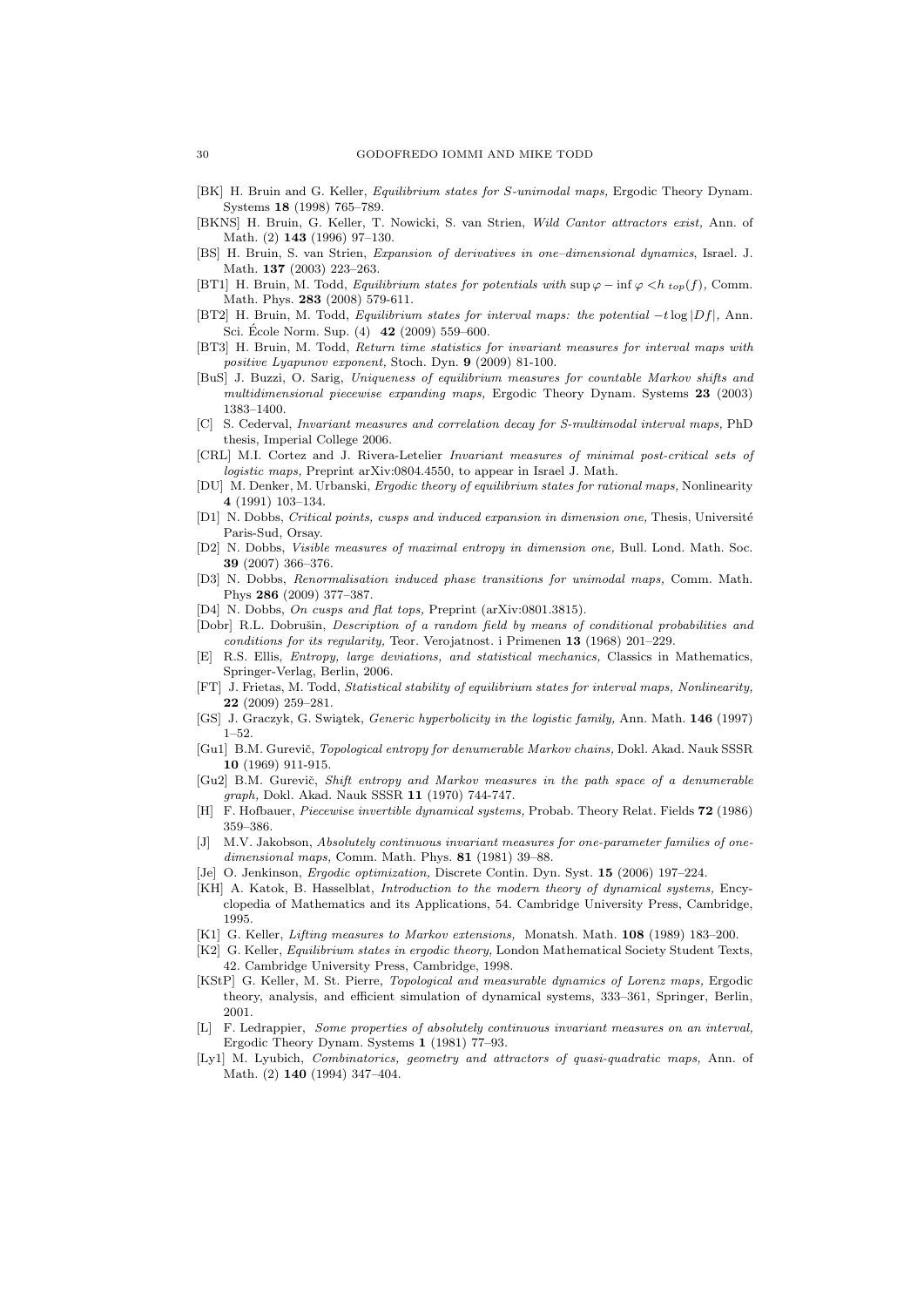- [Ly2] M. Lyubich, Dynamics of quadratic polynomials I-II, Acta Math. 178 (1997) 185–297.
- [MS] N. Makarov, S. Smirnov, On thermodynamics of rational maps. II. Non-recurrent maps, J. London Math. Soc. (2) 67 (2003) 417–432.
- [MU1] R. Mauldin, M. Urbański, Dimensions and measures in infinite iterated function systems, Proc. London Math. Soc. (3) 73 (1996) 105–154.
- [MU2] R. Mauldin, M. Urbański, Gibbs states on the symbolic space over an infinite alphabet, Israel J. Math. 125 (2001) 93–130.
- [MN] I. Melbourne, M. Nicol, *Large deviations for nonuniformly hyperbolic systems*, Trans. Amer. Math. Soc. 360 (2008) 6661–6676.
- [MvS] W. de Melo, S. van Strien, One dimensional dynamics, Ergebnisse Series 25, Springer– Verlag, 1993.
- [NS] T. Nowicki, D. Sands, Non-uniform hyperbolicity and universal bounds for S-unimodal maps, Invent. Math. 132 (1998) 633–680.
- Y. Pesin, Dimension Theory in Dynamical Systems, CUP, 1997.
- [PS] Y. Pesin and S. Senti, Equilibrium measures for maps with inducing schemes J. Mod. Dyn. 2 (2008) 1–31.
- [MP] Y. Pomeau and P. Manneville, Intermittent transition to turbulence in dissipative dynamical systems, Comm. Math. Phys. 74 (1980) 189–197.
- [PreSl] T. Prellberg and J. Slawny, Maps of intervals with indifferent fixed points: thermodynamic formalism and phase transitions, J. Statist. Phys. 66 (1992) 503–514.
- [Pr] F. Przytycki, Lyapunov characteristic exponents are nonnegative, Proc. Amer. Math. Soc. 119 (1993) 309–317.
- [PrR] F. Przytycki and J. Rivera-Letelier, Nice inducing schemes and the thermodynamics of rational maps, Preprint, arXiv:0806.4385.
- [RY] L. Rey-Bellet, L.-S. Young, Large deviations in non-uniformly hyperbolic dynamical systems, Ergodic Theory Dynam. Systems 28 (2008) 587–612.
- [Roc] R.T. Rockafellar, Convex analysis. Princeton Mathematical Series, No. 28 Princeton University Press, Princeton, N.J. 1970.
- [Rov] A. Rovella, The dynamics of perturbations of the contracting Lorenz attractor, Bol. Soc. Brasil. Mat. (N.S.) 24 (1993) 233–259.
- [Roy] H.L. Royden, Real analysis, Third edition. Macmillan Publishing Company, New York, 1988.
- [Ru1] D. Ruelle, An inequality for the entropy of differentiable maps, Bol. Soc. Brasil. Mat. 9 (1978) 83–87.
- [Ru2] D. Ruelle, Thermodynamic formalism. The mathematical structures of classical equilibrium statistical mechanics. With a foreword by Giovanni Gallavotti and Gian-Carlo Rota, Encyclopedia of Mathematics and its Applications, 5. Addison-Wesley Publishing Co., Reading, Mass., 1978.
- [S1] O. Sarig, Thermodynamic formalism for countable Markov shifts, Ergodic Theory Dynam. Systems 19 (1999) 1565–1593.
- [S2] O. Sarig, On an example with topological pressure which is not analytic, C.R. Acad. Sci. Serie I: Math. 330 311-315 (2000).
- [S3] O. Sarig, Phase transitions for countable Markov shifts, Comm. Math. Phys. 217 (2001) 555–577.
- [S4] O. Sarig, Existence of Gibbs measures for countable Markov shifts, Proc. Amer. Math. Soc. 131 (2003) 1751–1758.
- [S5] O. Sarig, Critical exponents for dynamical systems, Comm. Math. Phys. 267 (2006) 631-667.
- [Si] J.G. Sinai, Gibbs measures in ergodic theory, Uspehi Mat. Nauk 27 (1972) 21–64.
- [T] M. Todd, Multifractal analysis for multimodal maps, Preprint arXiv:0809.1074.
- [Wa] P. Walters, An Introduction to Ergodic Theory, Graduate Texts in Mathematics 79, Springer, 1981.
- [Y] L.S. Young, Recurrence times and rates of mixing, Israel J. Math. 110 (1999) 153–188.